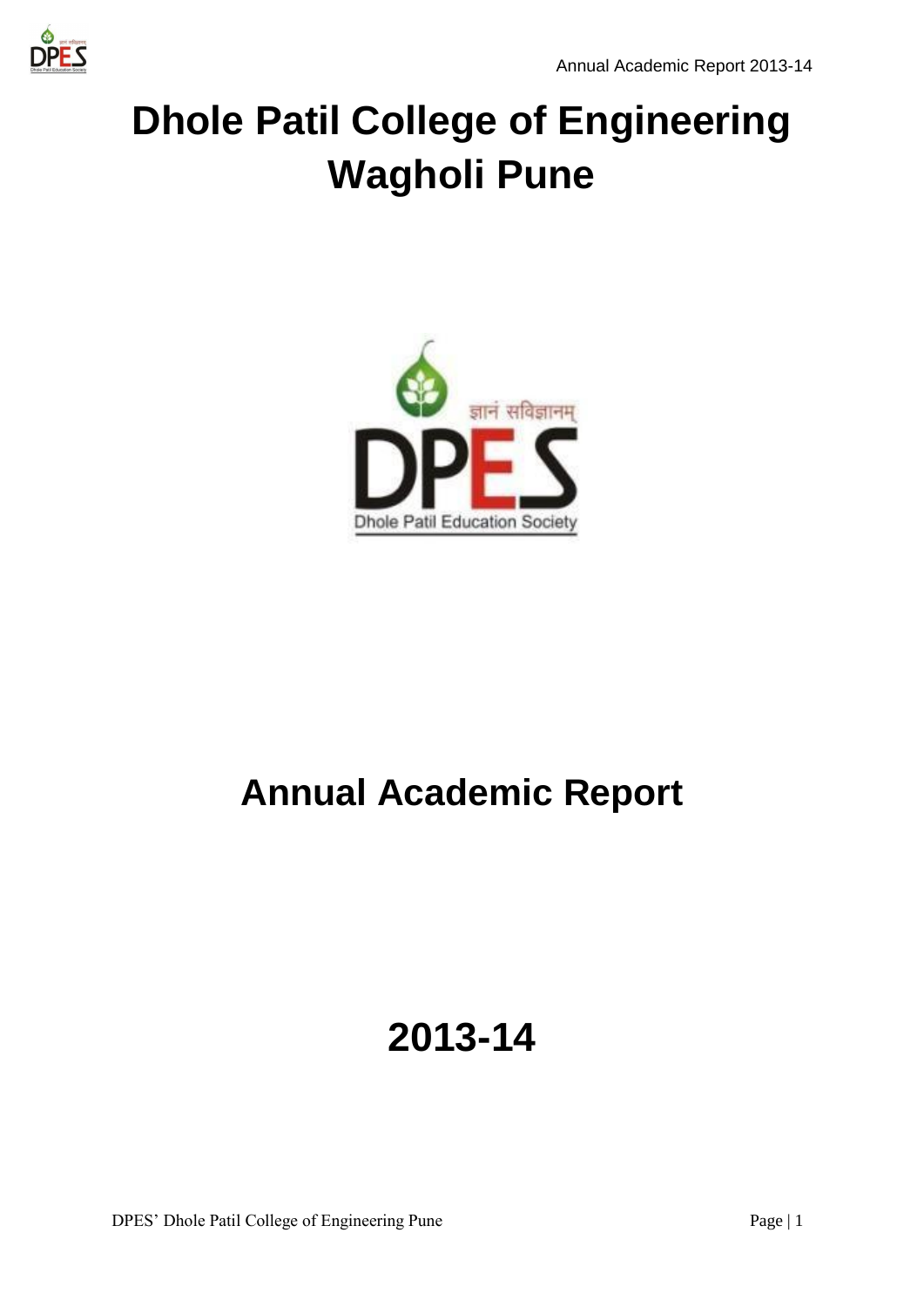

### Index

| Sr. No                  | <b>Content</b>                                                                       | Page No                 |
|-------------------------|--------------------------------------------------------------------------------------|-------------------------|
| 1                       | <b>About DPCOE</b>                                                                   | 3                       |
| $\overline{2}$          | <b>Students Intake</b>                                                               | 4                       |
| $\overline{\mathbf{3}}$ | <b>Teaching Methodology</b>                                                          | $\overline{5}$          |
|                         | <b>Lecture methods</b><br>$\bullet$                                                  | 5                       |
|                         | <b>Class Participation</b><br>$\bullet$                                              | 5                       |
|                         | <b>Interactive Method</b><br>$\bullet$                                               | $\overline{5}$          |
|                         | <b>Project Based learning</b>                                                        | $5-6$                   |
| 4                       | <b>Industrial Visits</b>                                                             | 6                       |
| $\overline{5}$          | <b>Infrastrucutre and Facility</b>                                                   | 6                       |
|                         | Labarotory<br>$\bullet$                                                              | 6                       |
|                         | Library<br>$\bullet$                                                                 | 6                       |
|                         | Cafeteria/Relaxatio room<br>$\bullet$                                                | $\overline{\mathbf{7}}$ |
| 6                       | <b>Industry and Institute Interaction Cell</b>                                       | $\overline{7}$          |
| $\overline{7}$          | <b>Inter Collegiate Events</b>                                                       | $\overline{7}$          |
| 8                       | <b>Club and Other activities</b>                                                     | $7 - 8$                 |
| 9                       | <b>MOU and Tie ups</b>                                                               | 8                       |
| 10                      | <b>Students Achivements [Alumni, University Toppers,</b><br>Rank holders, SUPRA etc] | 8                       |
| 11                      | <b>NSS/Sport activities</b>                                                          | $8-9$                   |
| 12                      | Other Activites[FDP, Guest lecture, seminars, Kshtij etc.]                           | 9                       |
| 13                      | <b>Faculty Achievement</b>                                                           | 9                       |
| 14                      | <b>Consultancy</b>                                                                   | 10                      |
| 15                      | <b>Scholership</b>                                                                   | 10                      |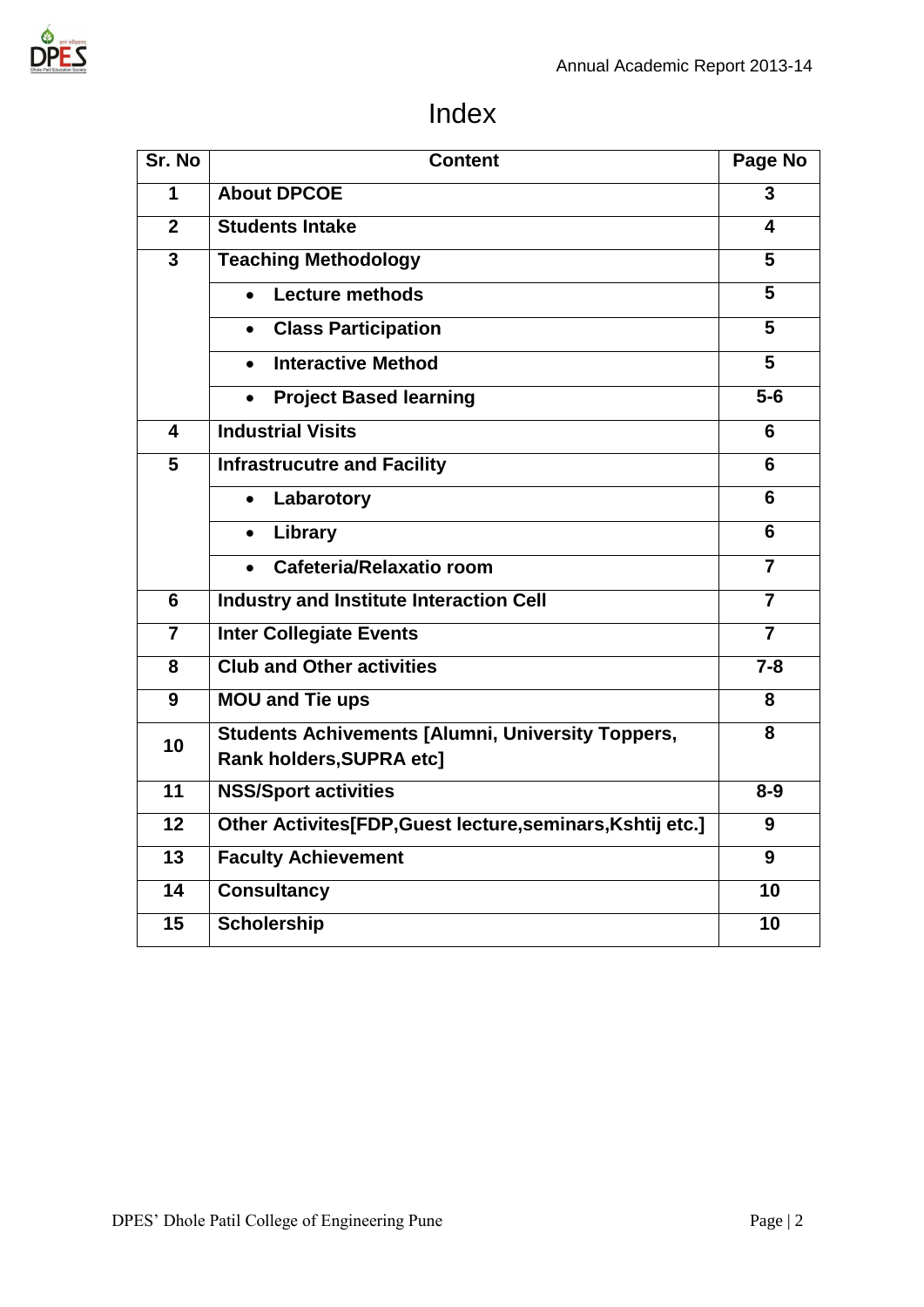

### **1. About DPCOE:-**

Dhole Patil College of Engineering (DPCOE) is a premier Engineering and Management College in the city of Pune, Maharashtra, India. DPCOE was founded in 2008 with the objective of providing quality technical education of international standards and to help create students that match contemporary global requirements. Young and dynamic Sagar Dhole Patil**,** a visionary entrepreneur and sportsman founded DPCOE. He is backed by rich history and social development activities of the Dhole Patil family. Today, the institution is at the forefront of education including academics, sports and social activity, among the Pune colleges. DPCOE has infrastructure, technical support and facilities comparable to the best in the country.

### **2. Students Intake:-**

| Sr.No | Program                                 | No of        |
|-------|-----------------------------------------|--------------|
|       |                                         | <b>Seats</b> |
| 01    | <b>Automobile Engineering</b>           | 60+60DSE     |
| 02    | <b>Mechanical Engineering</b>           | 120          |
| 03    | <b>Computer Engineering</b>             | 60+60DES     |
| 04    | <b>Civil Engineering</b>                | 60           |
| 05    | Electronics and Tele communication Engg | 120          |
| 06    | Information Technology                  | 60           |

### • **UG Intake:-**

### • **PG Intake:-**

| Sr.No | Program                                  | No of        |
|-------|------------------------------------------|--------------|
|       |                                          | <b>Seats</b> |
| 01    | <b>ME Design Engineering</b>             | 24           |
| 02    | <b>ME Heat Power</b>                     | 24           |
| 03    | ME VLSI and Embedded System              | 24           |
| 04    | <b>ME Computer</b>                       | 24           |
| 05    | <b>Master of Business Administration</b> | 60           |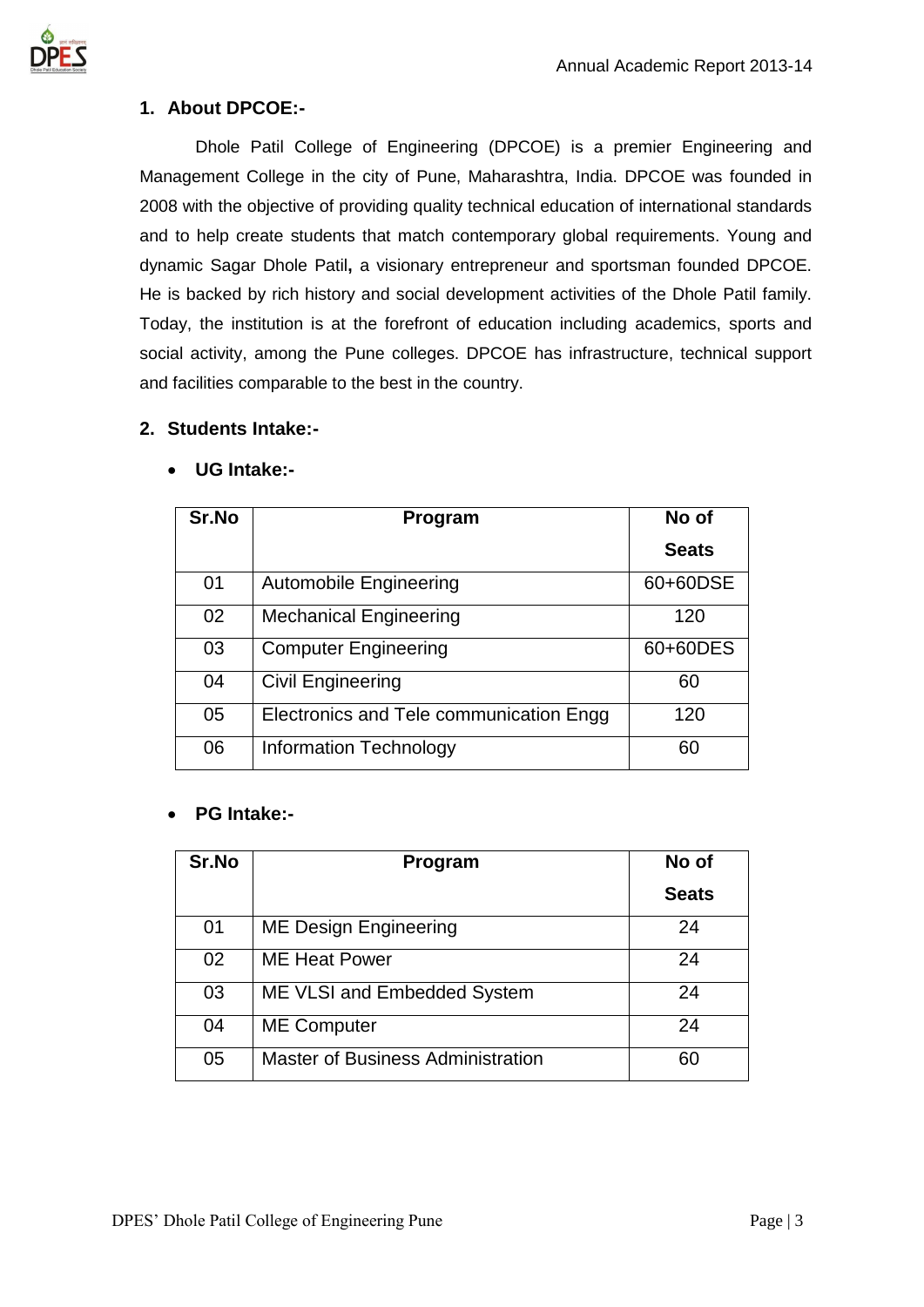

### **3. Teaching Methodology:-**

### **Lecture methods:-**

The faculty members at DPCOE uses various teaching aids such as white board, diagrams, charts, 3D model etc. to make this method more interesting. Faculty members also interact with the students and difficulties encountered by the students are discussed during the lecture as well as informally after the lecture. Faculty members make use of model or prototype during lectures to demonstrate, principle of operation and explicitly by converting theory sessions into hybrid classrooms. The best infrastructural facilities are offered to the students and accordingly, all the classrooms in the college are fitted with LCD projectors. Teachers often use power point presentations to make learning an interesting experience. This minimizes the monotony of the lecture and makes understanding simpler and an enriching experience. Students are also encouraged to give presentations in the class by using the latest technology.

### **Class Participation:-**

Participation in the class discussion is very important and every student must be contributing in the lecture. Students are expected to come with prepared with study material and also thorough reading is expected. This helps the students to know different study perspectives and to develop a thought process to approach any particular situation. It also helps them to improve their communication skill and confidence.

### **Interactive Method:-**

DPCOE faculty members are conducting the lecture interactive. They are sparing time of about 5 to 10 minutes in each lecture to brief about advance technology in particular topic. During this session there is a discussion regarding previous lecture related to current topic, necessity of the topic and application of the particular topic. This method improves the students' knowledge on current topics, helps improve communication, builds confidence and thus, leads to personality development.

### **Project Based learning**

To provide practical exposure to the students in respective subjects, faculty members encourage students to do some mini project. Mini projects are also useful in developing research skills and entrench the investigative mindset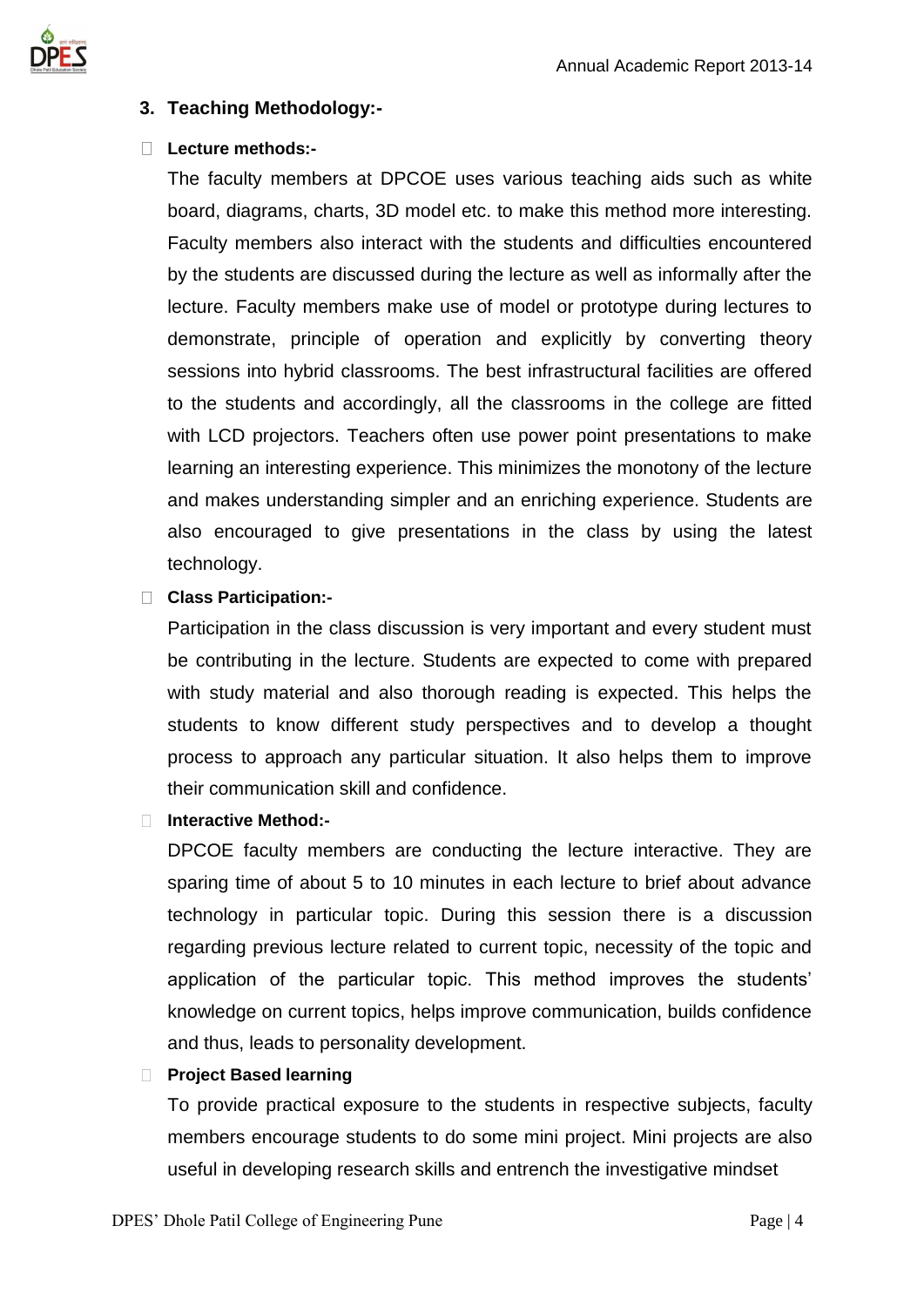

among the students. Students are encouraged to undertake activities like preparation of industrial visit reports, preparation of field training report. DPCOE also organizes Entrepreneurship Development program. Such program plays an important role in the overall development of the students.

### **4. Industrial Visits:-**

Industrial visit play an important role in the DPCOE education program. Students are taken for industry visits in and around Pune where they interact with the company people and have a first-hand experience of how a corporate entity actually works. Students are exposed to practical situations and events in companies thereby honing their skills and industry understanding. The industrial visit planed is as follows:

### **5. Infrastructure and Facility:-**

### **Laboratory:-**

The DPCOE has developed good infrastructure and facilities so that peaceful learning environment will be maintained. In last year college has constructed two basket ball courts. The class rooms and laboratories are constructed as per norms of regulating authority. The college has developed all laboratories as per the requirements of the curriculum of SPPU. The laboratories are updated and maintained every year with as per changes in curriculum.

### **Library:-**

The library truly occupies a place of pride at DPCOE. It acts as an essential constituent of the college. The library houses a rich collection of more than 12000 text and reference books, journals, magazines, audio/videos, research, online databases and data analysis software, etc.

### **6. Industry and Institute Interaction Cell:-**

Objective of the cell are as follows:

- To arrange industrial visit at various reputed industries
- To provide the internship to desired students.
- To help in syllabus revision based on industry need.
- To provide placement assessment to desired students.

The College took effort to develop the industry-institute interaction in 2013-14. College has organized various placement drives for the last year batch and some students got job as per their expectations. The college organized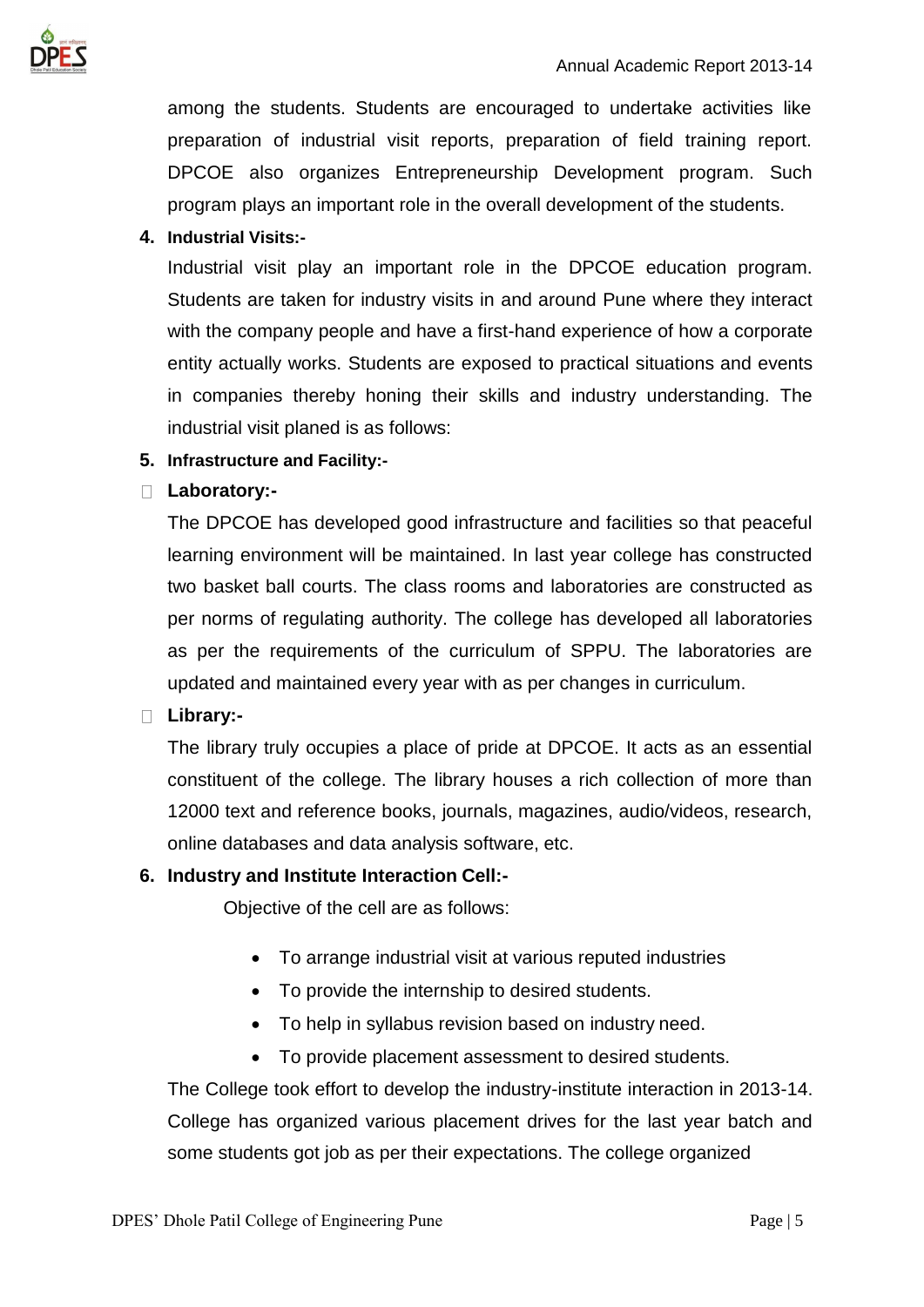

different skill development programs in the last academic year. For first year students we have arranged soft skill lectures and DPARDS program.

**7. Inter Collegiate Events:-**

DPCOE has organized COGNETO intercollegiate event.

- **8. Club and Other activities:-**
	- **SAE Collegiate club:-**

DPCOE is having Automobile and Mechanical engineering branches, every mechanical and automobile engineering student must have SAE membership. So the students are able to participate in SUPRA, BAJA etc and also students are able to participate various guest lectures and workshop organized by ARAI and SAE.

### • **Entrepreneurship Development cell:-**

DPCOE has formed EDC for conducting entrepreneurship development program for every year. In this year Automobile and Mechanical department jointly organized this program through EDC. We are getting result of such type of program; some of our student has started their industry, business etc.

### **9. MOU and Tie ups:-**

DPCOE signed MoU with various Institute for conducting training sessions. Every department has signed MoU with various industries and institutions related to respective department. Department wise list is as follows:

| Sr.No | Industry           | Activity              | Duration |
|-------|--------------------|-----------------------|----------|
|       | <b>CADD Center</b> | <b>CATIA Training</b> | 5 Years  |

### **10.Students Achievements:-**

DPCOE teams screwdriver participated in national level go karting at LPU and secure second place.

DPCOE hosts the event of Alumni every year i.e. "Reunion". Alumni are a congregation of former students and faculty. It is an informal gathering of past students so that they can share their experiences with faculty members and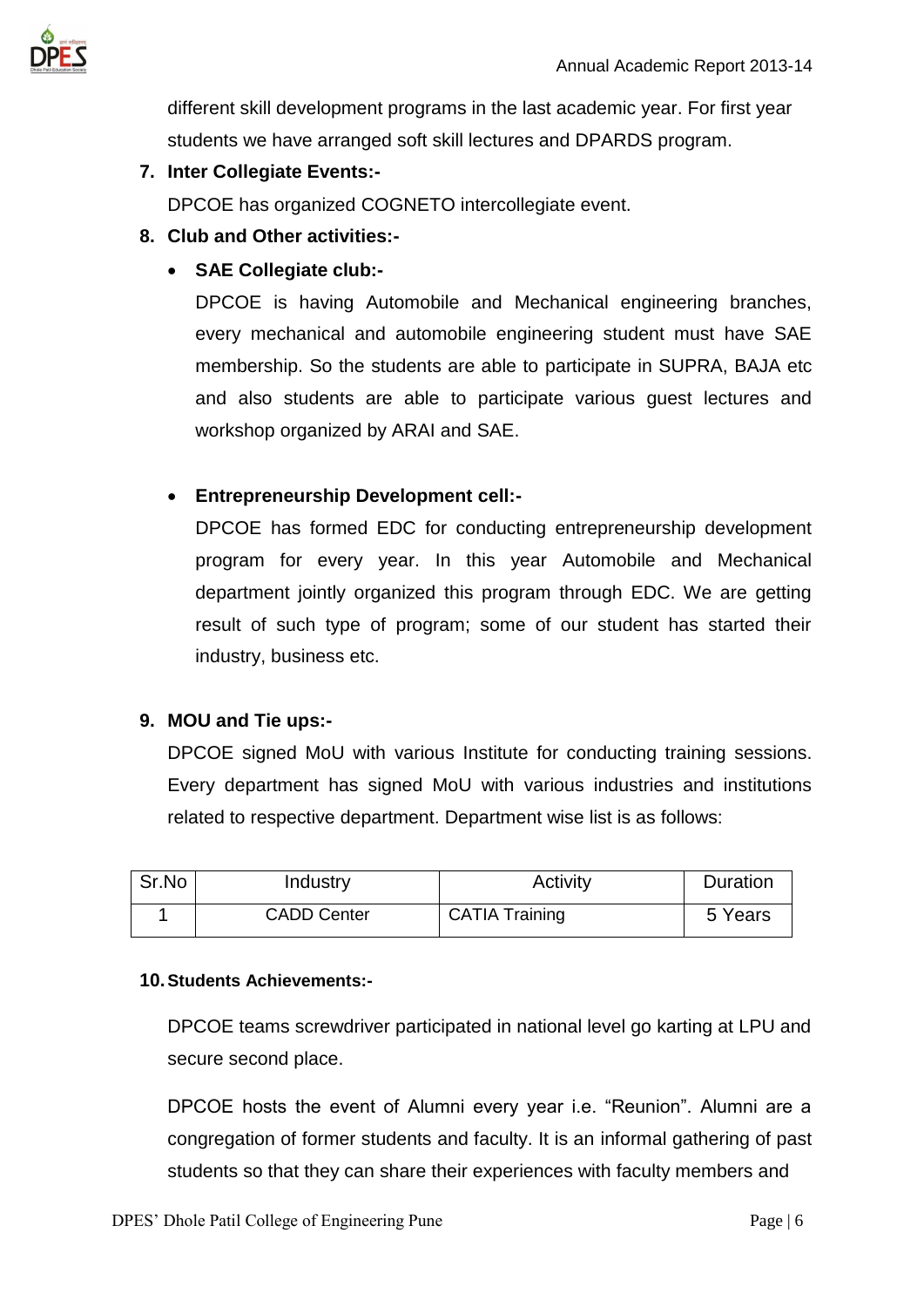

students. The alumni meet was by DPCOE on 25/08/2012. This was 1<sup>st</sup> Alumni meet in the history of college total 25 students was present for the same.

### **11. NSS/Sport activities:-**

National Service Scheme provides the students an opportunity to understand the community; identify its needs and problems as well as the solutions in which they can be involved by assuming social and civic responsibilities. NSS also provides students with the opportunity to apply their education in finding practical solutions to the problems faced by the individuals and the community at large. NSS aims at arousing social consciousness of the youth with an overall objective of personality development through community service. NSS enables students to participate in various program of social service and national development, and to help the community. DPCOE organized following events under NSS in 2013-14:

| SR.            | Title of the                 | Date       | Number of    |
|----------------|------------------------------|------------|--------------|
| No.            | program/Activity             |            | participants |
| 1              | <b>Road Safety Awareness</b> | 2/10/2013  | 62           |
| 2              | Swachhata Abhiyaan           | 2/10/2013  | 69           |
| 3              | Mutha River Swachhata        | 5/6/2013   | 36           |
| $\overline{4}$ | Police Mitra Program         | 16/9/2013  | 32           |
| 5              | Social Awareness Rally       | 07/01/2014 | 42           |
| 6              | <b>Independence Day</b>      | 15/08/2013 | 190          |
| 7              | Republic Day                 | 26/01/2014 | 151          |

### **12. Other Activates[Kshitij]:-**

DPCOE holds the Annual Social Gathering known as KSHITIJ every year. It is an annual social assembly for exploring the talents of hidden artists among the students. Competitions such as Dance,singing,Rangoli, Mehendi, T-Shirt painting, poster making etc. are also organized. KSHITIJ enjoys active participation from the students.

DPCOE organized various faculty development programs, short term training programs and seminars for the faculty and students. The college has started Entrepreneurs Development cell. Through this cell, an Entrepreneurship development program is arranged for final year students every year and many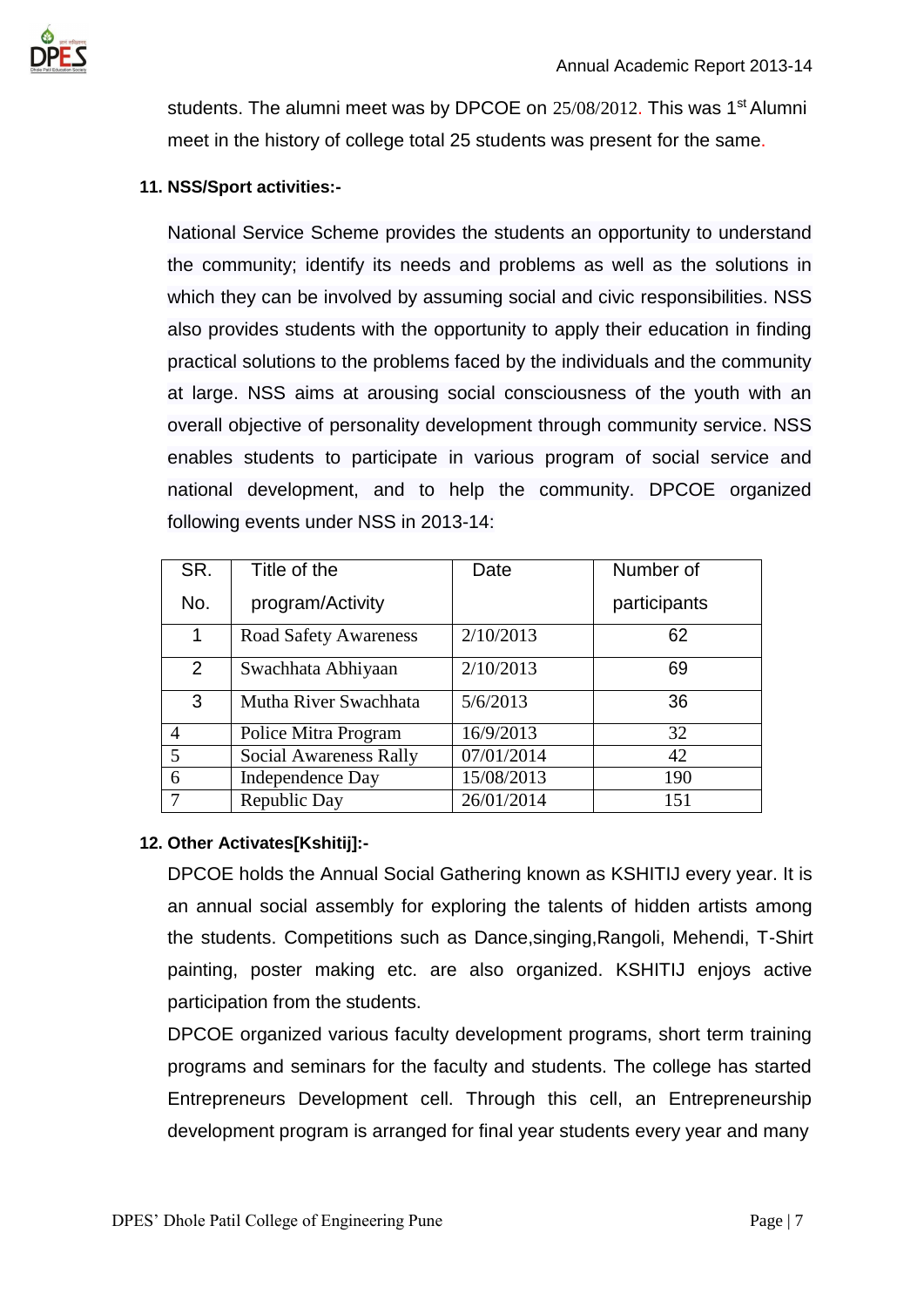

students are becoming Entrepreneurs. The college has organized different skill development programs.

### **13. Faculty Achievement:-**

Our faculty members are taking effort for the improving the performance of students. The faculty members are participating at various international, national and state level workshops, seminar etc. for the improving academic performance. Our some faculty members are nominated as subject chairman by BOS SPPU.

- Prof.S. Allurkar Appointed as Subject chairman for Design of Machine Element
- Prof.Nagraj appointed as subject chairman for Machine and vehicle dynamics.

Following workshops are organized by DPCOE

| Sr.No. | Title of the workshop                             | <b>Department</b> |
|--------|---------------------------------------------------|-------------------|
|        | Automobile engineering Syllabus Revision Workshop | Auto              |
|        | Workshop on Ethical Hacking                       |                   |

### **14. Consultancy:-**

**Nil**

**15. Scholarship:-** Around 16 students are benefited for kamaltai ulhas dholepatil scholarship scheme.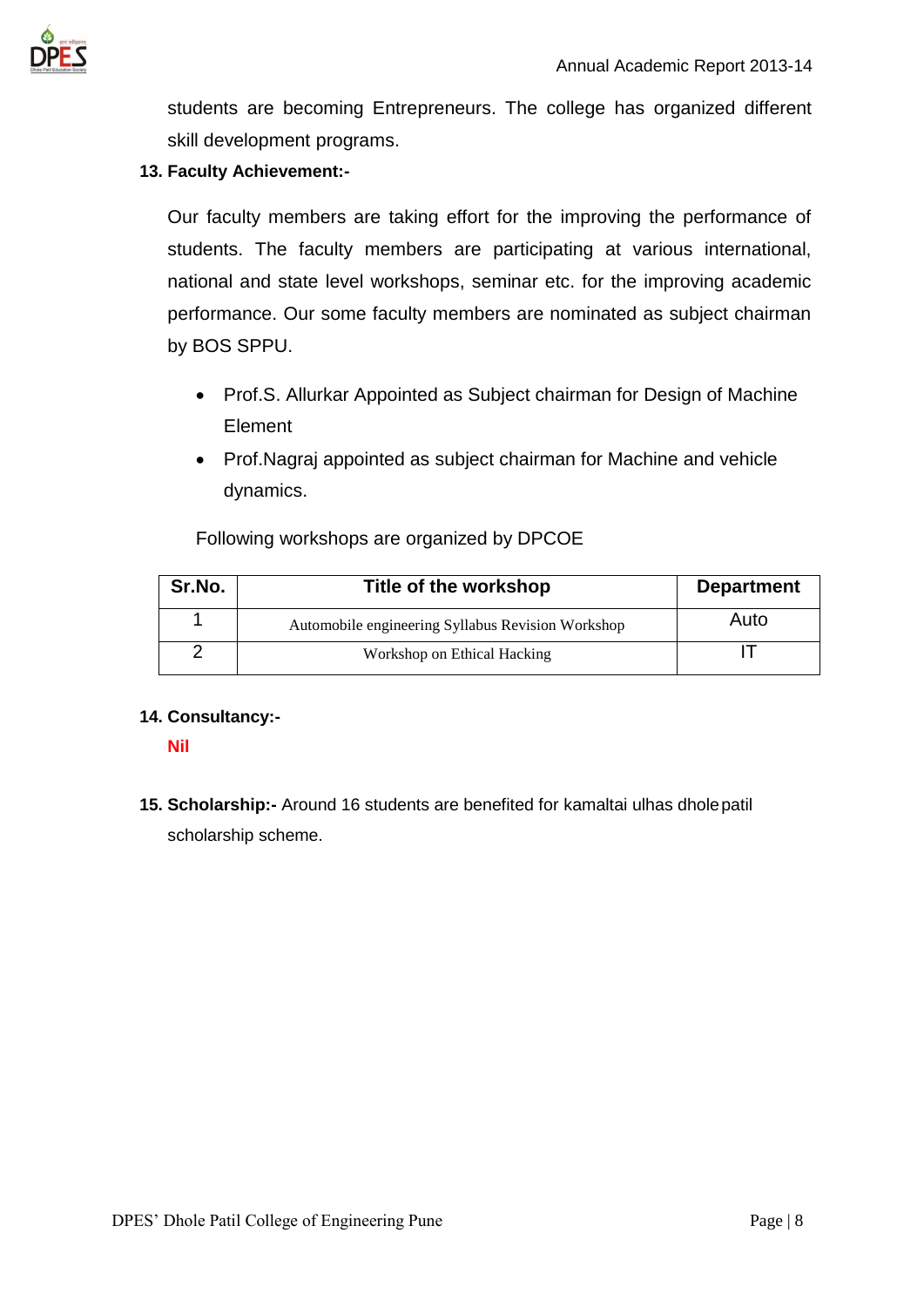

# **Dhole Patil College of Engineering Wagholi Pune**



## **Annual Academic Report**

## **2014-15**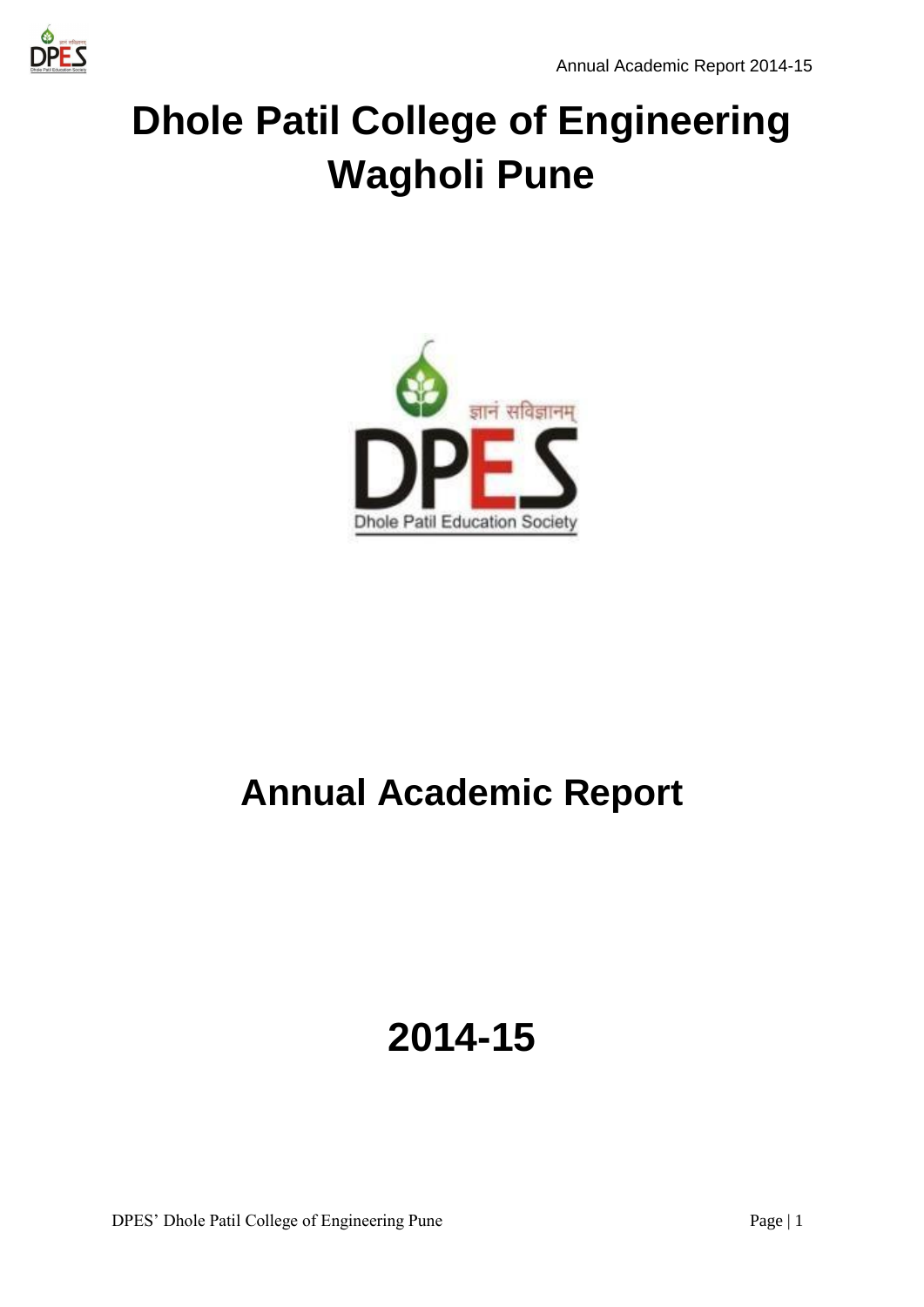### Index

| Sr. No         | <b>Content</b>                                                                       | Page No        |
|----------------|--------------------------------------------------------------------------------------|----------------|
| 1              | <b>About DPCOE</b>                                                                   | 3              |
|                | <b>Vision and Mission</b>                                                            | 3              |
| $\mathbf{2}$   | <b>Vision</b><br>$\bullet$                                                           | 3              |
|                | <b>Mission</b><br>$\bullet$                                                          | $\overline{3}$ |
| 3              | <b>Students Intake</b>                                                               | $3 - 4$        |
| 4              | <b>Teaching Methodology</b>                                                          | 4              |
|                | <b>Lecture methods</b><br>$\bullet$                                                  | 4              |
|                | <b>Class Participation</b><br>$\bullet$                                              | 5              |
|                | <b>Interactive Method</b>                                                            | 5              |
|                | <b>Project Based learning</b><br>$\bullet$                                           | 5              |
| 5              | <b>Industrial Visits</b>                                                             | 6              |
| 6              | <b>Infrastrucutre and Facility</b>                                                   | 5              |
|                | Labarotory<br>$\bullet$                                                              | 5              |
|                | Library<br>$\bullet$                                                                 | 6              |
|                | Cafeteria/Relaxatio room<br>$\bullet$                                                | 6              |
| $\overline{7}$ | <b>Industry and Institute Interaction Cell</b>                                       | 6              |
| 8              | <b>Inter Collegiate Events</b>                                                       | 6              |
| 9              | <b>Club and Other activities</b>                                                     | $6 - 7$        |
| 10             | <b>MOU and Tie ups</b>                                                               | $\overline{7}$ |
| 11             | <b>Students Achivements [Alumni, University Toppers,</b><br>Rank holders, SUPRA etc] | $\overline{7}$ |
| 12             | <b>NSS/Sport activities</b>                                                          | $7 - 8$        |
| 13             | <b>Careear psychological Counseling</b>                                              | 8              |
| 14             | Other Activites[FDP, Guest lecture, seminars, Kshtij etc.]                           | 8              |
| 15             | <b>Faculty Achievement</b>                                                           | 9              |
| 16             | <b>Consultancy</b>                                                                   | 9              |
| 17             | <b>Scholarship</b>                                                                   | 9              |
| 18             | <b>Parents Feedback</b>                                                              | 9              |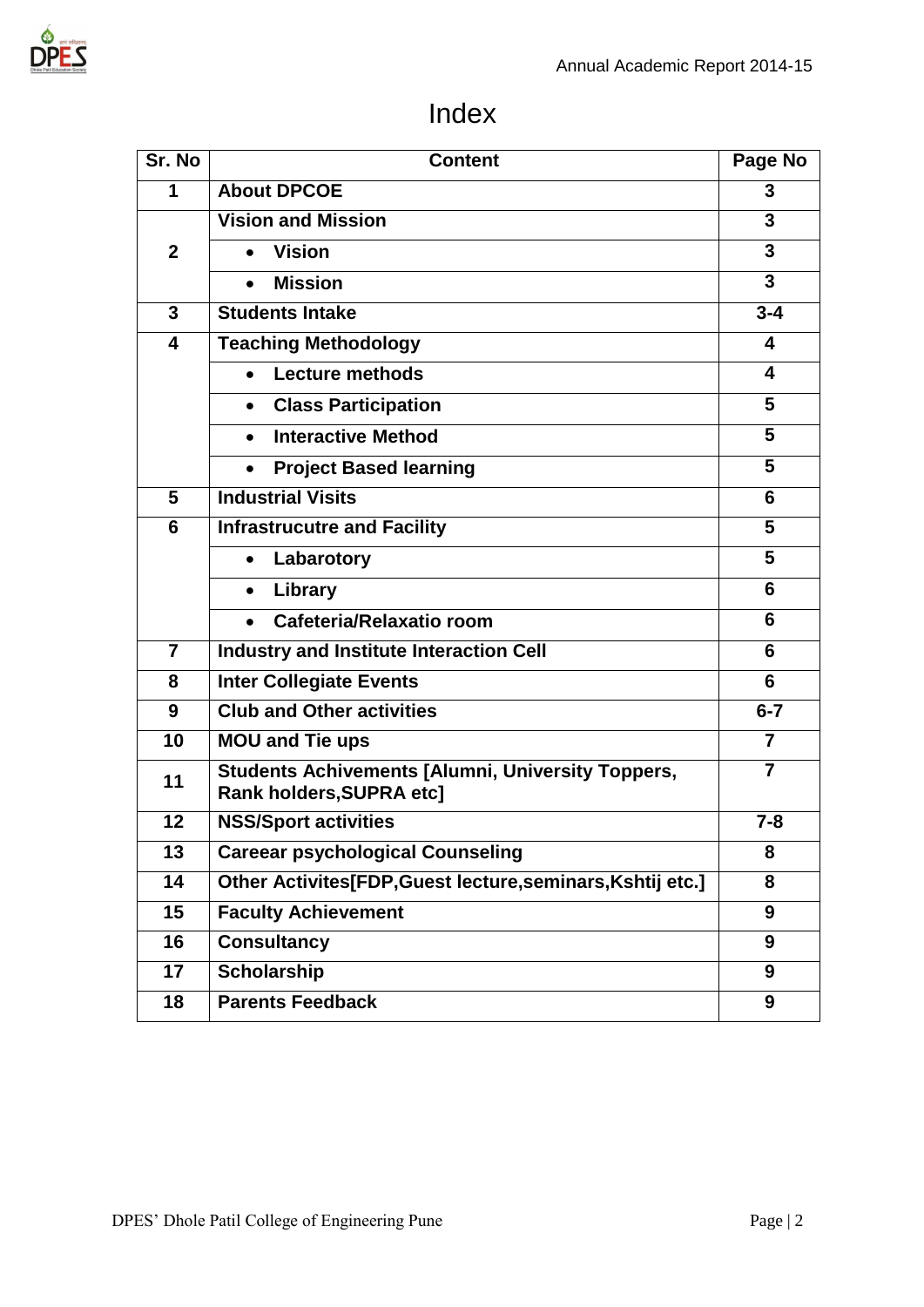

### **1. About DPCOE:-**

Dhole Patil College of Engineering (DPCOE) is a premier Engineering and Management College in the city of Pune, Maharashtra, India. DPCOE was founded in 2008 with the objective of providing quality technical education of international standards and to help create students that match contemporary global requirements. Young and dynamic Sagar Dhole Patil**,** a visionary entrepreneur and sportsman founded DPCOE. He is backed by rich history and social development activities of the Dhole Patil family. Today, the institution is at the forefront of education including academics, sports and social activity, among the Pune colleges. DPCOE has infrastructure, technical support and facilities comparable to the best in the country.

### **2. Vision and Mission:-**

### • **Vision:-**

To emerge as the leading institute with National Recognition, where value based technical education and research are emphasized to transform student into professionally competent and socially sensitized engineers.

### • **Mission:-**

- $\Box$  To offer contemporary education programs with focus on societal equity and access, laying down strong foundations in learning.
- $\Box$  To empower and motivate faculty towards building their domain expertise in technology and management verticals.
- $\Box$  To establish and nurture association with industry and elite institutions towards outcome oriented R&D initiatives.
- $\Box$  To groom all rounded personality of students towards leadership, self employability, self and lifelong learning.
- $\Box$  To develop a multidisciplinary R&D centers, where in facilities and resources are shared for well being of society.

### **3. Students Intake:-**

• **UG Intake:-**

| Sr.No | Program                       | No of        |
|-------|-------------------------------|--------------|
|       |                               | <b>Seats</b> |
| 01    | <b>Automobile Engineering</b> | 60+60DSE     |
| 02    | <b>Mechanical Engineering</b> | 120          |
| 03    | <b>Computer Engineering</b>   | 60+60DES     |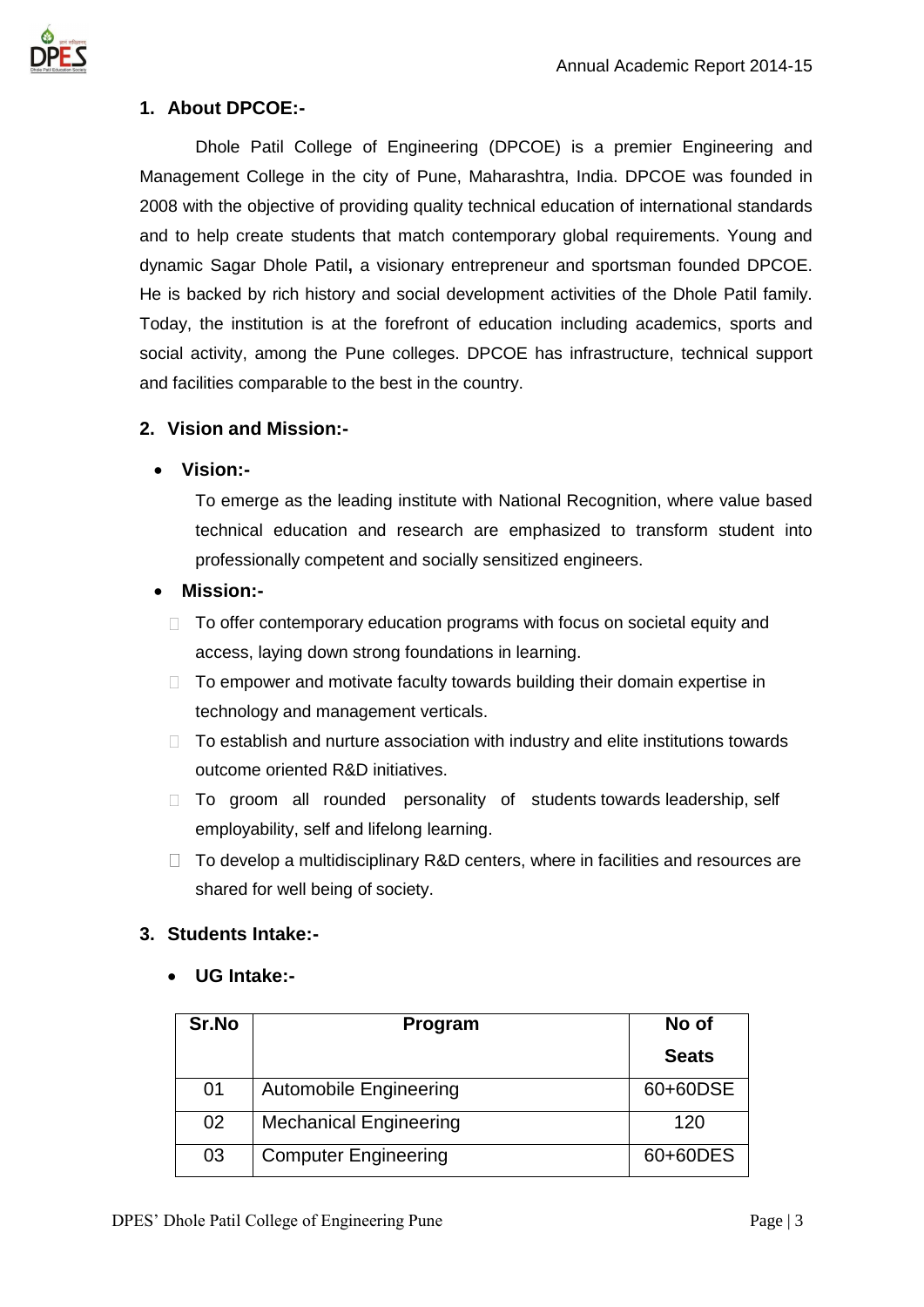

| 04 | <sup>'</sup> Civil Engineering          | hП  |
|----|-----------------------------------------|-----|
| 05 | Electronics and Tele communication Engg | 120 |
| 06 | <b>Information Technology</b>           | 60  |

### • **PG Intake:-**

| Sr.No | Program                                  | No of        |
|-------|------------------------------------------|--------------|
|       |                                          | <b>Seats</b> |
| 01    | <b>ME Design Engineering</b>             | 24           |
| 02    | <b>ME Heat Power</b>                     | 24           |
| 03    | ME VLSI and Embedded System              | 24           |
| 04    | <b>ME Computer</b>                       | 24           |
| 05    | <b>Master of Business Administration</b> | 60           |

### **4. Teaching Methodology:-**

### **Lecture methods:-**

The faculty members at DPCOE uses various teaching aids such as white board, diagrams, charts, 3D model etc. to make this method more interesting. Faculty members also interact with the students and difficulties encountered by the students are discussed during the lecture as well as informally after the lecture. Faculty members make use of model or prototype during lectures to demonstrate, principle of operation and explicitly by converting theory sessions into hybrid classrooms. The best infrastructural facilities are offered to the students and accordingly, all the classrooms in the college are fitted with LCD projectors. Teachers often use power point presentations to make learning an interesting experience. This minimizes the monotony of the lecture and makes understanding simpler and an enriching experience. Students are also encouraged to give presentations in the class by using the latest technology.

### **Class Participation:-**

Participation in the class discussion is very important and every student must be contributing in the lecture. Students are expected to come with prepared with study material and also thorough reading is expected. This helps the students to know different study perspectives and to develop a thought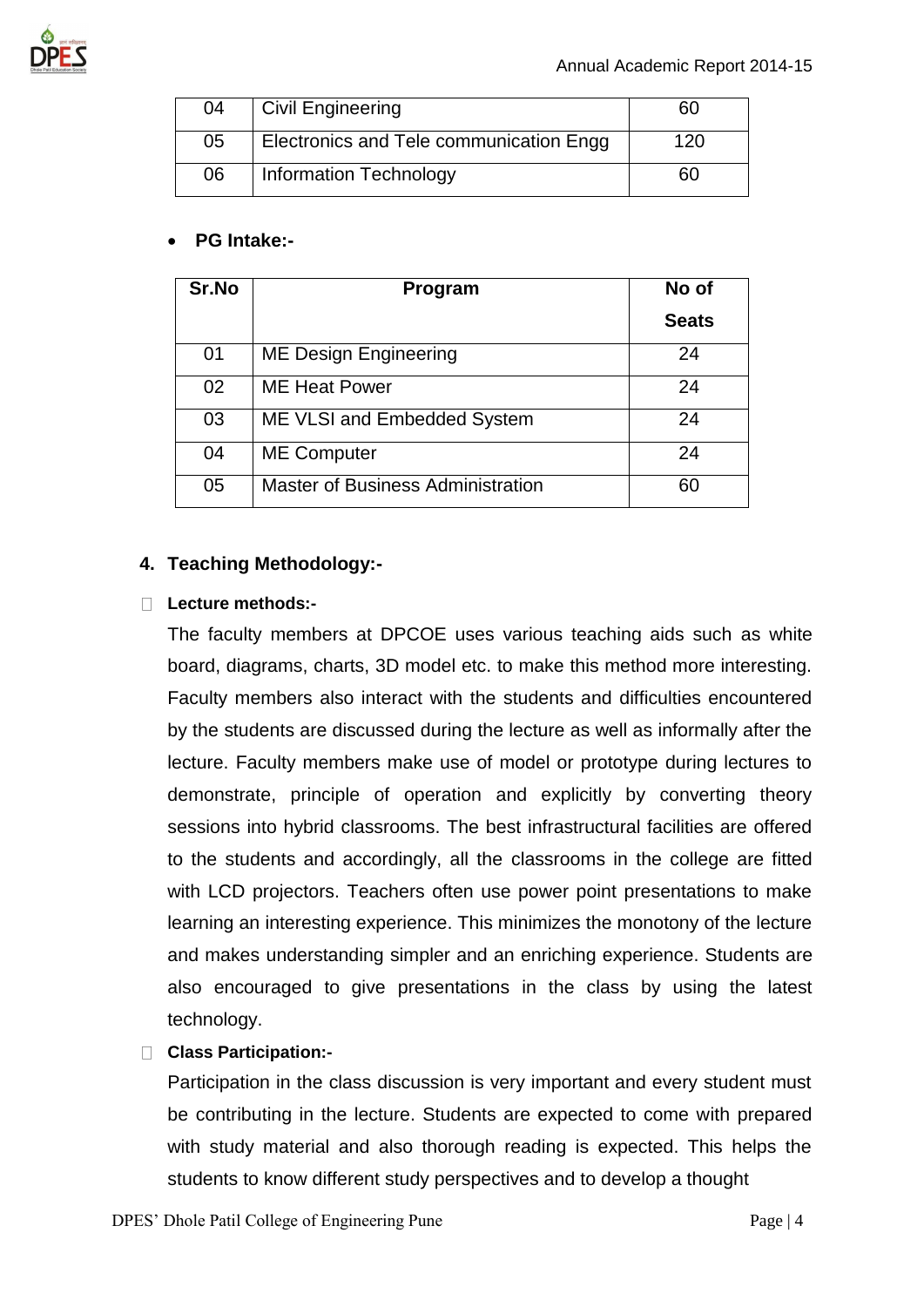

process to approach any particular situation. It also helps them to improve their communication skill and confidence.

### **Interactive Method:-**

DPCOE faculty members are conducting the lecture interactive. They are sparing time of about 5 to 10 minutes in each lecture to brief about advance technology in particular topic. During this session there is a discussion regarding previous lecture related to current topic, necessity of the topic and application of the particular topic. This method improves the students' knowledge on current topics, helps improve communication, builds confidence and thus, leads to personality development.

### **Project Based learning**

To provide practical exposure to the students in respective subjects, faculty members encourage students to do some mini project. Mini projects are also useful in developing research skills and entrench the investigative mindset among the students. Students are encouraged to undertake activities like preparation of industrial visit reports, preparation of field training report. DPCOE also organizes Entrepreneurship Development program. Such program plays an important role in the overall development of the students.

### **5. Industrial Visits:-**

Industrial visit play an important role in the DPCOE education program. Students are taken for industry visits in and around Pune where they interact with the company people and have a first-hand experience of how a corporate entity actually works. Students are exposed to practical situations and events in companies thereby honing their skills and industry understanding.

### **6. Infrastructure and Facility:-**

### **Laboratory:-**

The DPCOE has developed good infrastructure and facilities so that peaceful learning environment will be maintained. In last year college has constructed two basket ball courts. The class rooms and laboratories are constructed as per norms of regulating authority. The college has developed all laboratories as per the requirements of the curriculum of SPPU. The laboratories are updated and maintained every year with as per changes in curriculum. In academic year 2014-15 college developed various laboratories viz. Automotive transmission and many more.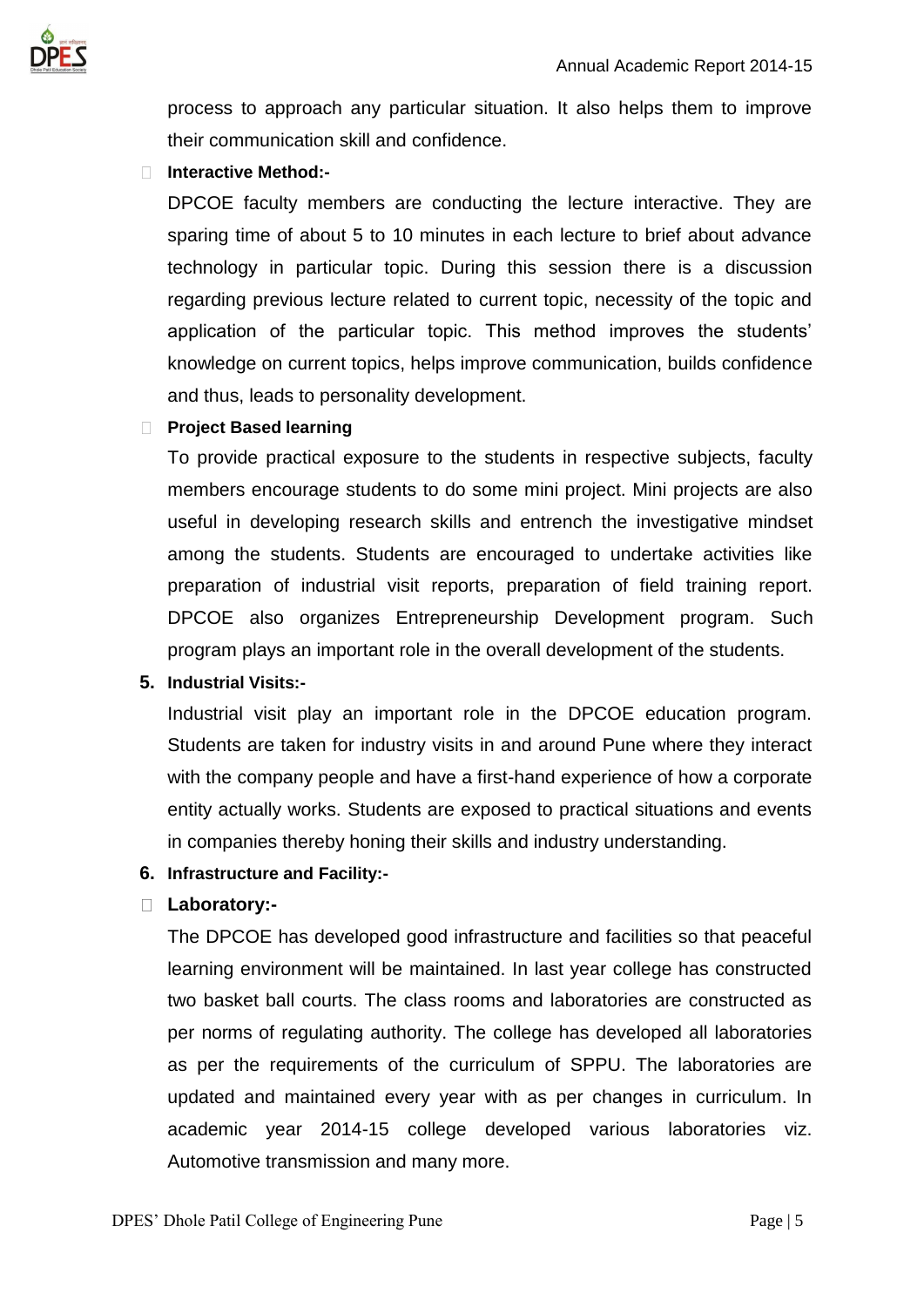

### **Library:-**

The library truly occupies a place of pride at DPCOE. It acts as an essential constituent of the college. The library houses a rich collection of more than 14000 text and reference books, journals, magazines, audio/videos, research, online databases and data analysis software, etc.

### **Cafeteria**

A full-fledged cafeteria is available at the campus, where tea, coffee, snacks, soft drinks etc are available. Multimedia facilities are also made available in the cafeteria. Provision of news channels and educational and documentary films facilitate students to relax and garner some useful information during scheduled breaks.

### **7. Industry and Institute Interaction Cell:-**

Objective of the cell are as follows:

- To arrange industrial visit at various reputed industries
- To provide the internship to desired students.
- To help in syllabus revision based on industry need.
- To provide placement assessment to desired students.

The College took effort to develop the industry-institute interaction in 2014-15. College has organized various placement drives for the last year batch and some students got job as per their expectations.The college organized different skill development programs in the last academic year. For first year students we have arranged soft skill lectures and DPARDS program.

**8. Inter Collegiate Events:-**

**Nil**

### **9. Club and Other activities:-**

• **SAE Collegiate club:-**

DPCOE is having Automobile and Mechanical engineering branches, every mechanical and automobile engineering student must have SAE membership. So the students are able to participate in SUPRA, BAJA etc and also students are able to participate various guest lectures and workshop organized by ARAI and SAE.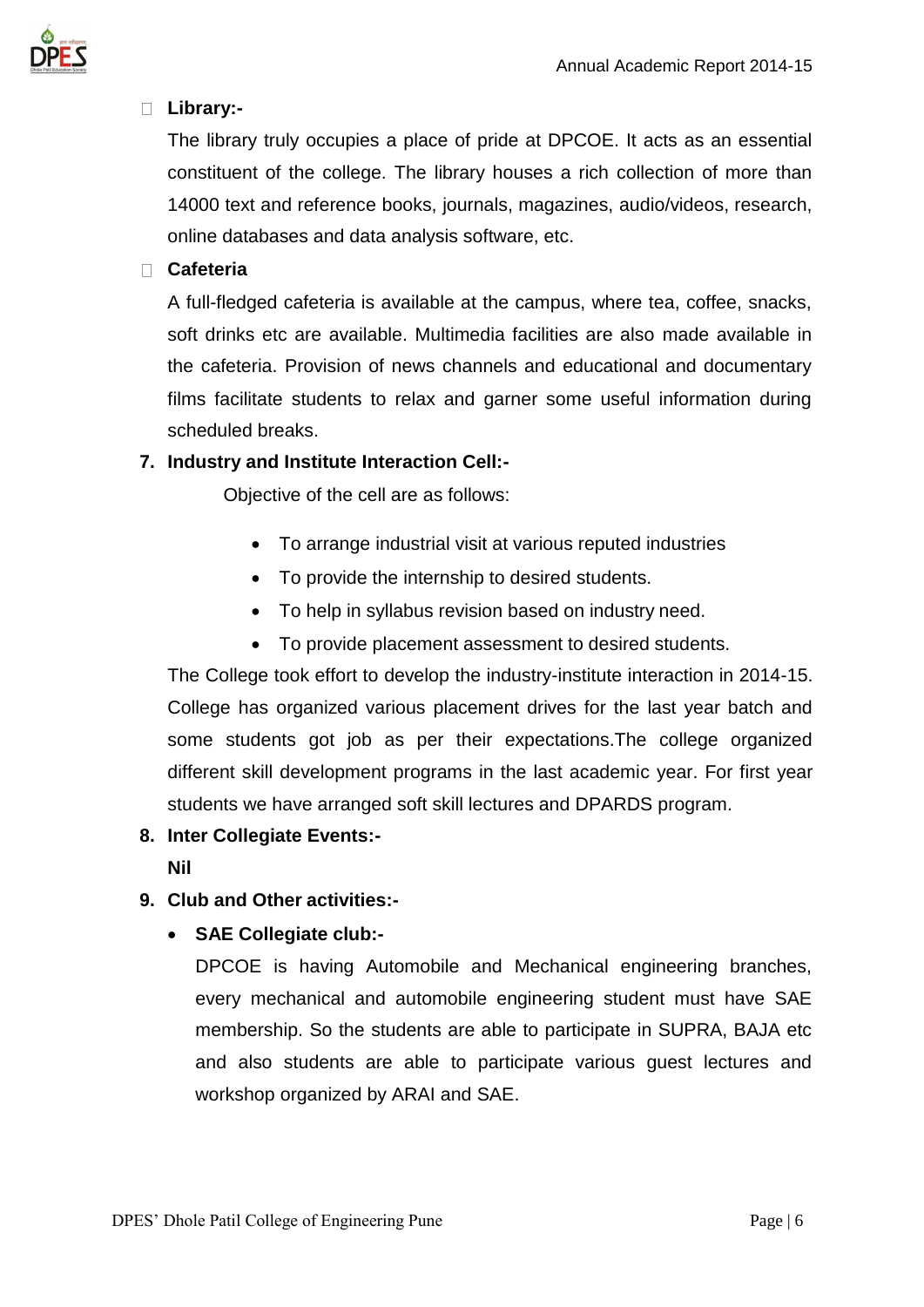

### • **Entrepreneurship Development cell:-**

DPCOE has formed EDC for conducting entrepreneurship development program for every year. In this year Automobile and Mechanical department jointly organized this program through EDC. We are getting result of such type of program; some of our student has started their industry, business etc.

### **10.MOU and Tie ups:-**

DPCOE signed MoU with various Institute for conducting training sessions. Every department has signed MoU with various industries and institutions related to respective department. Department wise list is as follows:

| Sr.No | Industry           | Activity              | <b>Duration</b> |
|-------|--------------------|-----------------------|-----------------|
|       | <b>CADD Center</b> | <b>CATIA Training</b> | 5 Years         |

### **11.Students Achievements:-**

DPCOE SAE SUPRA team participated and got best design award.DPCOE teams screwdriver participated in national level go karting at LPU and secure second place.

DPCOE hosts the event of Alumni every year i.e. "Reunion". Alumni are a congregation of former students and faculty. It is an informal gathering of past students so that they can share their experiences with faculty members and students. The alumni meet was by DPCOE on 27/03/2015. This was 2nd Alumni meet in the history of college total 80 students was present for the same.

### **12. NSS/Sport activities:-**

National Service Scheme provides the students an opportunity to understand the community; identify its needs and problems as well as the solutions in which they can be involved by assuming social and civic responsibilities. NSS also provides students with the opportunity to apply their education in finding practical solutions to the problems faced by the individuals and the community at large. NSS aims at arousing social consciousness of the youth with an overall objective of personality development through community service. NSS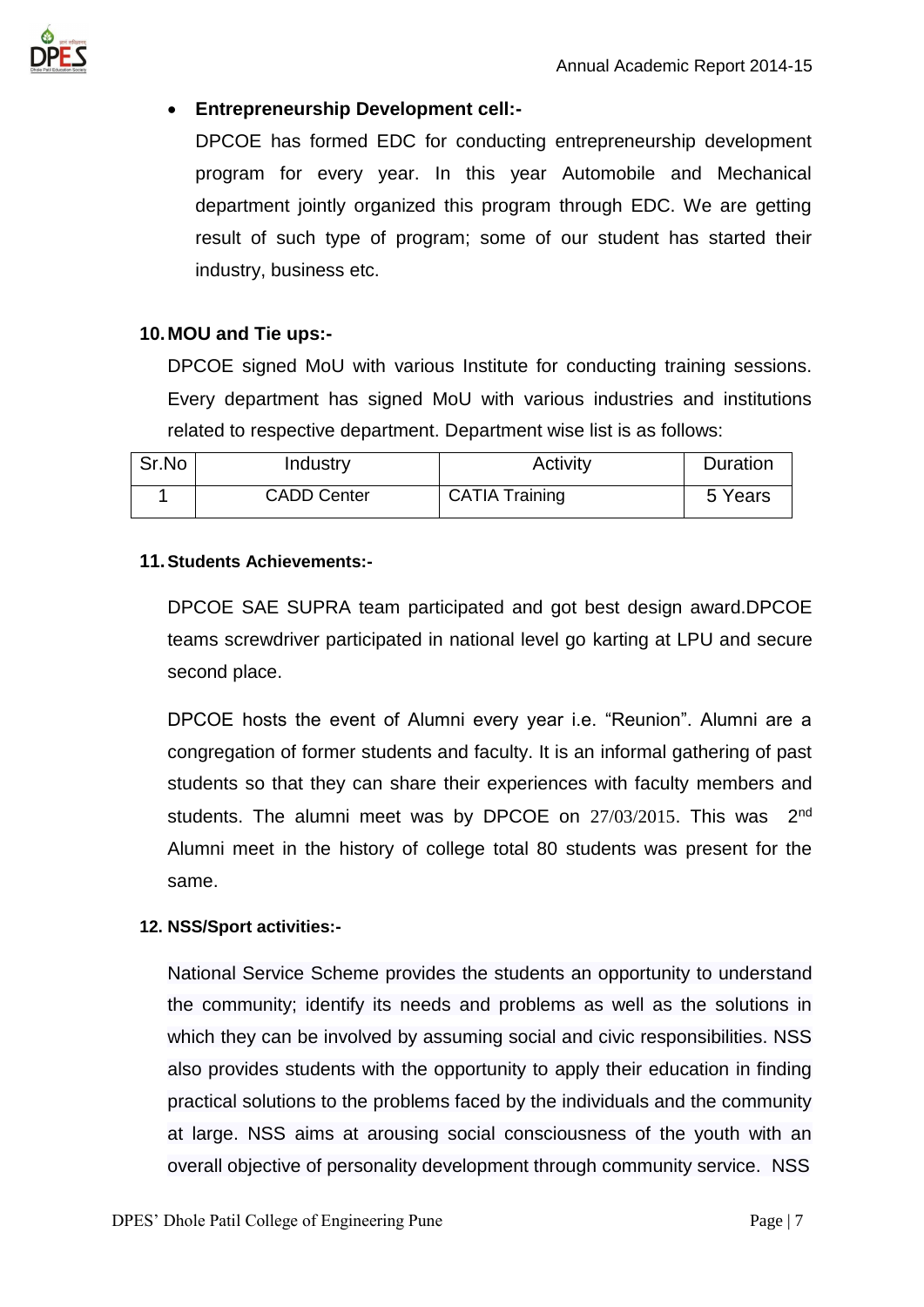

enables students to participate in various program of social service and national development, and to help the community. DPCOE organized following events under NSS in 2014-15:

| SR.            | Title of the                    | Date       | Number of    |
|----------------|---------------------------------|------------|--------------|
| No.            | program/Activity                |            | participants |
| 1              | <b>Road Safety Awareness</b>    | 2/10/2014  | 67           |
| $\overline{2}$ | Swachhata Abhiyaan              | 2/10/2014  | 60           |
| 3              | <b>Plastic Free Environment</b> | 21/12/2014 | 50           |
| 4              | Independence Day                | 15/08/2014 | 185          |
| 5              | Republic Day                    | 26/01/2015 | 175          |

### **13.Career psychological Counseling:-**

### **Career Counseling**

DPCOE believes that faculty are not only academic professionals who can help students strengthen their academic achievements but also prepare them for life after college. Career Counseling includes a wide range of professional activities which focus on supporting students in dealing with career-related challenges.

### **Psychological Counseling**

DPCOE also offers psychological counseling to its students. Psychological Counseling aims to help the students manage their difficulties and transform their personal problems into their own personal growths. Other benefits to be gained from psychological counseling include developing creativity, selfexpression, and finding pathways to self- discovery. By exploring past and present experiences, students can open up to new possibilities and take control of their lifestyle.

### **14. Other Activates[Guest lectures,Seminars,Kshitij]:-**

DPCOE holds the Annual Social Gathering known as KSHITIJ every year. It is an annual social assembly for exploring the talents of hidden artists among the students. Competitions such as Dance,singing,Rangoli, Mehendi, T-Shirt painting, poster making etc. are also organized. KSHITIJ enjoys active participation from the students.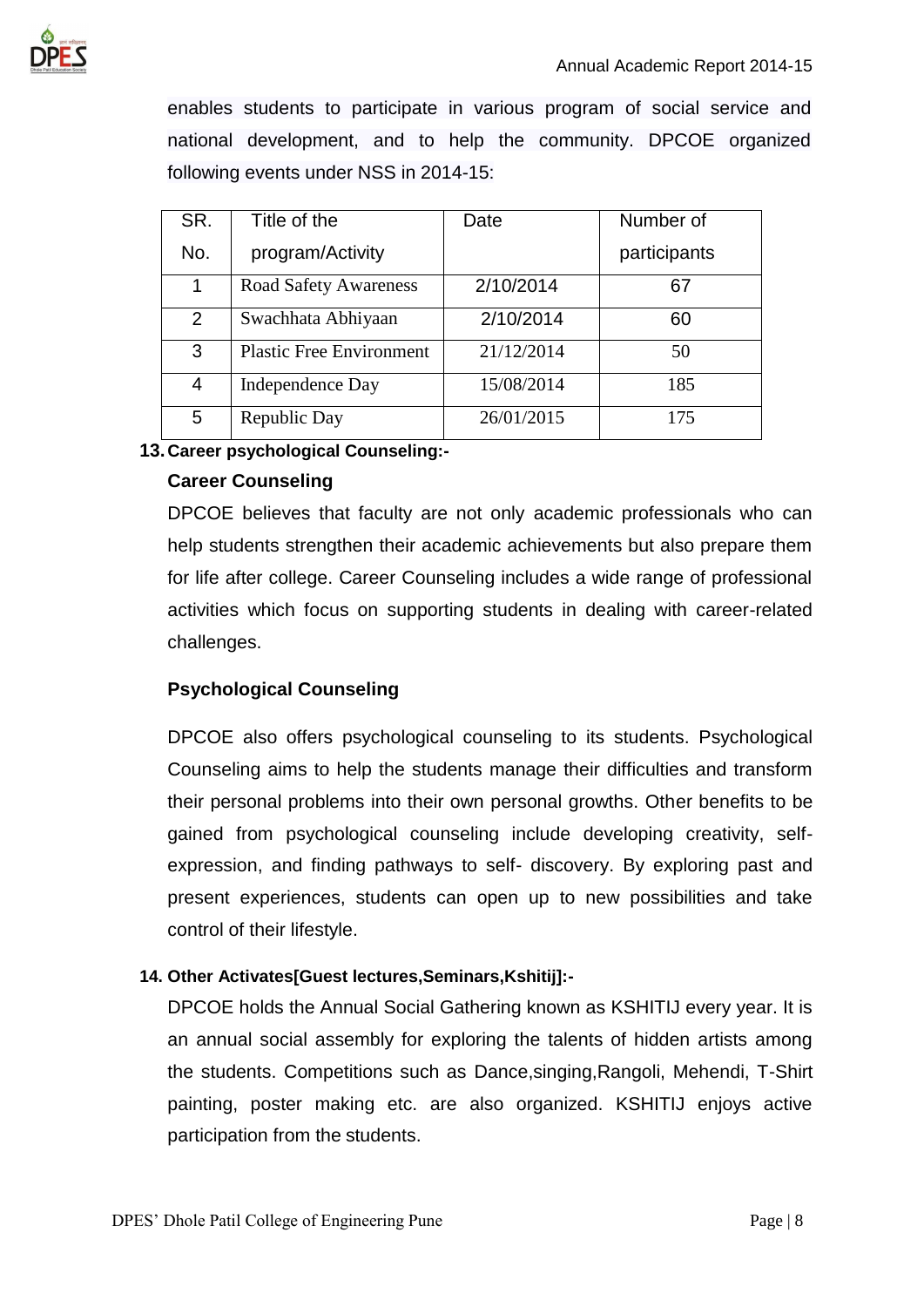

DPCOE organized various faculty development programs, short term training programs and seminars for the faculty and students. The college has started Entrepreneurs Development cell. Through this cell, an Entrepreneurship development program is arranged for final year students every year and many students are becoming Entrepreneurs. The college has organized different skill development programs.

### **15. Faculty Achievement:-**

Our faculty members are taking effort for the improving the performance of students. The faculty members are participating at various international, national and state level workshops, seminar etc. for the improving academic performance. Our some faculty members are nominated as subject chairman by BOS SPPU.

- Prof.S. Allurkar Appointed as Subject chairman for Design of Machine Element
- Prof.Anurag Nema Appointed as Subject Chairman for CAD/CAM Automation

| Sr.No. | Title of the workshop | <b>Department</b> |
|--------|-----------------------|-------------------|
|        | Hands-on LATEX        |                   |

### **16. Consultancy:-**

### **Nil**

### **17. Scholarship:-**

Almost 234 students benefited for Kamaltaai Ulhas Dhole Patil Scholarship Scheme

### **18. Parents Feedback:-**

DPCOE conducts regular Parents-faculty Meetings as a means to communicate with the parents. Usually, a very valuable feedback emerges from the parents' side in these fruitful interactions. Parents are especially encouraged to discuss any concerns that they may have with respect to their ward's academic and overall progress. DPCOE ensures that the parents' suggestions are dealt with effectively, and appropriately, in confidence.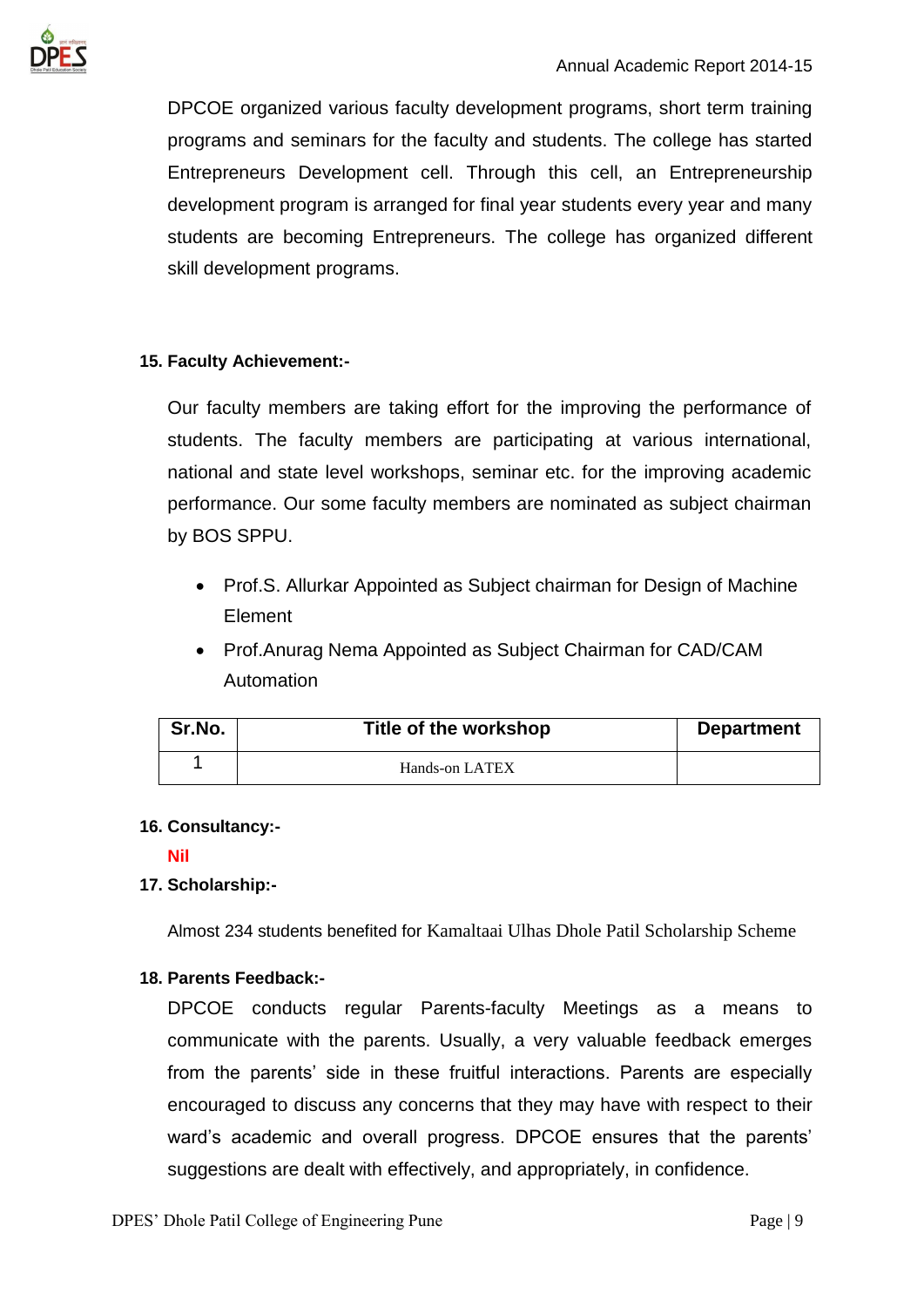

DPCOE is extremely prompt and diligent in taking up and implementing suggestions made by the parent body.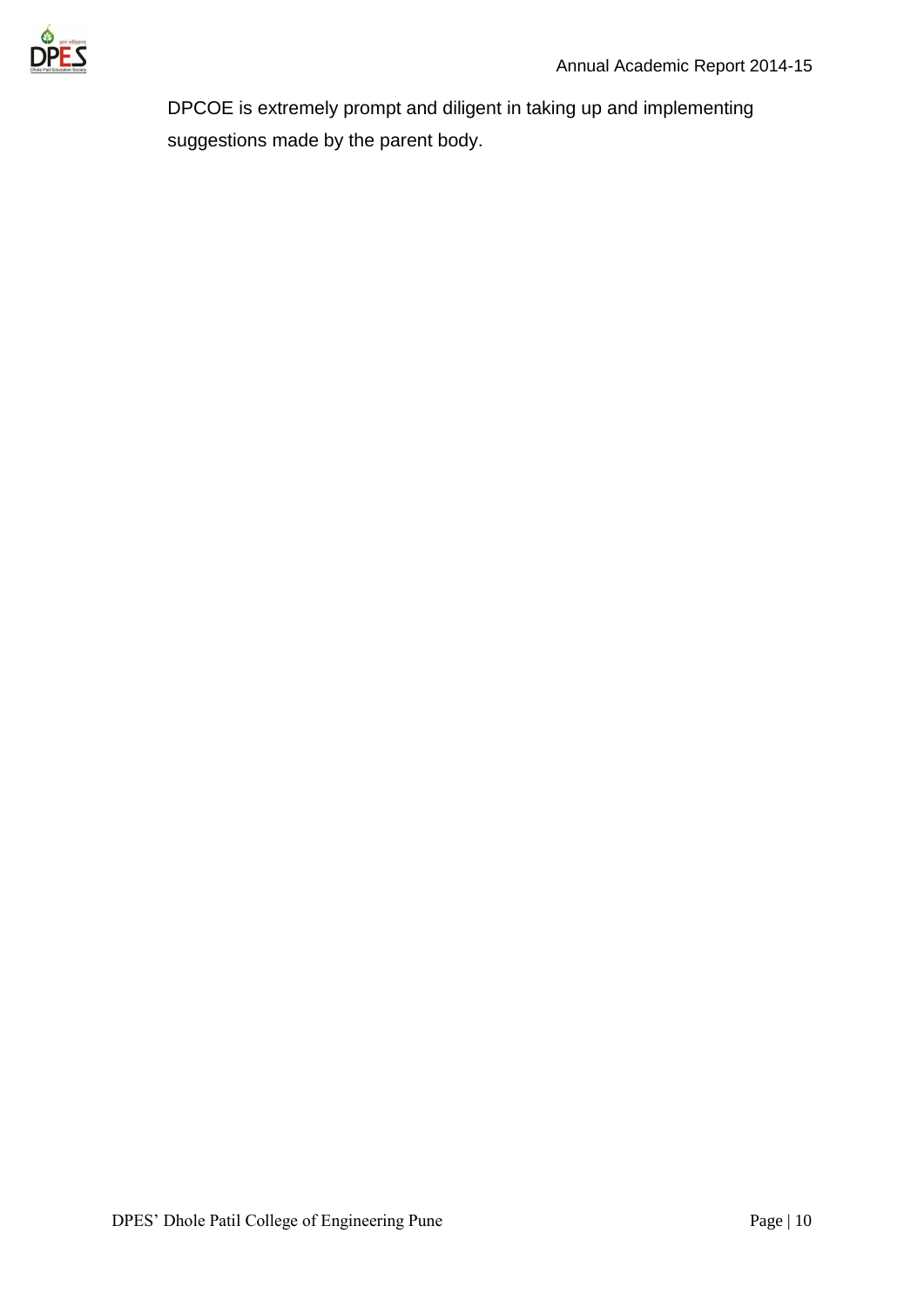

# **Dhole Patil College of Engineering Wagholi Pune**



## **Annual Academic Report**

## **2015-16**

DPES' Dhole Patil College of Engineering Pune Page | 1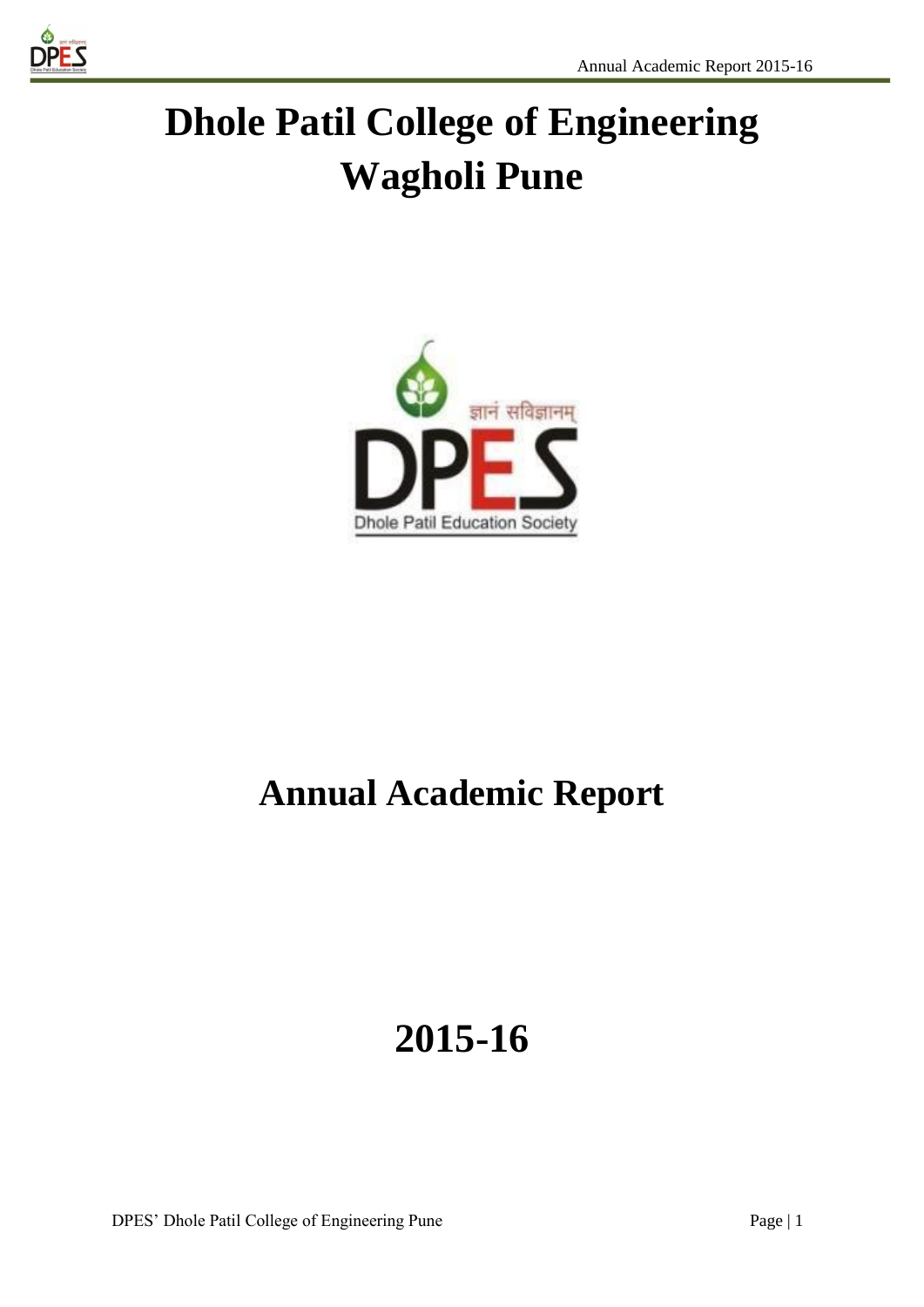

### Index

| Sr. No           | <b>Content</b>                                                                       | Page No |
|------------------|--------------------------------------------------------------------------------------|---------|
| $\mathbf{1}$     | <b>About DPCOE</b>                                                                   | 3       |
|                  | <b>Vision and Mission</b>                                                            | 3       |
| $\boldsymbol{2}$ | <b>Vision</b><br>$\bullet$                                                           | 3       |
|                  | <b>Mission</b>                                                                       | 3       |
| 3                | <b>Quality Policy</b>                                                                | 3       |
| $\boldsymbol{4}$ | Goals                                                                                | $3-4$   |
| 5                | <b>Students Intake</b>                                                               | 4       |
|                  | <b>Teaching Methodology</b>                                                          | 5       |
| 6                | <b>Department Activity plan</b>                                                      | 5       |
|                  | <b>Lecture methods</b><br>$\bullet$                                                  | 6       |
|                  | <b>Class Participation</b><br>$\bullet$                                              | 6       |
|                  | <b>Interactive Method</b><br>$\bullet$                                               | 6       |
|                  | <b>Project Based learning</b><br>$\bullet$                                           | 6       |
| 7                | <b>Industrial Visits</b>                                                             | 7       |
|                  | <b>Infrastrucutre and Facility</b>                                                   | 7       |
| 8                | Labarotory<br>$\bullet$                                                              | 8       |
|                  | Library<br>$\bullet$                                                                 | 8       |
|                  | Cafeteria/Relaxatio room                                                             | 8       |
| 9                | <b>Industry and Institute Interaction Cell</b>                                       | 8       |
| 10               | <b>Inter Collegiate Events</b>                                                       | 8       |
| 11               | <b>Club and Other activities</b>                                                     | 8       |
| 12               | <b>MOU</b> and Tie ups                                                               | 9       |
| 13               | <b>Students Achivements [Alumni, University Toppers, Rank</b><br>holders, SUPRA etcl | 9       |
| 14               | <b>Foreign Tours</b>                                                                 | 9       |
| 15               | <b>NSS/Sport activities</b>                                                          | $9-10$  |
| 16               | <b>Careear psychological Counseling</b>                                              | 10      |
| 17               | Other Activites [FDP, Guest lecture, seminars, Kshtij etc.]                          | 10      |
| 18               | <b>Faculty Achievement</b>                                                           | 10      |
| 19               | <b>Consultancy</b>                                                                   | 11      |
| 20               | Scholarship                                                                          | 12      |
| 21               | <b>Parents Feedback</b>                                                              | 12      |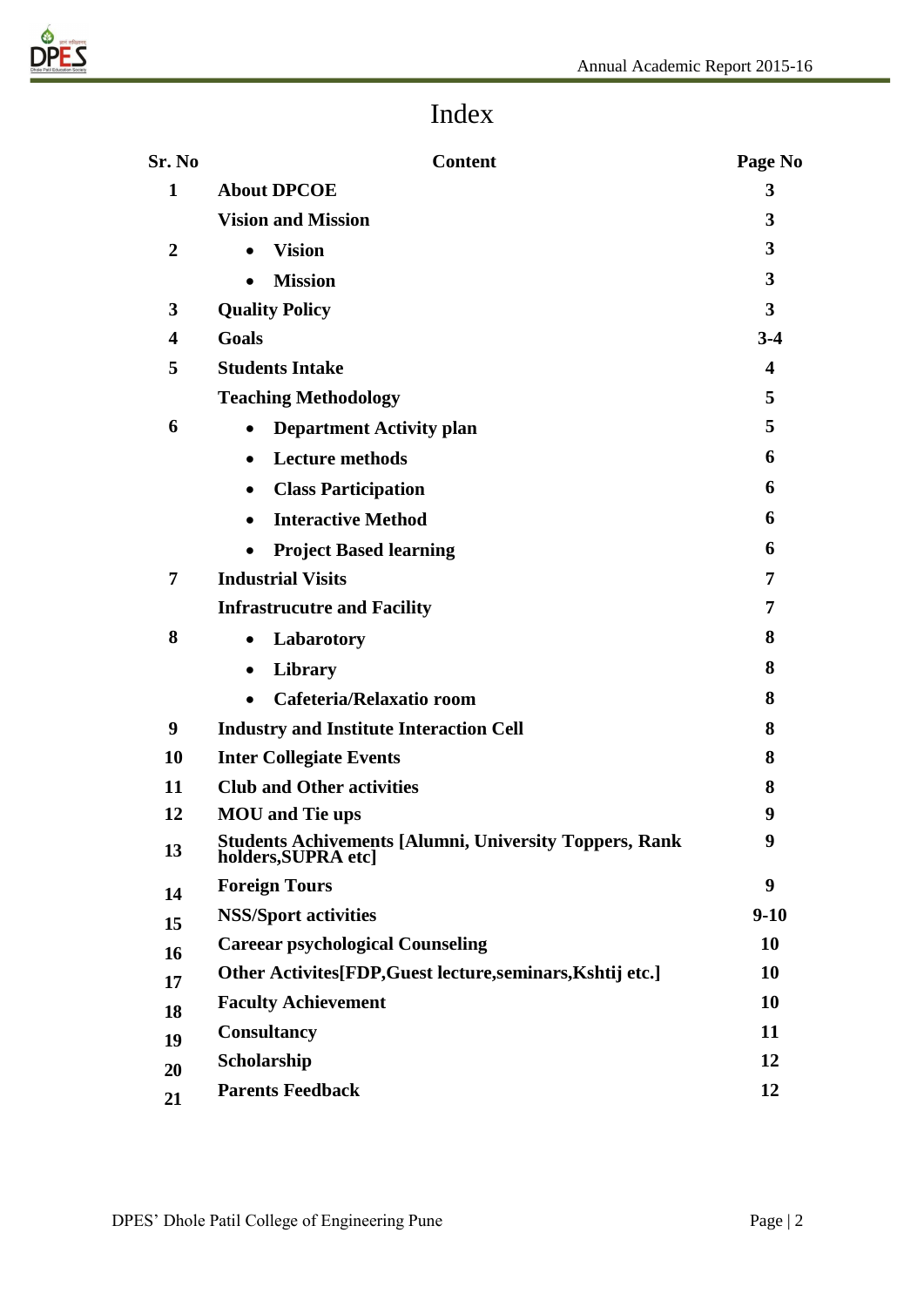



### **1. About DPCOE:-**

Dhole Patil College of Engineering (DPCOE) is a premier Engineering and Management College in the city of Pune, Maharashtra, India. DPCOE was founded in 2008 with the objective of providing quality technical education of international standards and to help create students that match contemporary global requirements. Young and dynamic Sagar Dhole Patil**,** a visionary entrepreneur and sportsman founded DPCOE. He is backed by rich history and social development activities of the Dhole Patil family. Today, the institution is at the forefront of education including academics, sports and social activity, among the Pune colleges. DPCOE has infrastructure, technical support and facilities comparable to the best in the country.

### **2. Vision and Mission:-**

#### • **Vision:-**

To emerge as the leading institute with National Recognition, where value based technical education and research are emphasized to transform student into professionally competent and socially sensitized engineers.

### • **Mission:-**

- ⬧ To offer contemporary education programs with focus on societal equity and access, laying down strong foundations in learning.
- ⬧ To empower and motivate faculty towards building their domain expertise in technology and management verticals.
- ⬧ To establish and nurture association with industry and elite institutions towards outcome oriented R&D initiatives.
- ⬧ To groom all rounded personality of students towards leadership, self employability, self and lifelong learning.
- ⬧ To develop a multidisciplinary R&D centers, where in facilities and resources are shared for well being of society.

### **3. Quality Policy:-**

- $\Box$  We, at Dhole patil college of engineering are committed to impart quality education in technical and management stream as per the needs and expectations of the interested parties
- $\Box$  We are also committed to satisfy applicable requirements and continuous improvement of Quality management system.
- $\Box$  We shall strive to keep pace with the fast developing scenario of technology and socioeconomy environment with the vision to develop World Class Technical Institution.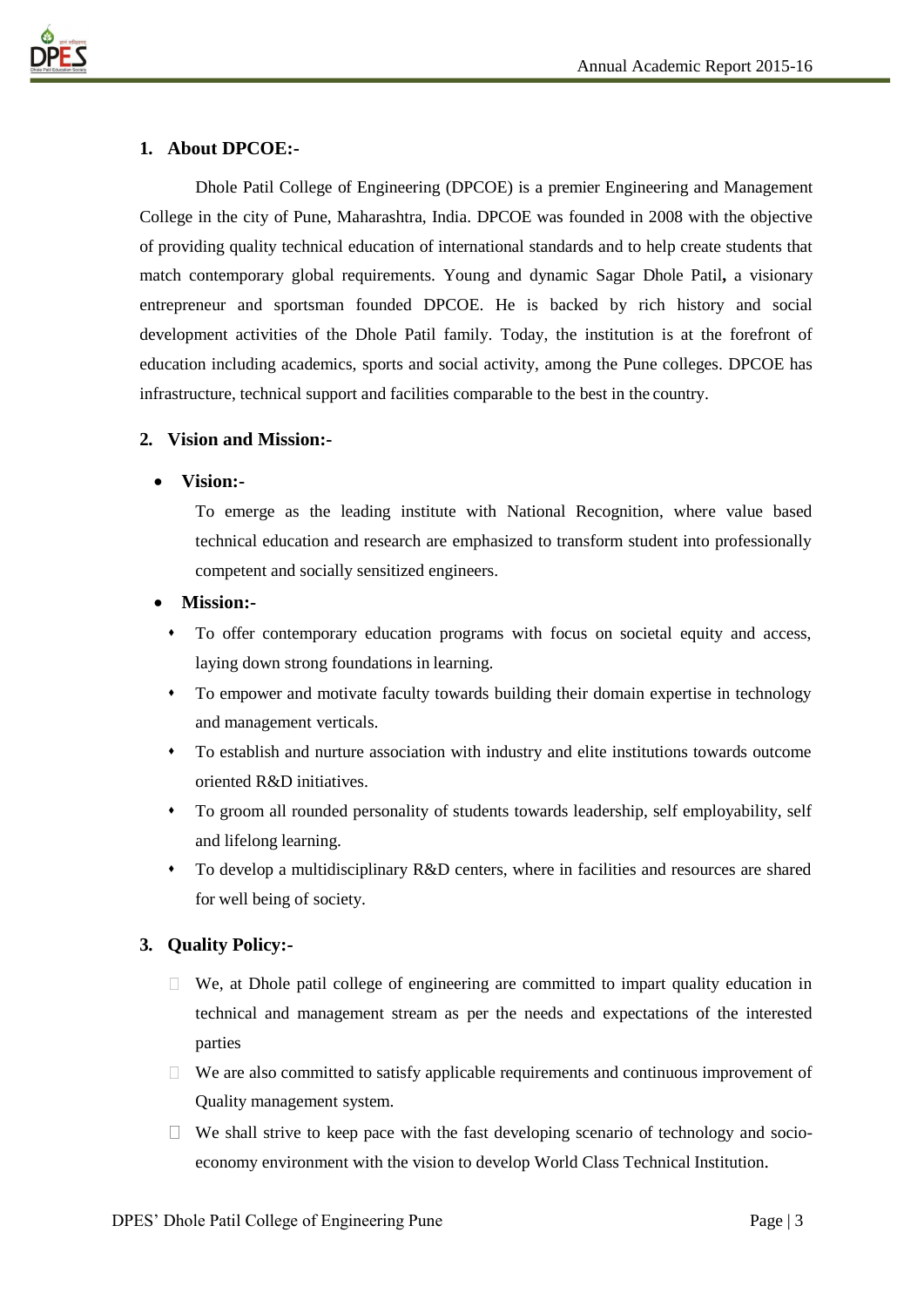

### **4. Goals:-**

- **Long term goals:**
- ⬧ To establish Research centre of excellence in engineering and technology
- ⬧ To seek Academic Autonomy leading to University status
- ⬧ To develop an Engineering Knowledge Centre of Society in general

### • **Short Term goals:**

- ⬧ To improve the interaction with institutes of national and international reputeand industries from various fields of engineering
- ⬧ To motivate and depute faculty for Doctoral Programs.

### **5. Students Intake:-**

### • **UG Intake:-**

| Sr.No | <b>Program</b>                          | <b>No of Seats</b> |
|-------|-----------------------------------------|--------------------|
| 01    | <b>Automobile Engineering</b>           | $60+60$ DSE        |
| 02    | <b>Mechanical Engineering</b>           | 120                |
| 03    | <b>Computer Engineering</b>             | $60+60$ DES        |
| 04    | Civil Engineering                       | 60                 |
| 05    | Electronics and Tele communication Engg | 120                |
| 06    | <b>Information Technology</b>           | 60                 |

### • **PG Intake:-**

| Sr.No | <b>Program</b>                           | <b>No of Seats</b> |
|-------|------------------------------------------|--------------------|
| 01    | ME Design Engineering                    | 24                 |
| 02    | <b>ME</b> Heat Power                     | 24                 |
| 03    | ME VLSI and Embedded System              | 24                 |
| 04    | <b>ME</b> Computer                       | 24                 |
| 05    | <b>Master of Business Administration</b> |                    |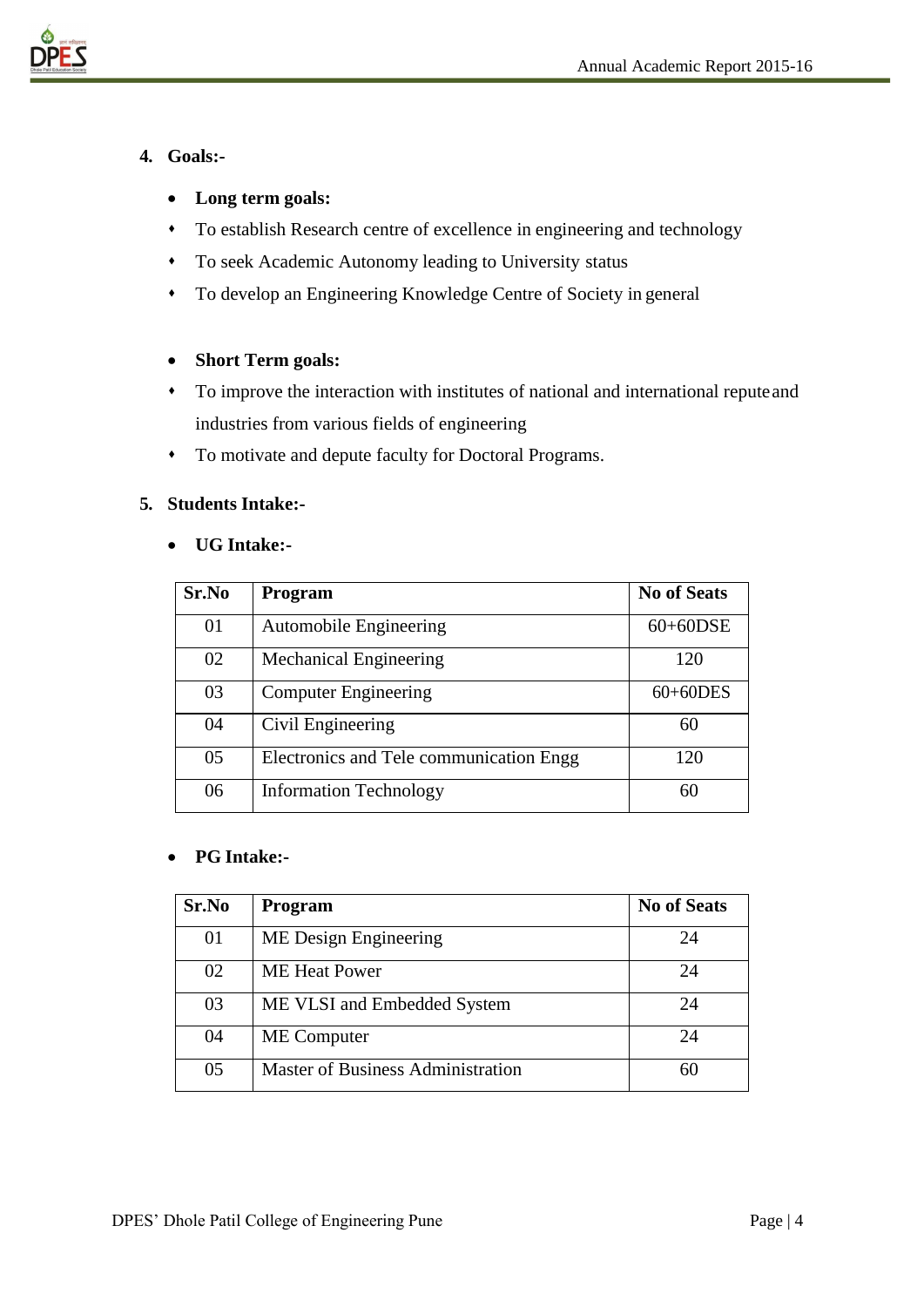

### **6. Teaching Methodology:-**

### • **Department Activity plan:-**

| <b>Academic Activities</b>                                                                                                                                                                                                                                                                                                                  | Co-Curricular<br><b>Activities</b>                                                                                                                                                                                                                                                                                                                                                                        | <b>Faculty Development And</b><br><b>Industry Interface</b>                                                                                                                                                                                                                                                                                                                                                                                       |
|---------------------------------------------------------------------------------------------------------------------------------------------------------------------------------------------------------------------------------------------------------------------------------------------------------------------------------------------|-----------------------------------------------------------------------------------------------------------------------------------------------------------------------------------------------------------------------------------------------------------------------------------------------------------------------------------------------------------------------------------------------------------|---------------------------------------------------------------------------------------------------------------------------------------------------------------------------------------------------------------------------------------------------------------------------------------------------------------------------------------------------------------------------------------------------------------------------------------------------|
| <b>Teaching Plan</b><br>$\bullet$<br>Self learning<br>sessions<br>Attendance<br>monitoring<br><b>Teacher Guardian</b><br>Scheme<br><b>Mock Online</b><br>exams<br><b>Student Training</b><br>Programs (STP)<br>Open Feedback<br>Unit Tests, Prelims<br>Well defined<br>Internal<br>Assessment<br>Scheme<br><b>BE</b> Project<br>Competition | Employability<br>$\bullet$<br>Improvement<br>Technical<br>Presentations<br>Soft Skills training<br>$\bullet$<br>Invited talks by<br>Industry Experts/<br>academicians<br>Technical quiz /<br>$\bullet$<br><b>Technical festivals</b><br>Industry Projects /<br>$\bullet$<br>Project exhibitions<br>Industry visits<br>$\bullet$<br><b>BE</b> Farewell<br>function<br>Social / Cultural<br>Programs/Sports | In-house Training<br>$\bullet$<br>(Personal<br>Interactions,<br>Meetings / quality<br>improvement<br>programmes)<br>Industry exposure<br>Participation in<br>workshops<br>conducted by<br>Industries / other<br>institutes of<br>eminence<br>Industrial visits<br>$\bullet$<br>Training $\&$<br><b>Placement Activities</b><br>Training $\&$<br><b>Placement Activities</b><br><b>Vocational Training</b><br>for<br>students/Industrial<br>visits |

**Lecture methods:-**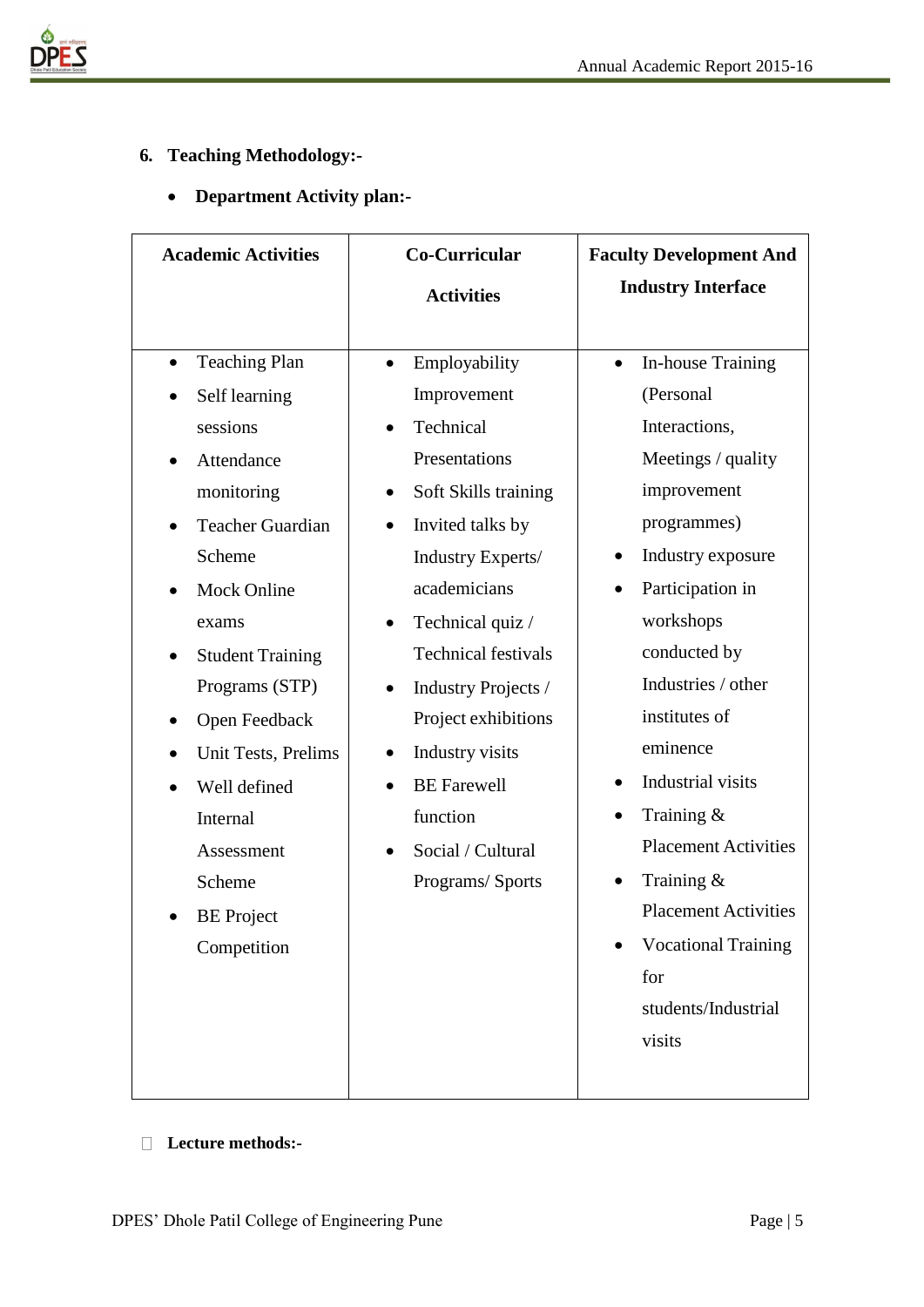

The most predominant method of teaching is the lecture method. The faculty members at DPCOE uses various teaching aids such as white board, diagrams, charts, 3D model etc. to make this method more interesting. Faculty members also interact with the students and difficulties encountered by the students are discussed during the lecture as well as informally after the lecture. Faculty members make use of model or prototype during lectures to demonstrate, principle of operation and explicitly by converting theory sessions into hybrid classrooms. The best infrastructural facilities are offered to the students and accordingly, all the classrooms in the college are fitted with LCD projectors. Teachers often use power point presentations to make learning an interesting experience. This minimizes the monotony of the lecture and makes understanding simpler and an enriching experience. Students are also encouraged to give presentations in the class by using the latest technology.

### **Class Participation:-**

Participation in the class discussion is very important and every student must be contributing in the lecture. Students are expected to come with prepared with study material and also thorough reading is expected. This helps the students to know different study perspectives and to develop a thought process to approach any particular situation. It also helps them to improve their communication skill and confidence.

### **Interactive Method:-**

DPCOE faculty members are conducting the lecture interactive. They are sparing time of about 5 to 10 minutes in each lecture to brief about advance technology in particular topic. During this session there is a discussion regarding previous lecture related to current topic, necessity of the topic and application of the particular topic. Students are divided in groups of 5-10 students and are encouraged to speak on topics related to current affairs. Students are also asked to give PowerPoint presentations on selected topics. Faculty members also use methods such as role plays, quizzes, puzzles, case studies and so on to make learning an interesting experience. This method improves the students' knowledge on current topics, helps improve communication, builds confidence and thus, leads to personality development.

#### **Project Based learning**

To provide practical exposure to the students in respective subjects, faculty members encourage students to do some mini project. Mini projects are also useful in developing research skills and entrench the investigative mindset among the students.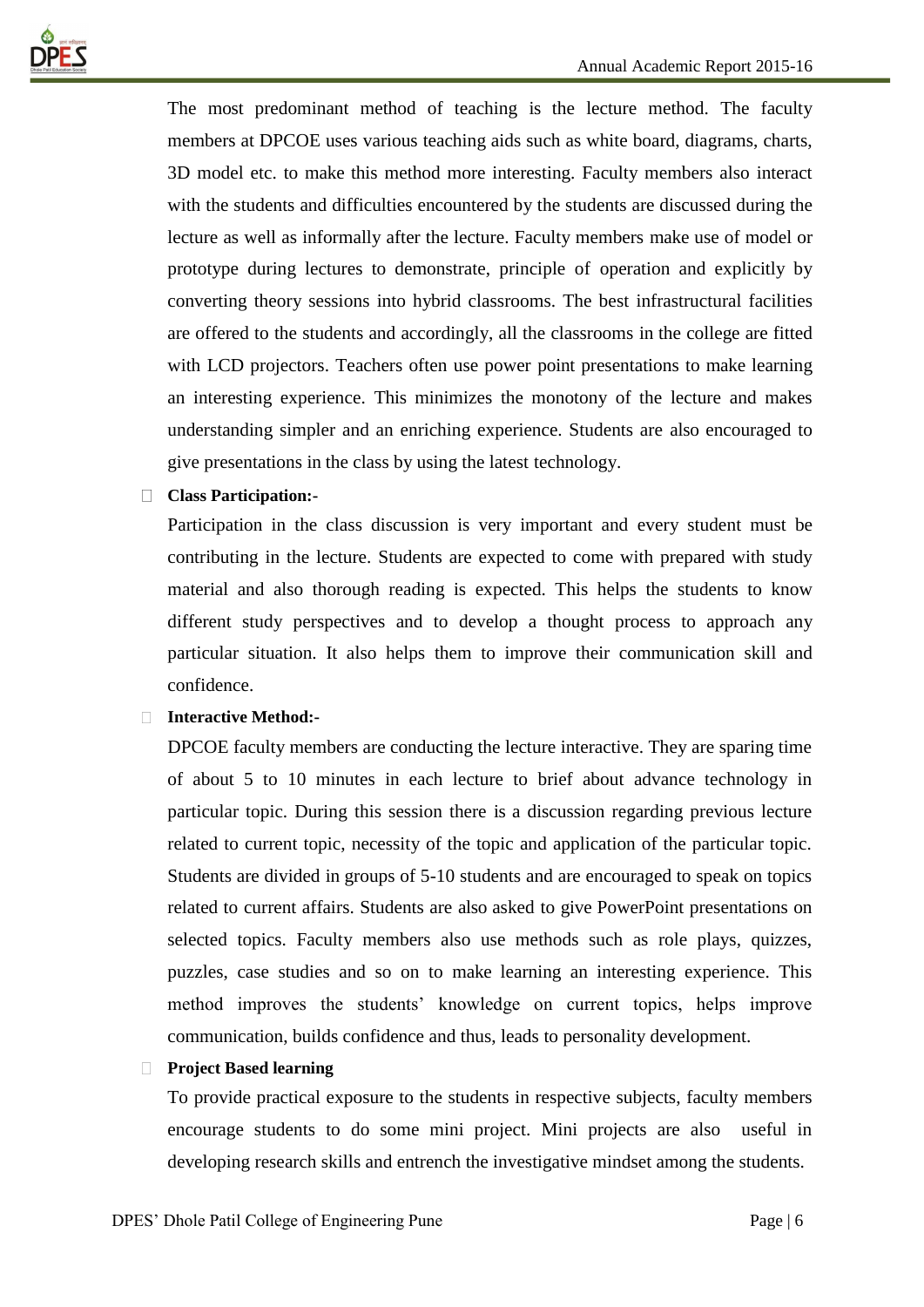

Students are encouraged to undertake activities like preparation of industrial visit reports, preparation of field training report. DPCOE also organizes Entrepreneurship Development program. Such program plays an important role in the overall development of the students.

### **7. Industrial Visits:-**

Industrial visit play an important role in the DPCOE education program. Students are taken for industry visits in and around Pune where they interact with the company people and have a first-hand experience of how a corporate entity actually works. DPCOE has planed various industrial visits in last academic year to various reputed industries like Panchashil, MSRTC, CIRT, Talera ford, JMRT Pune etc. to making bridge between industry and institute. Students are exposed to practical situations and events in companies thereby honing their skills and industry understanding. The industrial visit planed is as follows:

| Sr. No         | <b>Industry</b>                        | Date       | <b>Subject</b> |
|----------------|----------------------------------------|------------|----------------|
| 1              | Cool Car Ac Pyt ltd                    | 1/10/2015  | Auto           |
| $\overline{2}$ | Hog Engineers                          | 11/9/2015  | Auto           |
| 3              | <b>PMPML Swarget</b>                   | 07/10/15   | Auto           |
| 4              | <b>SHIVALIKA NISSAN</b>                | 30/03/2016 | Auto           |
| 5              | <b>ST WORKSHOP DAPODI</b>              | 04/03/2015 | Auto           |
| 6              | Rainbow crossroad Wagholi, Pune        | 04/02/2016 | Civil          |
| 7              | Saniya Igniyari college, CME Pin908791 | 30/07/2015 | Civil          |
| 8              | RMC plant Birla Shakti                 | 12/02/2016 | Civil          |
| 9              | Rajesh East Enigma, Lonikand           | 07/03/2016 | Civil          |
| 10             | <b>JMRT</b>                            |            | E&TC           |

### **8. Infrastructure and Facility:-**

### **Laboratory:-**

The DPCOE has developed good infrastructure and facilities so that peaceful learning environment will be maintained. In last year college has constructed two basket ball courts. The class rooms and laboratories are constructed as per norms of regulating authority. The college has developed all laboratories as per the requirements of the curriculum of SPPU. The laboratories are updated and maintained every year with as per changes in curriculum. In academic year 2015-16 college developed various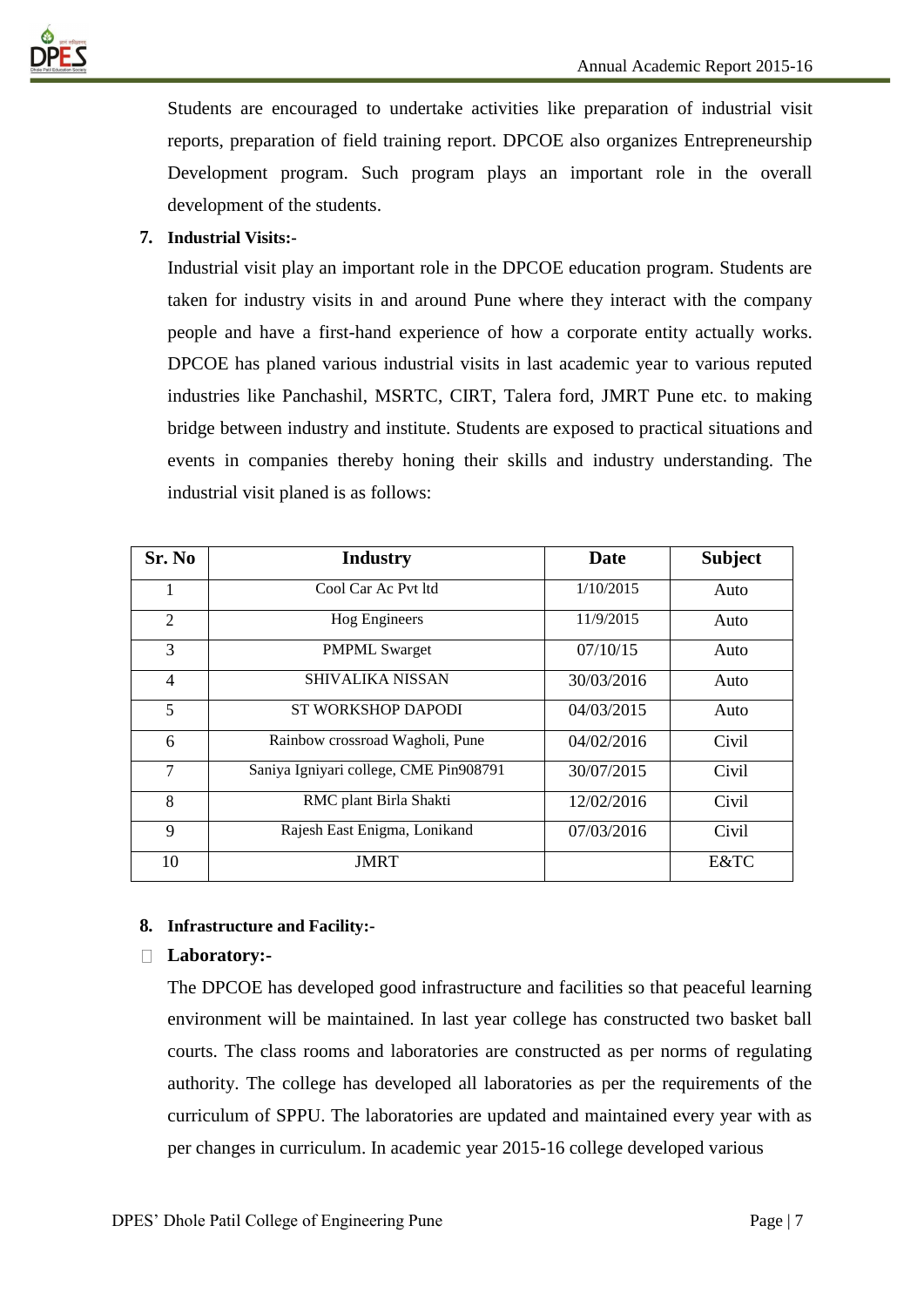

laboratories viz. Automotive Electrical and Electronics laboratory, Vehicle Performance and testing etc.

### **Library:-**

The library truly occupies a place of pride at DPCOE. It acts as an essential constituent of the college. The library houses a rich collection of more than 16000 text and reference books, journals, magazines, audio/videos, research,online databases and data analysis software, etc.

### **Cafeteria**

A full-fledged cafeteria is available at the campus, where tea, coffee, snacks, soft drinks etc are available. Multimedia facilities are also made available in the cafeteria. Provision of news channels and educational and documentary films facilitate students to relax and garner some useful information during scheduled breaks.

### **9. Industry and Institute Interaction Cell:-**

Objective of the cell are as follows:

- To arrange industrial visit at various reputed industries
- To provide the internship to desired students.
- To help in syllabus revision based on industry need.
- To provide placement assessment to desired students.

The College took effort to develop the industry-institute interaction in 2015-16. College has organized various placement drives for the last year batch and some students got job as per their expectations. The institute has planed various industrial visits in last academic year to various reputed industries like Panchashil, MSRTC, CIRT, Talera ford etc. to making bridge between industry and institute. The industry institute interaction cell has arranged various training session for the final year students like resume writing, study in abroad, career counseling etc. The college organized different skill development programs in the last academic year. For first year students we have arranged soft skill lectures and DPARDS program.

### **10. Inter Collegiate Events:-**

**Nil**

### **11. Club and Other activities:-**

### • **SAE Collegiate club:-**

DPCOE is having Automobile and Mechanical engineering branches, every mechanical and automobile engineering student must have SAE membership. So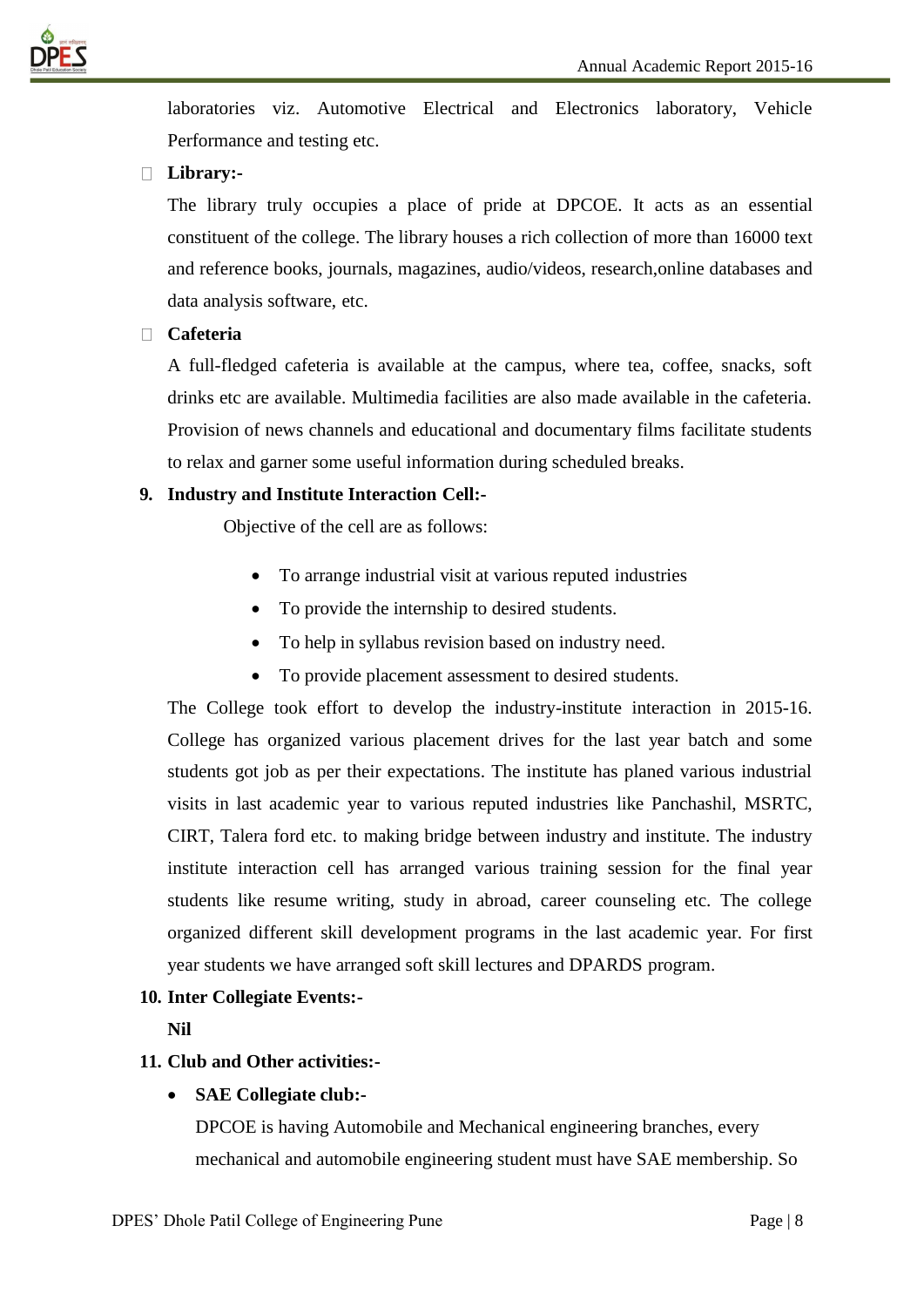

the students are able to participate in SUPRA, BAJA etc and also students are able to participate various guest lectures and workshop organized by ARAI and SAE.

### • **Entrepreneurship Development cell:-**

DPCOE has formed EDC for conducting entrepreneurship development program for every year. In this year Automobile and Mechanical department jointly organized this program through EDC. We are getting result of such type of program; some of our student has started their industry, business etc.

### **12. MOU and Tie ups:-**

DPCOE signed MoU with various industries and institutes for internship and trainging. Every department has signed MoU with various industries and institutions related to respective department. Department wise list is as follows:

| Sr.No | Industry           | Activity                                         | Duration |
|-------|--------------------|--------------------------------------------------|----------|
|       | Panchashil Reality | Internship, training for Total<br><b>Station</b> | 3 Years  |
|       | <b>CADD</b> Center | <b>CATIA Training</b>                            | 5 Years  |

### **13. Students Achievements:-**

Our college SAE SUPRA team secured 35 rank in the India out of 140<sup>th</sup> teams. Also our student from

DPCOE hosts the event of Alumni every year i.e. "Reunion". Alumni are a congregation of former students and faculty. It is an informal gathering of past students so that they can share their experiences with faculty members and students. The alumni meet was by DPCOE on  $26/12/2016$ . This was  $3<sup>rd</sup>$  Alumni meet in the history of college total 124 students was present for the same.

### **14. Foreign Tours:-**

**Nil**

### **15. NSS/Sport activities:-**

National Service Scheme provides the students an opportunity to understand the community; identify its needs and problems as well as the solutions in which they can be involved by assuming social and civic responsibilities. NSS also provides students with the opportunity to apply their education in finding practical solutions to the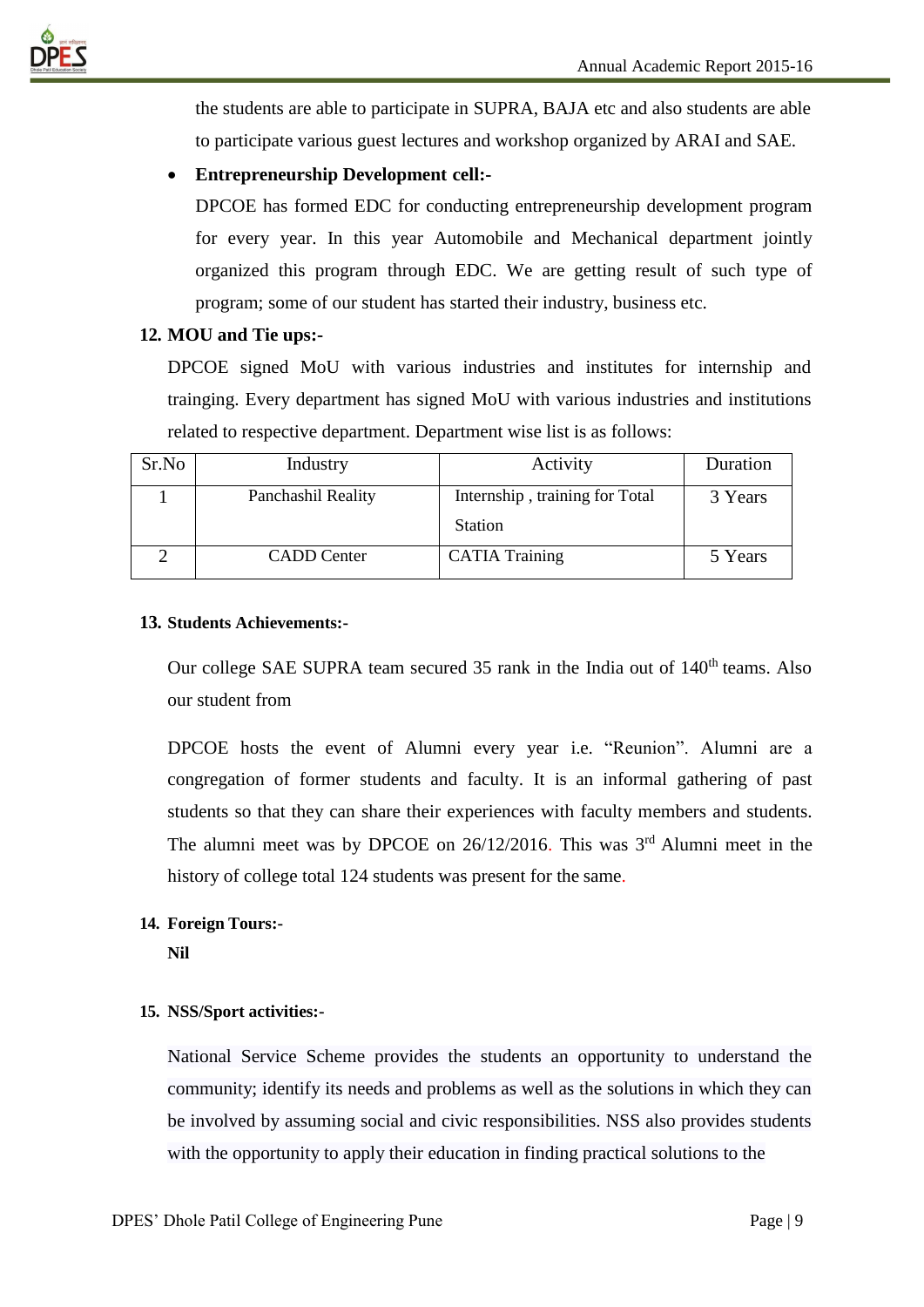

problems faced by the individuals and the community at large. NSS aims at arousing social consciousness of the youth with an overall objective of personality development through community service. NSS enables students to participate in various program of social service and national development, and to help the community. DPCOE organized following events under NSS in 2015-16:

| SR.            | Title of the                    | Date       | Number of    |
|----------------|---------------------------------|------------|--------------|
| No.            | program/Activity                |            | participants |
| $\mathbf{1}$   | One Act play on                 | 3/1/2016   |              |
|                | Dedication of Savitribai        |            |              |
|                | & Mahatma Phule to              |            |              |
|                | Society                         |            |              |
| 2              | <b>Road Safety Awareness</b>    | 02/10/2015 | 65           |
| 3              | Swachhata Abhiyaan              | 02/10/2015 | 72           |
| $\overline{4}$ | <b>Celebration Constitution</b> | 26/11/2015 | 41           |
|                | Day                             |            |              |
| 5              | Independence Day                | 15/08/2015 | 175          |
| 6              | Republic Day                    | 26/01/2016 | 185          |

### **16. Career psychological Counseling:-**

### **Career Counseling**

DPCOE believes that faculty are not only academic professionals who can help students strengthen their academic achievements but also prepare them for life after college. Career Counseling includes a wide range of professional activities which focus on supporting students in dealing with career-related challenges.

### **Psychological Counseling**

DPCOE also offers psychological counseling to its students. Psychological Counseling aims to help the students manage their difficulties and transform their personal problems into their own personal growths. Other benefits to be gained from psychological counseling include developing creativity, self-expression, and finding pathways to self- discovery. By exploring past and present experiences, students can open up to new possibilities and take control of their lifestyle.

### **17. Other Activates[Kshitij]:-**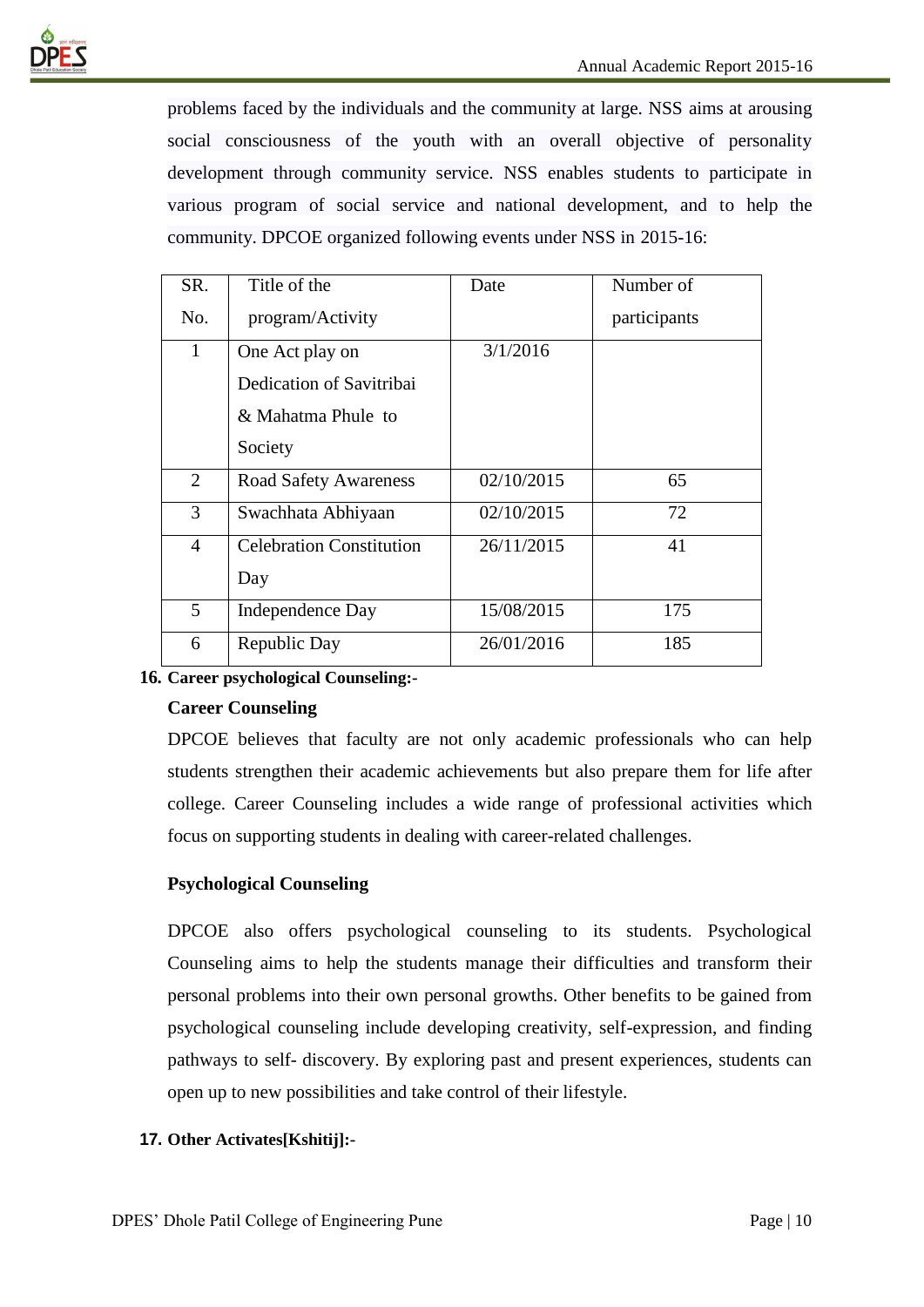

DPCOE holds the Annual Social Gathering known as KSHITIJ every year. It is an annual social assembly for exploring the talents of hidden artists among the students. Competitions such as Dance,singing,Rangoli, Mehendi, T-Shirt painting, poster making etc. are also organized. KSHITIJ enjoys active participation from the students. DPCOE organized various faculty development programs, short term training programs and seminars for the faculty and students. The college has started Entrepreneurs Development cell. Through this cell, an Entrepreneurship development program is arranged for final year students every year and many students are becoming Entrepreneurs. The college has organized different skill development programs. For first year students, we have arranged soft skill lectures and DPARDS program. For second year students we have arranged software proficiency courses like CATIA, Pro-e, JAVA, ASP.net, C++ etc. also conducted Tech-Rel soft skill training. For third year students we have arranged hands on practice for dismantling, servicing and assembly of various machines. Also we conducted guest and expert lectures by industrial expert to deliver the lecture on latest technology.

### **18. Faculty Achievement:-**

Our faculty members are taking effort for the improving the performance of students. The faculty members are participating at various international, national and state level workshops, seminar etc. for the improving academic performance. Our some faculty members are nominated as subject chairman by BOS SPPU.

- Prof.S. Allurkar Appointed as Subject chairman for Design of Machine Element
- Prof.Anurag Nema Appointed as Subject Chairman for CAD/CAM Automation

### **19. Consultancy:-**

DPCOE is committed to ensure a focused involved of both academia and industry. It recognizes the need to develop systems and procedures to ensure that the industry expectations are met without any compromise on academic aspirations. Academic institutions can help the industrial companies by providing consultancy services which are sought by small-scale entrepreneurs having no access to R&D and quality control facilities. It can be in the form of evaluation of products, processes, software development etc.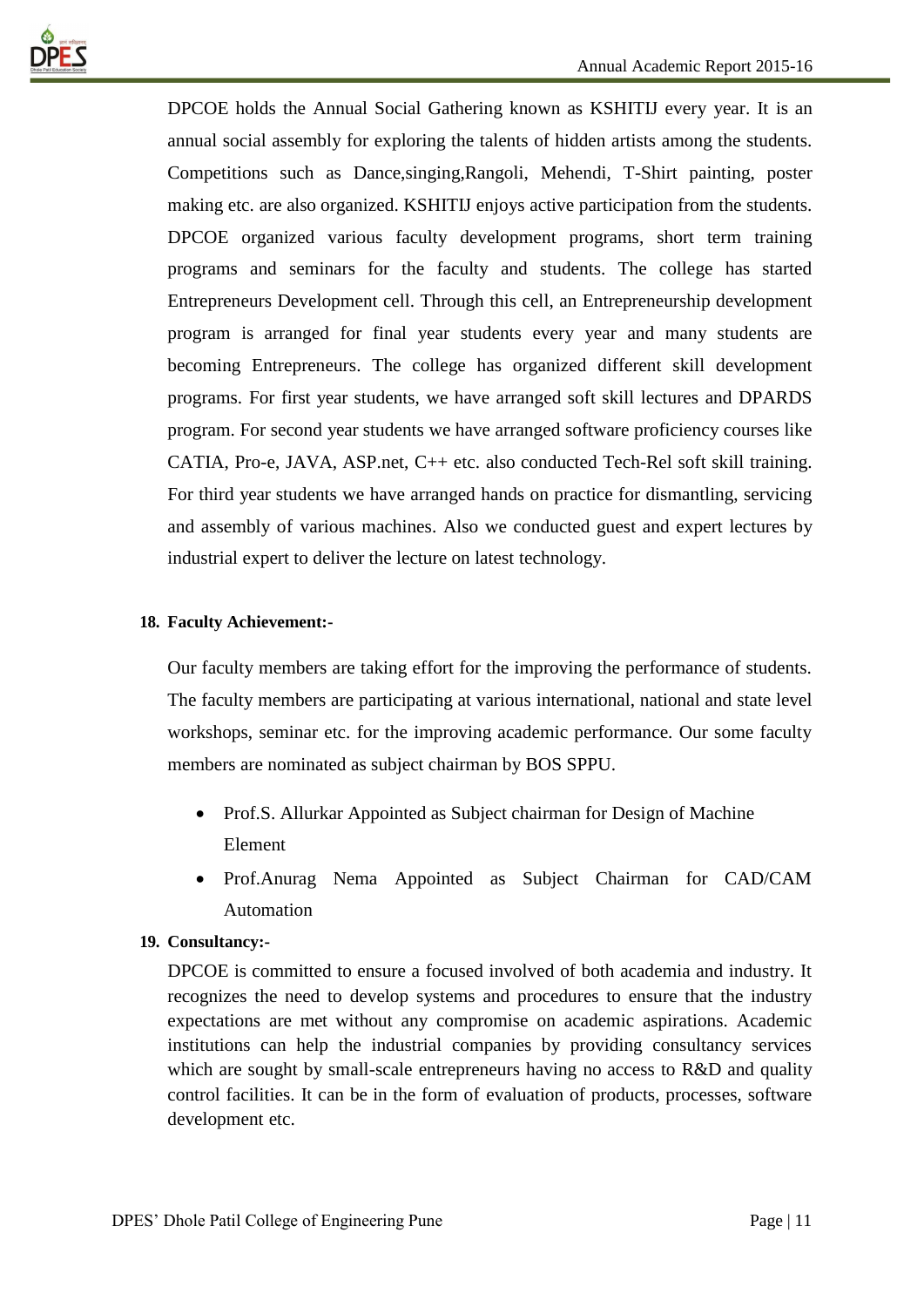

DPCOE civil department has done some testing project of Gammon india related to civil engineering and also some post graduation project testing carried out in campus.The department generated revenue almost up to the Rs.1,00,000/-

### **20. Scholarship:-**

Almost 155 students benefited for Kamaltaai Ulhas Dhole Patil Scholarship Scheme

### **21. Parents Feedback:-**

DPCOE conducts regular Parents-faculty Meetings as a means to communicate with the parents. Usually, a very valuable feedback emerges from the parents' side in these fruitful interactions. Parents are especially encouraged to discuss any concerns that they may have with respect to their ward's academic and overall progress. DPCOE ensures that the parents' suggestions are dealt with effectively, and appropriately, in confidence. DPCOE is extremely prompt and diligent in taking up and implementing suggestions made by the parent body.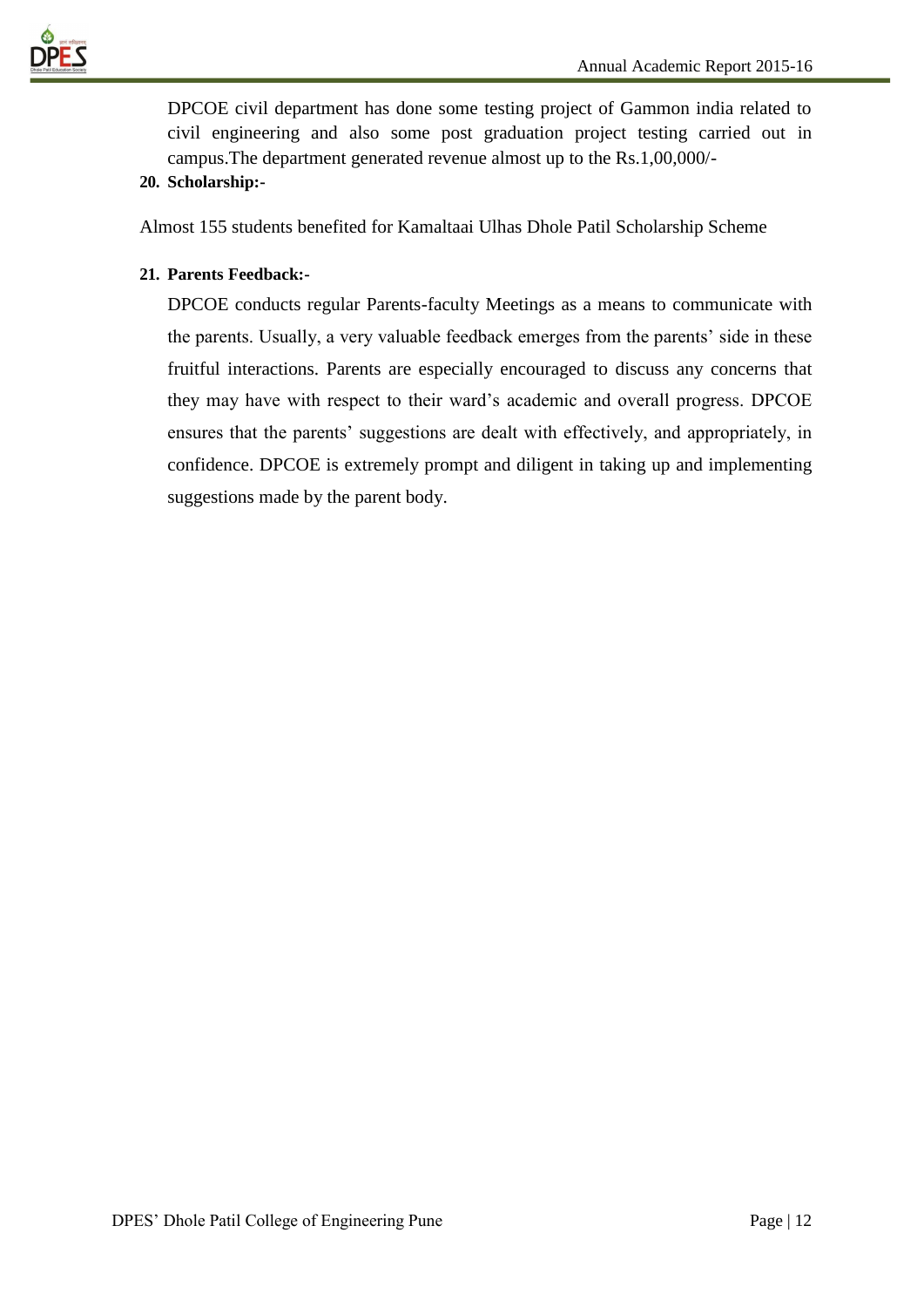

# **Dhole Patil College of Engineering Wagholi Pune**



## **Annual Academic Report**

## **2016-17**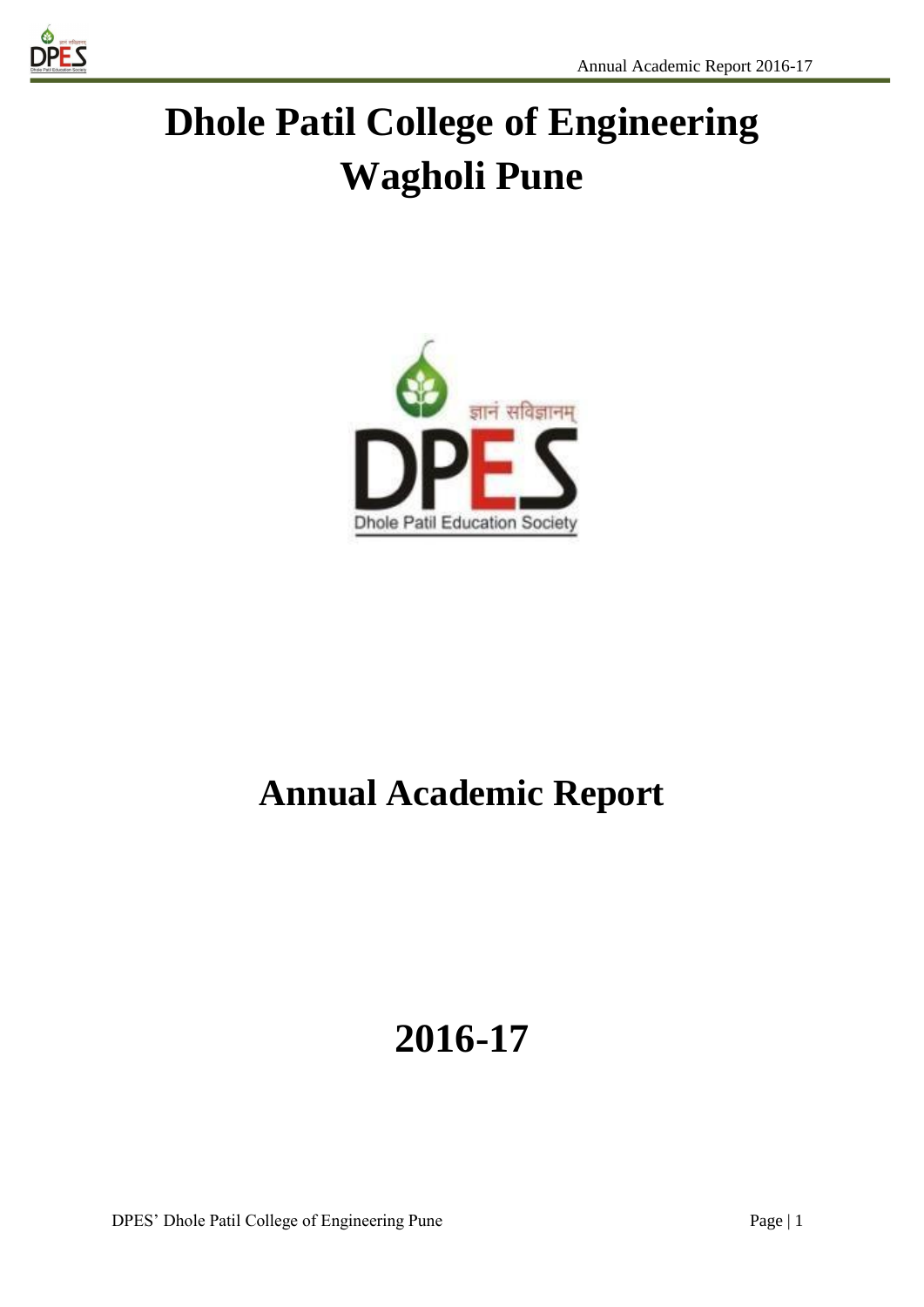

### Index

| Sr. No         | <b>Content</b>                                                                       | Page No                 |
|----------------|--------------------------------------------------------------------------------------|-------------------------|
| $\mathbf{1}$   | <b>About DPCOE</b>                                                                   | 3                       |
|                | <b>Vision and Mission</b>                                                            | 3                       |
| $\overline{2}$ | <b>Vision</b><br>$\bullet$                                                           | 3                       |
|                | <b>Mission</b>                                                                       | 3                       |
| 3              | <b>Quality Policy</b>                                                                | $\mathbf{3}$            |
| 4              | <b>Goals</b>                                                                         | $3-4$                   |
| 5              | <b>Students Intake</b>                                                               | $\overline{\mathbf{4}}$ |
|                | <b>Teaching Methodology</b>                                                          | 5                       |
| 6              | <b>Department Activity plan</b>                                                      | 5                       |
|                | <b>Lecture methods</b><br>$\bullet$                                                  | $5 - 6$                 |
|                | <b>Class Participation</b><br>$\bullet$                                              | 6                       |
|                | <b>Interactive Method</b><br>$\bullet$                                               | 6                       |
|                | <b>Project Based learning</b><br>$\bullet$                                           | 6                       |
|                | <b>Acedamic Monitoring</b>                                                           | 7                       |
| 7              | <b>Industrial Visits</b>                                                             | $7 - 8$                 |
|                | <b>Infrastrucutre and Facility</b>                                                   | 8                       |
|                | Labarotory<br>$\bullet$                                                              | 8                       |
| 8              | Library<br>$\bullet$                                                                 | 8                       |
|                | Cafeteria/Relaxatio room                                                             | 8                       |
| 9              | <b>Industry and Institute Interaction Cell</b>                                       | $8-9$                   |
| 10             | <b>Inter Collegiate Events</b>                                                       | 9                       |
| 11             | <b>Club and Other activities</b>                                                     | $9-10$                  |
| 12             | <b>MOU</b> and Tie ups                                                               | <b>10</b>               |
| 13             | <b>Students Achivements [Alumni, University Toppers, Rank</b><br>holders, SUPRA etcl | <b>10</b>               |
| 14             | <b>Foreign Tours</b>                                                                 | 10                      |
| 15             | <b>NSS/Sport activities</b>                                                          | 11                      |
| 16             | <b>Careear psychological Counseling</b>                                              | 11                      |
| 17             | Other Activites [FDP, Guest lecture, seminars, Kshtij etc.]                          | $11 - 12$               |
| 18             | <b>Faculty Achievement</b>                                                           | 12                      |
| 19             | <b>Consultancy</b>                                                                   | 12                      |
| 20             | Scholarship                                                                          | 13                      |
| 21             | <b>Parents Feedback</b>                                                              | 13                      |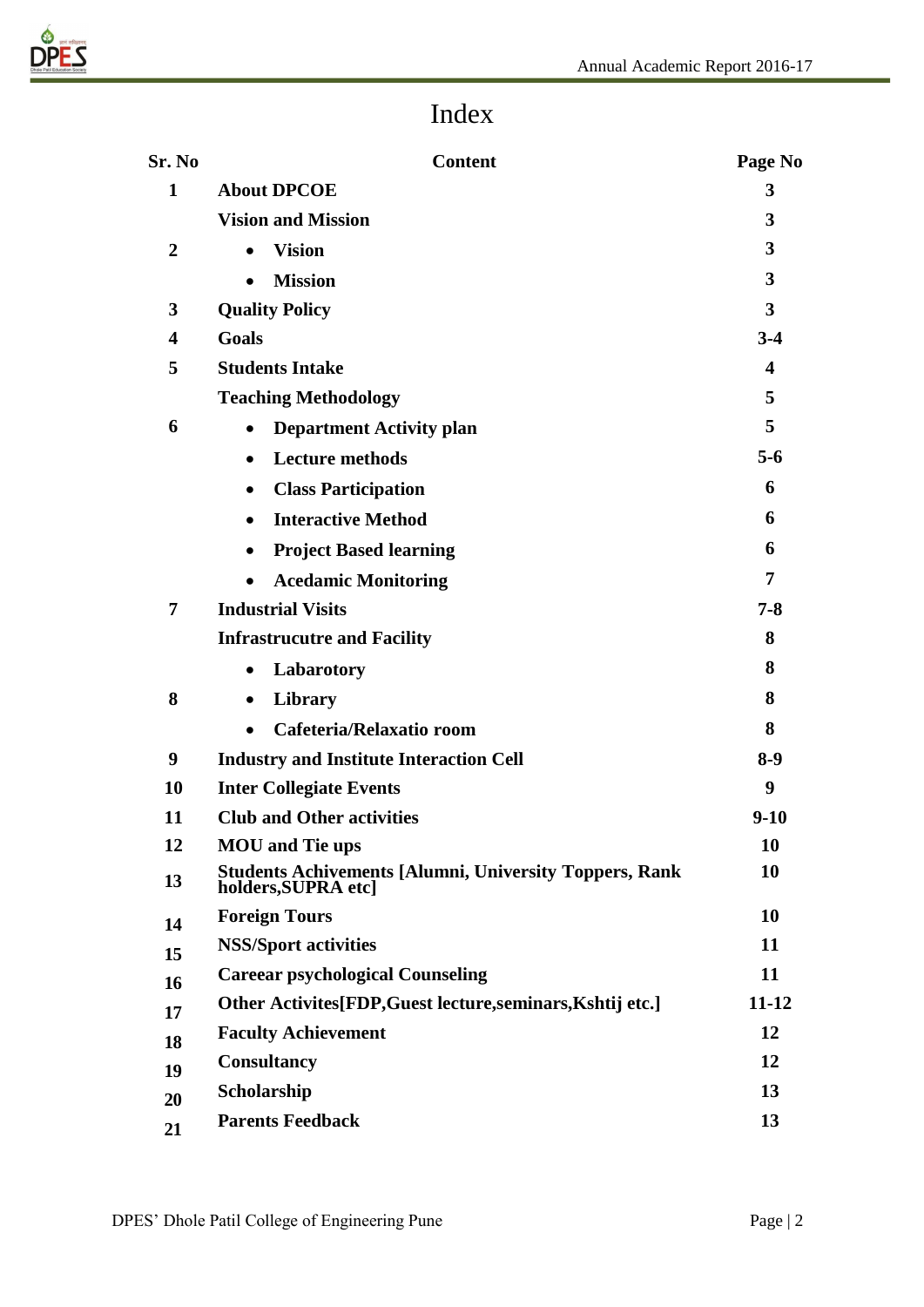

### **1. About DPCOE:-**

Dhole Patil College of Engineering (DPCOE) is a premier Engineering and Management College in the city of Pune, Maharashtra, India. DPCOE was founded in 2008 with the objective of providing quality technical education of international standards and to help create students that match contemporary global requirements. Young and dynamic Sagar Dhole Patil**,** a visionary entrepreneur and sportsman founded DPCOE. He is backed by rich history and social development activities of the Dhole Patil family. Today, the institution is at the forefront of education including academics, sports and social activity, among the Pune colleges. DPCOE has infrastructure, technical support and facilities comparable to the best in the country.

### **2. Vision and Mission:-**

### • **Vision:-**

To emerge as the leading institute with National Recognition, where value based technical education and research are emphasized to transform student into professionally competent and socially sensitized engineers.

### • **Mission:-**

- ⬧ To offer contemporary education programs with focus on societal equity and access, laying down strong foundations in learning.
- ⬧ To empower and motivate faculty towards building their domain expertise in technology and management verticals.
- ⬧ To establish and nurture association with industry and elite institutions towards outcome oriented R&D initiatives.
- ⬧ To groom all rounded personality of students towards leadership, self employability, self and lifelong learning.
- ⬧ To develop a multidisciplinary R&D centers, where in facilities and resources are shared for well being of society.

### **3. Quality Policy:-**

- $\Box$  We, at Dhole patil college of engineering are committed to impart quality education in technical and management stream as per the needs and expectations of the interested parties
- $\Box$  We are also committed to satisfy applicable requirements and continuous improvement of Quality management system.
- $\Box$  We shall strive to keep pace with the fast developing scenario of technology and socioeconomy environment with the vision to develop World Class Technical Institution.

### **4. Goals:-**

### • **Long term goals:**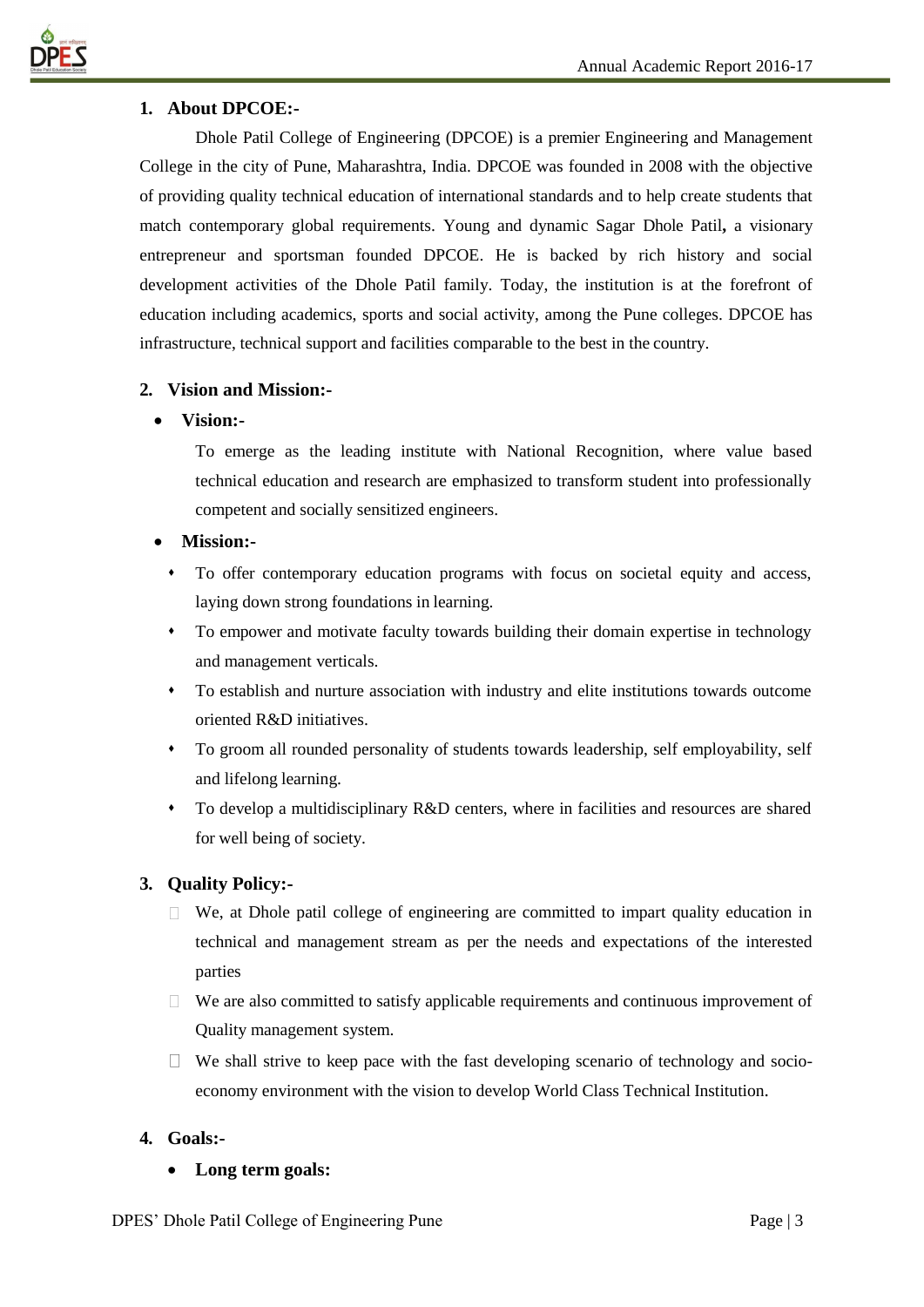

- ⬧ To establish Research centre of excellence in engineering and technology
- ⬧ To seek Academic Autonomy leading to University status
- ⬧ To develop an Engineering Knowledge Centre of Society in general

### • **Short Term goals:**

- ⬧ To improve the interaction with institutes of national and international reputeand industries from various fields of engineering
- ⬧ To motivate and depute faculty for Doctoral Programs.

### **5. Students Intake:-**

• **UG Intake:-**

| Sr.No | <b>Program</b>                          | <b>No of Seats</b> |
|-------|-----------------------------------------|--------------------|
| 01    | <b>Automobile Engineering</b>           | 45+45DSE           |
| 02    | <b>Mechanical Engineering</b>           | 90                 |
| 03    | <b>Computer Engineering</b>             | $45+45$ DES        |
| 04    | Civil Engineering                       | 45                 |
| 05    | Electronics and Tele communication Engg | 90                 |
| 06    | <b>Information Technology</b>           | 45                 |

### • **PG Intake:-**

| Sr.No | Program                                  | <b>No of Seats</b> |
|-------|------------------------------------------|--------------------|
| 01    | ME Design                                | 15                 |
| 02    | <b>ME</b> Heat Power                     | 15                 |
| 03    | ME VLSI and Embedded System              | 15                 |
| 04    | <b>ME</b> Computer                       | 15                 |
| 05    | <b>Master of Business Administration</b> |                    |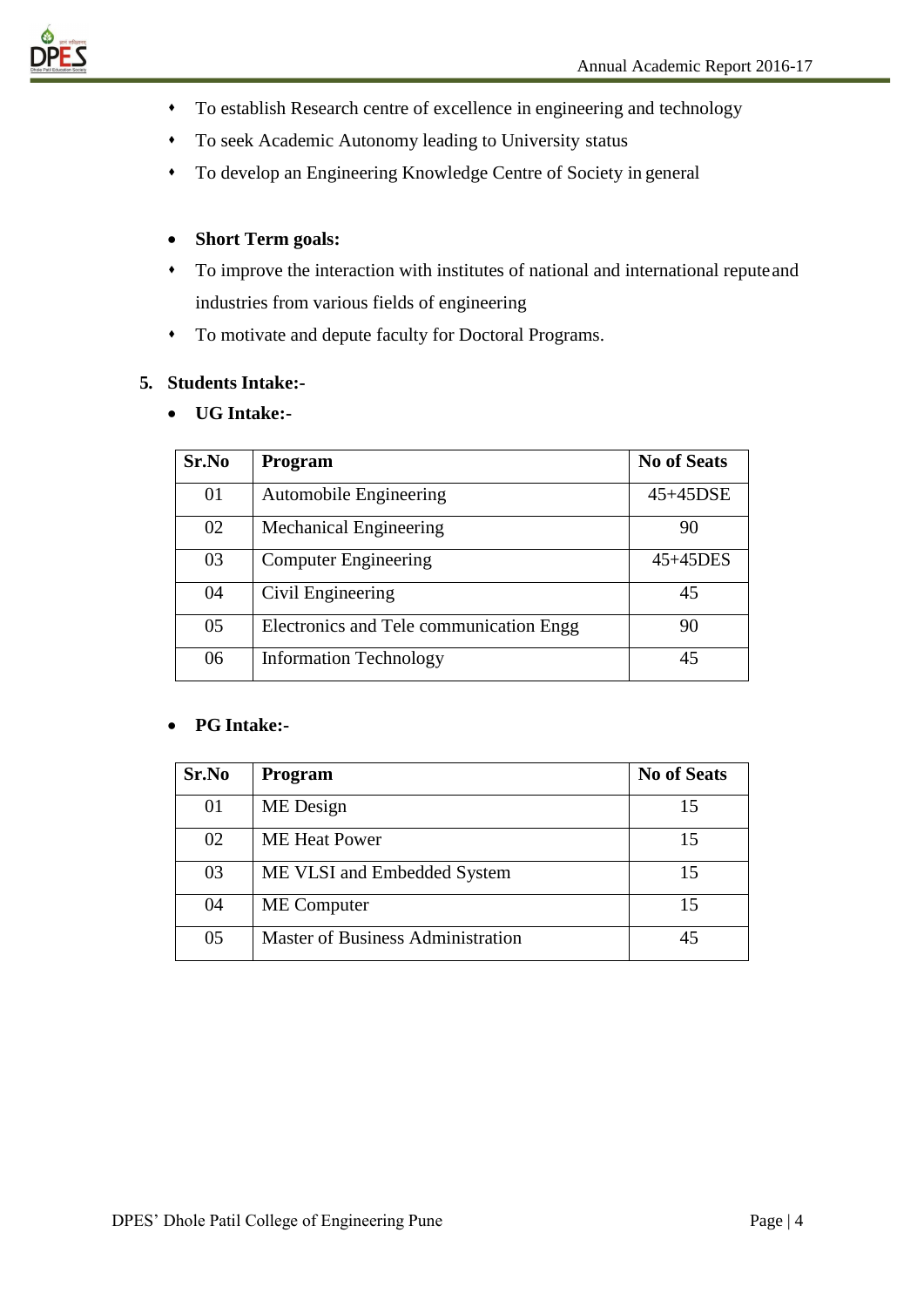

### **6. Teaching Methodology:-**

• **Department Activity plan:-**

| <b>Teaching Plan</b>                                                                                                                                                                                                                                               | <b>Activities</b><br>Employability<br>Improvement                                                                                                                                                                                                                                                                     | <b>Industry Interface</b><br>In-house Training                                                                                                                                                                                                                                                                       |
|--------------------------------------------------------------------------------------------------------------------------------------------------------------------------------------------------------------------------------------------------------------------|-----------------------------------------------------------------------------------------------------------------------------------------------------------------------------------------------------------------------------------------------------------------------------------------------------------------------|----------------------------------------------------------------------------------------------------------------------------------------------------------------------------------------------------------------------------------------------------------------------------------------------------------------------|
|                                                                                                                                                                                                                                                                    |                                                                                                                                                                                                                                                                                                                       |                                                                                                                                                                                                                                                                                                                      |
|                                                                                                                                                                                                                                                                    |                                                                                                                                                                                                                                                                                                                       |                                                                                                                                                                                                                                                                                                                      |
| Self learning<br>sessions<br>Attendance<br>monitoring<br><b>Teacher Guardian</b><br>Scheme<br><b>Mock Online</b><br>exams<br><b>Student Training</b><br>Programs (STP)<br>Open Feedback<br>Unit Tests, Prelims<br>Well defined<br>Internal<br>Assessment<br>Scheme | Technical<br>Presentations<br>Soft Skills training<br>Invited talks by<br>Industry Experts/<br>academicians<br>Technical quiz /<br><b>Technical festivals</b><br>Industry Projects /<br>$\bullet$<br>Project exhibitions<br>Industry visits<br><b>BE</b> Farewell<br>function<br>Social / Cultural<br>Programs/Sports | (Personal<br>Interactions,<br>Meetings / quality<br>improvement<br>programmes)<br>Industry exposure<br>$\bullet$<br>Participation in<br>workshops<br>conducted by<br>Industries / other<br>institutes of<br>eminence<br>Industrial visits<br>Training $\&$<br>$\bullet$<br><b>Placement Activities</b><br>Training & |
| <b>BE</b> Project<br>Competition                                                                                                                                                                                                                                   |                                                                                                                                                                                                                                                                                                                       | <b>Placement Activities</b><br><b>Vocational Training</b><br>for<br>students/Industrial<br>visits                                                                                                                                                                                                                    |

### **Lecture methods:-**

The most predominant method of teaching is the lecture method. The faculty members at DPCOE uses various teaching aids such as white board, diagrams, charts, 3D model etc. to make this method more interesting. Faculty members also interact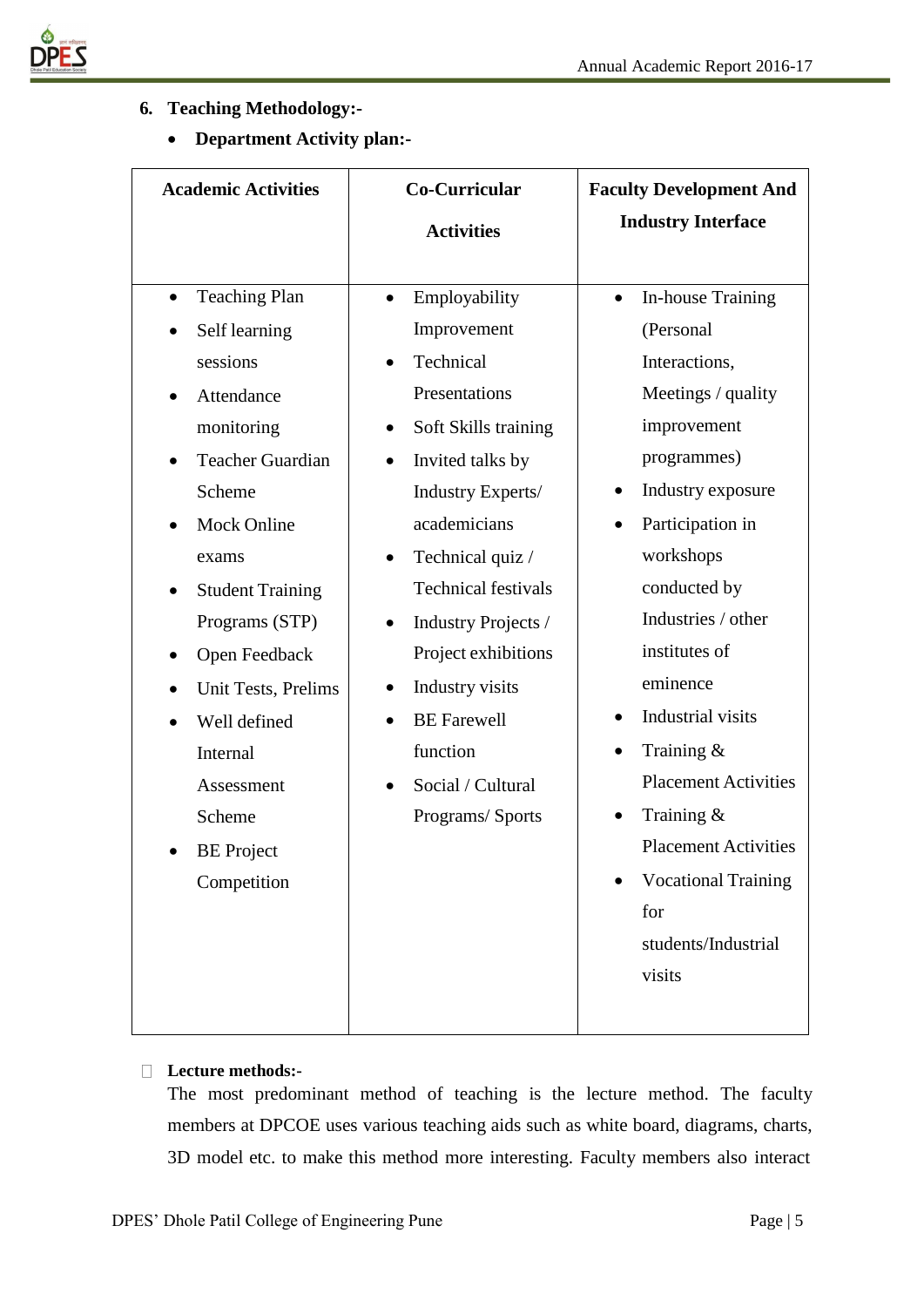

with the students and difficulties encountered by the students are discussed during the lecture as well as informally after the lecture. Faculty members make use of model or prototype during lectures to demonstrate, principle of operation and explicitly by converting theory sessions into hybrid classrooms. The college foresees to introduce STEM education to meet global challenges in technology explosion and thrust. Our faculty members using humor in teaching, it is a very effective tool for both teacher and student. Humor strengthens the relationship between students and teacher, reduces the stress makes course more interesting and if relevant to the subject, may even enhance recall of the material. Humor has the ability to relax people, reduce tension, and thereby create an atmosphere conducive for learning and communication. The best infrastructural facilities are offered to the students and accordingly, all the classrooms in the college are fitted with LCD projectors. Teachers often use power point presentations to make learning an interesting experience. This minimizes the monotony of the lecture and makes understanding simpler and an enriching experience. Students are also encouraged to give presentations in the class by using the latest technology.

### **Class Participation:-**

Participation in the class discussion is very important and every student must be contributing in the lecture. Students are expected to come with prepared with study material and also thorough reading is expected. This helps the students to know different study perspectives and to develop a thought process to approach any particular situation. It also helps them to improve their communication skill and confidence.

### **Interactive Method:-**

DPCOE faculty members are conducting the lecture interactive. They are sparing time of about 5 to 10 minutes in each lecture to brief about advance technology in particular topic. During this session there is a discussion regarding previous lecture related to current topic, necessity of the topic and application of the particular topic. Students are divided in groups of 5-10 students and are encouraged to speak on topics related to current affairs. Students are also asked to give PowerPoint presentations on selected topics. Faculty members also use methods such as role plays, quizzes, puzzles, case studies and so on to make learning an interesting experience. This method improves the students' knowledge on current topics, helps improve communication, builds confidence and thus, leads to personality development.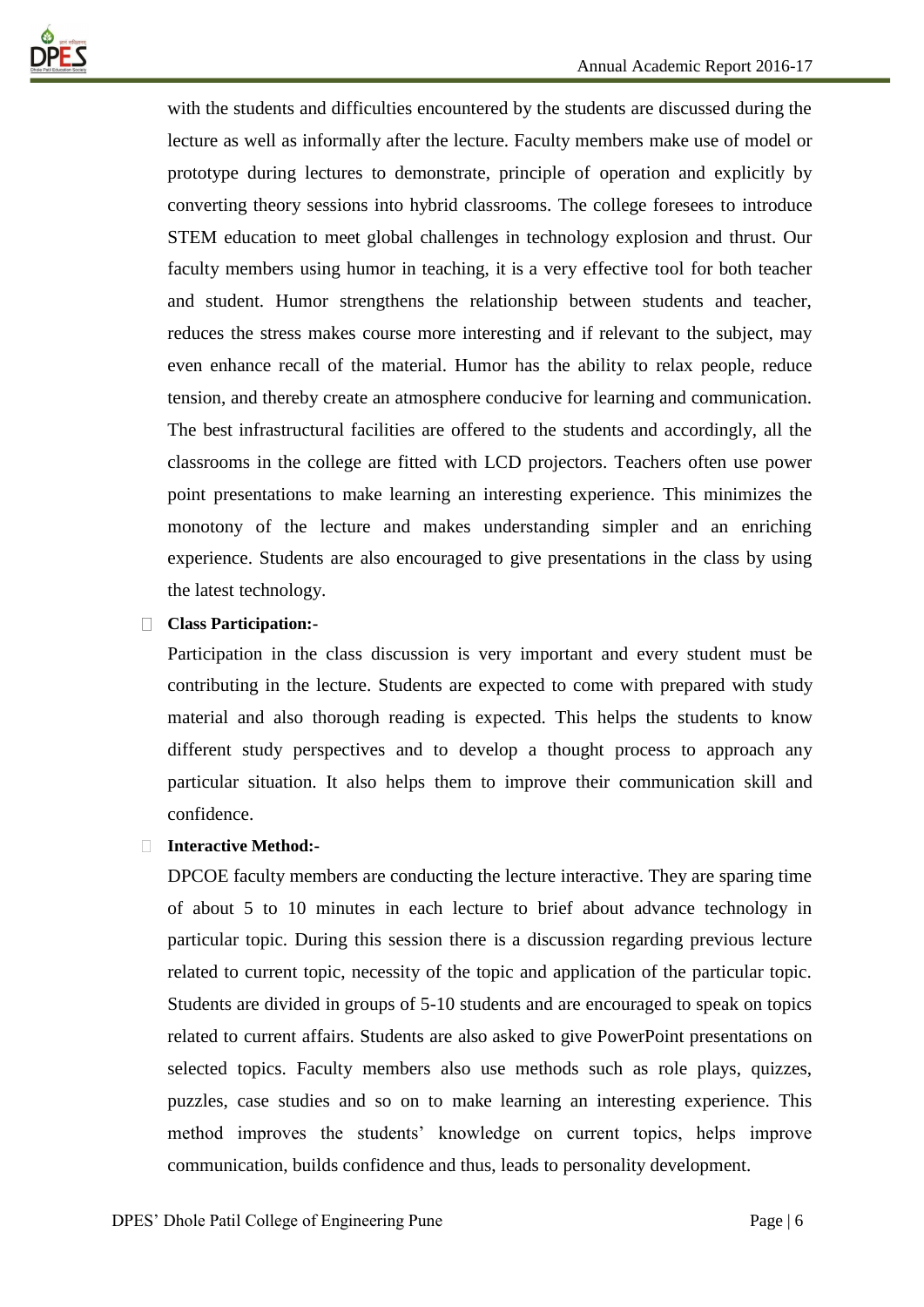

### **Project Based learning:-**

To provide practical exposure to the students in respective subjects, faculty members encourage students to do some mini project. Mini projects are also useful in developing research skills and entrench the investigative mindset among the students. Students are encouraged to undertake activities like preparation of industrial visit reports, preparation of field training report. DPCOE also organizes Entrepreneurship Development program. Such program plays an important role in the overall development of the students.

### **Academic Monitoring:-**

DPCOE has form internal quality assurance cell from this academic year. This cell takes care of academic monitoring such as lecture practical conduction report, students attendance, faculty feedback etc. The IQAC carried out one review n every month also take corrective action whenever needed. DPCOE also starts the ISO 9001:2015 certification process.

### **7. Industrial Visits:-**

Industrial visit play an important role in the DPCOE education program. Students are taken for industry visits in and around Pune where they interact with the company people and have a first-hand experience of how a corporate entity actually works. DPCOE has planed various industrial visits in last academic year to various reputed industries like Panchashil, MSRTC, CIRT, Talera ford, JMRT Pune etc. to making bridge between industry and institute. Students are exposed to practical situations and events in companies thereby honing their skills and industry understanding. The industrial visit planed is as follows:

| Sr. No       | <b>Industry</b>                          | Date       | Subject      |
|--------------|------------------------------------------|------------|--------------|
| $\mathbf{1}$ | Panchshil Tower, Wagholi                 | 6/4/2017   | <b>CIVIL</b> |
| 2            | PCMC, Pune                               | 5/4/2017   | <b>CIVIL</b> |
| 3            | Khadakwasla dam                          | 3/4/2017   | <b>CIVIL</b> |
|              | WTP, Nigdi, Pune                         | 27/03/2017 | <b>CIVIL</b> |
| 5            | Katraj Old and new                       | 23/03/2017 | <b>CIVIL</b> |
| 6            | RMC plant Birla Shakti Wagholi           | 18/03/2017 | <b>CIVIL</b> |
| 7            | Koyna dam and Kanher Dam, Satara         | 18/02/2017 | <b>CIVIL</b> |
| 8            | <b>MIT Campus Loni Kalbhor</b>           | 6/1/2017   | <b>CIVIL</b> |
| 9            | Yerwada Hot Mix plant,                   | 10/10/2016 | <b>CIVIL</b> |
| 10           | Pune                                     |            | <b>CIVIL</b> |
| 11           | <b>RMC</b> plant Birla Shakti<br>Wagholi | 28/09/2016 | <b>CIVIL</b> |
| 12           | Paranjape scheme,<br>Hinjewadi           | 28/09/2016 | <b>CIVIL</b> |
| 13           | Nyati Group, Yerawada, Pune              | 8/10/2016  | <b>CIVIL</b> |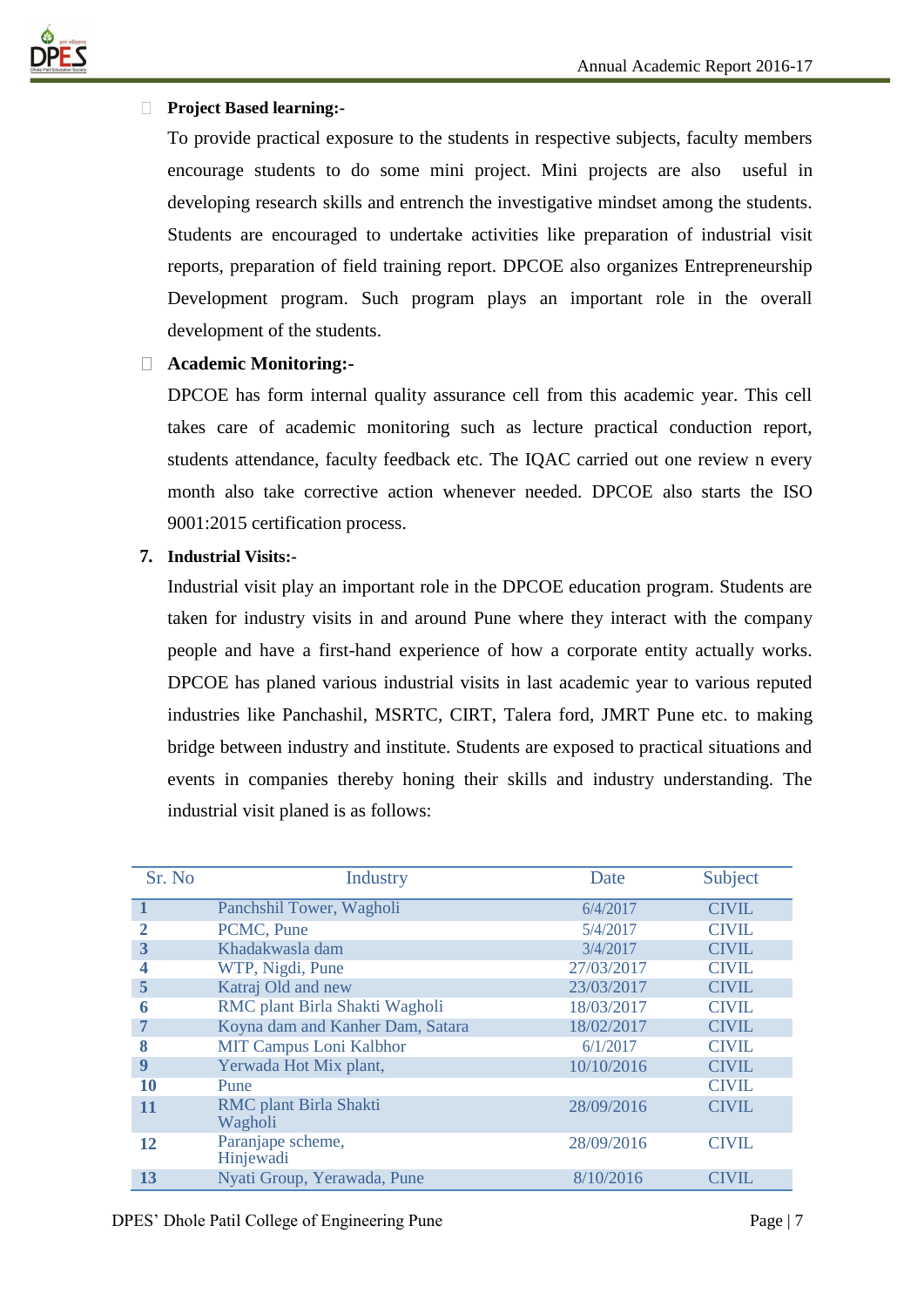

| 14        | <b>Pune Railway Station</b>                            | 22/09/2016 | <b>CIVIL</b> |
|-----------|--------------------------------------------------------|------------|--------------|
| 15        | Om sai tarding Company, fly ash block<br>manufacturing | 19/09/2016 | <b>CIVIL</b> |
| 16        | Bridge Structure KSB chowk, Pune                       | 14/09/2016 | <b>CIVIL</b> |
| 17        | CIRT, Nashik road, Pune                                | 20/09/2016 | <b>CIVIL</b> |
| 18        | <b>CWPRS, Khadakwasla</b>                              | 19/08/2016 | <b>CIVIL</b> |
| 19        | <b>Pune Railway Station</b>                            | 1/8/2016   | <b>CIVIL</b> |
| <b>20</b> | Naidu Seawage treatment plant, Pune station            | 7/21/2016  | <b>CIVIL</b> |
| <b>21</b> | Panchshil Tower, Wagholi                               | 21/07/2016 | <b>CIVIL</b> |
| 22        | Rajesh East Enigma, Lonikand                           | 7/3/2016   | <b>CIVIL</b> |
| 23        | RMC plant Birla Shakti                                 | 12/2/2016  | <b>CIVIL</b> |
| 24        | <b>MSRTC Workshop Dapodi</b>                           | 13/02/2017 | <b>AUTO</b>  |
| 25        | <b>TALERA FORD</b>                                     | 31/03/2017 | <b>AUTO</b>  |
| <b>26</b> | Sai Service                                            | 7/11/2016  | <b>AUTO</b>  |
| 27        | GMRT, Kothrud                                          |            | E&TC         |
| 28        |                                                        |            |              |
| 29        |                                                        |            |              |

### **8. Infrastructure and Facility:-**

### **Laboratory:-**

The DPCOE has developed good infrastructure and facilities so that peaceful learning environment will be maintained. In last year college has constructed two basket ball courts. The class rooms and laboratories are constructed as per norms of regulating authority. The college has developed all laboratories as per the requirements of the curriculum of SPPU. The laboratories are updated and maintained every year with as per changes in curriculum. In academic year 2016-17 college developed various laboratories viz. Vehicle Maintenance, Automotive Electrical and Electronics laboratory, Center of Excellence etc.

### **Library:-**

The library truly occupies a place of pride at DPCOE. It acts as an essential constituent of the college. The library houses a rich collection of more than 16000 text and reference books, journals, magazines, audio/videos, research,online databases and data analysis software, etc.

### **Cafeteria**

A full-fledged cafeteria is available at the campus, where tea, coffee, snacks, soft drinks etc are available. Multimedia facilities are also made available in the cafeteria. Provision of news channels and educational and documentary films facilitate students to relax and garner some useful information during scheduled breaks.

### **9. Industry and Institute Interaction Cell:-**

Objective of the cell are as follows:

- To arrange industrial visit at various reputed industries
- To provide the internship to desired students.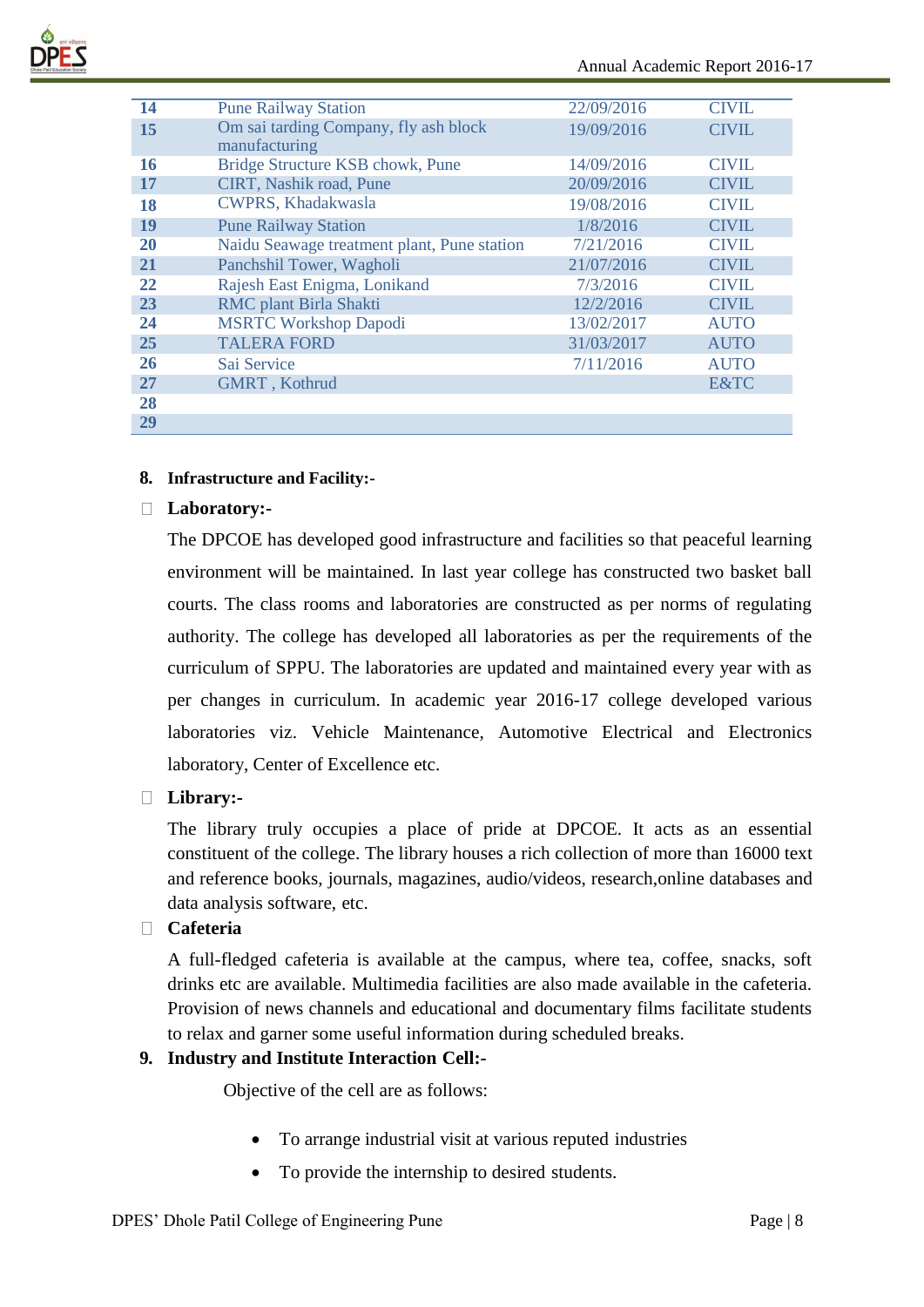

- To help in syllabus revision based on industry need.
- To provide placement assessment to desired students.

The College took effort to develop the industry-institute interaction in 2016-17. College has organized various placement drives for the last year batch and some students got job as per their expectations. The institute has planed various industrial visits in last academic year to various reputed industries like Panchashil, MSRTC, CIRT, Talera ford etc. to making bridge between industry and institute. The industry institute interaction cell has arranged various training session for the final year students like resume writing, study in abroad, career counseling etc. The college organized different skill development programs in the last academic year. For first year students we have arranged soft skill lectures and DPARDS program. For second year students we have arranged software proficiency courses like CATIA, Pro-e, JAVA, ASP.net, C++ etc. also conducted Tech-Rel soft skill training. For third year students we have arranged hands on practice on dismantling, servicing and assembly of various machines. Also college conducted guest and expert lectures by industrial expert to bridge the gap between industry and institution. For final year students we have organized Entrepreneurship Development programs. Also college has arranged lectures on study in abroad and GATE preparation, software courses like hyper mesh, fusion360, 3D printing. Third year and final year students were encouraged to participate in national events like SUPRA, BAJA, Go-karting and ROBOCON etc. The college identified the need of students who have poor communication skill and the college provided the coaching to improve their soft skills. Language laboratory facility is available.

### **10. Inter Collegiate Events:-**

### **AIRC 2017:-**

DPCOE and AIRC have arranged national level Go-Karting event in campus. 35Teams from overall India participated in the event.

### **11. Club and Other activities:-**

### • **SAE Collegiate club:-**

DPCOE is having Automobile and Mechanical engineering branches, every mechanical and automobile engineering student must have SAE membership. So the students are able to participate in SUPRA, BAJA etc and also students are able to participate various guest lectures and workshop organized by ARAI and SAE.

### • **Entrepreneurship Development cell:-**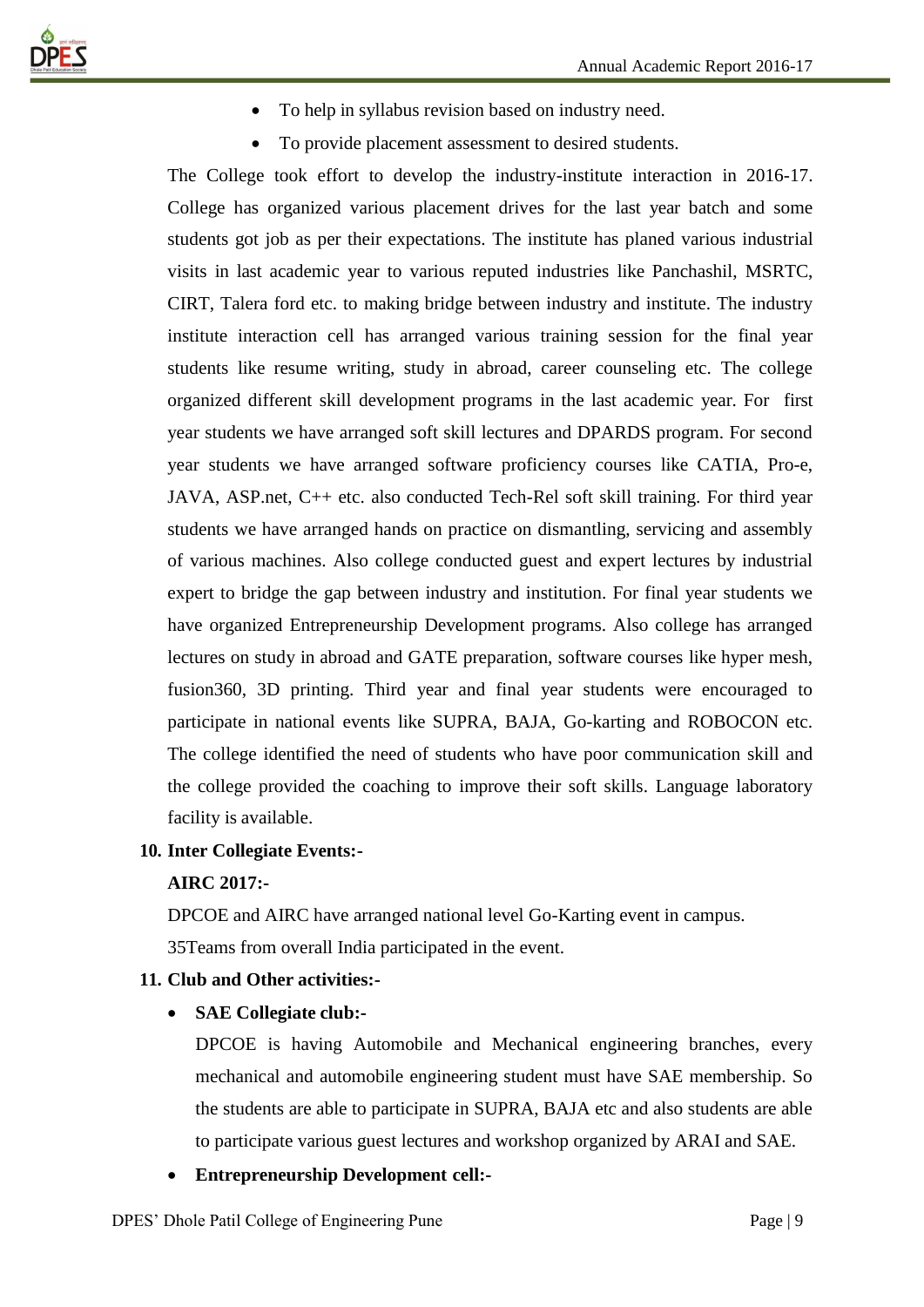



DPCOE has formed EDC for conducting entrepreneurship development program for every year. In this year Automobile and Mechanical department jointly organized this program through EDC. We are getting result of such type of program; some of our student has started their industry, business etc.

### **12. MOU and Tie ups:-**

College has signed MoU with College of Engineering Pune in 2016-17 under AICTE Margadarshan Scheme. COEP is working as mentor institute for growth of our college. The MoU include knowledge sharing and facility sharing so that students and faculties of DPCOE are getting benefits. Every department has signed MoU with various industries and institutions related to respective department. Department wise list is as follows:

| <b>Sr.No</b>   | <b>Industry</b>                             | <b>Activity</b>                                  | <b>Duration</b> |
|----------------|---------------------------------------------|--------------------------------------------------|-----------------|
|                | <b>COE</b> Pune                             | <b>Academic Improvement</b>                      | 5 years         |
| $\overline{2}$ | <b>Integrated Civil Software</b><br>Academy | Autocad, Stadpro software<br>training            | 2 Years         |
| 3              | <b>Panchashil Reality</b>                   | Internship, training for Total<br><b>Station</b> | 3 Years         |
| 4              | <b>Manisha Constructions</b>                | Placement                                        | 3 Years         |
| 5              | <b>CADD</b> Center                          | <b>CATIA Training</b>                            | 5 Years         |
|                | <b>SW SYSTEM</b>                            | <b>Training Fusion 360</b>                       | 3 Years         |
| ь.             | <b>Vinsys Technolgy</b>                     | <b>Certificate Programs</b>                      |                 |

### **13. Students Achievements:-**

Our college SAE SUPRA team secured  $7<sup>th</sup>$  rank in the India out of  $126<sup>th</sup>$  teams. Also our student from Final year Automobile Secured 2nd rank in Savitribai Phule Pune University. Two projects groups from final year automobile engineering awarded best project by our college management. The ROBOCON team participates in competition and secured in top 15. Mr.Ismile Dokadia secured 2nd rank in university result in final year Automobile Engineering.

DPCOE hosts the event of Alumni every year i.e. "Reunion". Alumni are a congregation of former students and faculty. It is an informal gathering of past students so that they can share their experiences with faculty members and students. The alumni meet was by DPCOE on  $27/01/2017$ . This was  $4<sup>th</sup>$ Alumni meet in the history of college total 434 students was present for the same.

### **14. Foreign Tours:-**

**Nil**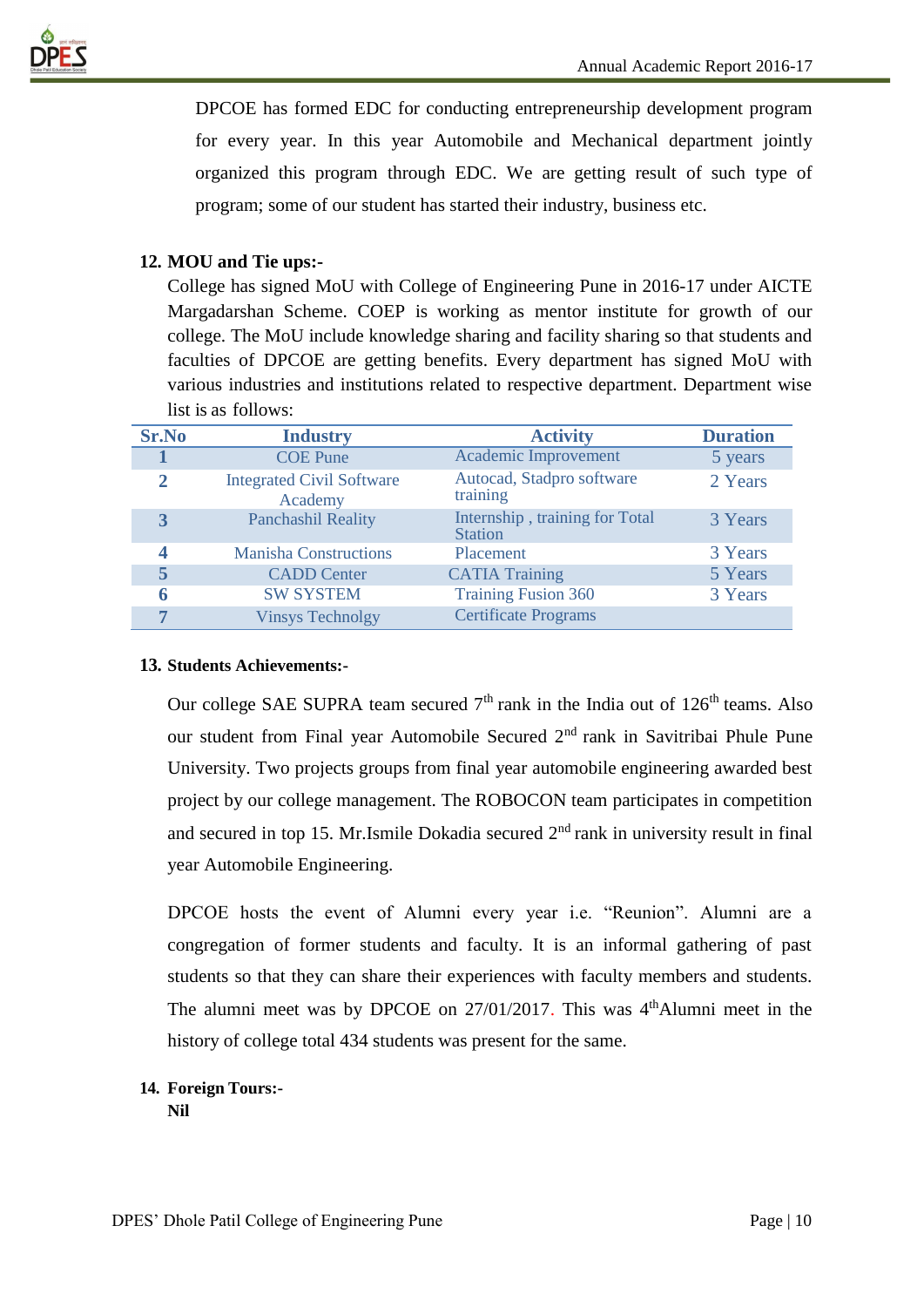

### **15. NSS/Sport activities:-**

National Service Scheme provides the students an opportunity to understand the community; identify its needs and problems as well as the solutions in which they can be involved by assuming social and civic responsibilities. NSS also provides students with the opportunity to apply their education in finding practical solutions to the problems faced by the individuals and the community at large. NSS aims at arousing social consciousness of the youth with an overall objective of personality development through community service. NSS enables students to participate in various program of social service and national development, and to help the community. DPCOE organized following events under NSS in 2016-17:

| SR.<br>No. | Title of the<br>program/Activity                                        | <b>Duration</b> | <b>Number of</b><br>participants |
|------------|-------------------------------------------------------------------------|-----------------|----------------------------------|
| 1          | National Anthem in<br>Remembrance to Indian<br><b>Solider Sacrifice</b> | 23/08/2016      | 80                               |
| 2          | <b>Tribute to Our Soldiers</b>                                          | 15/08/2016      | 75                               |
| 3          | <b>Freedom Fortnights</b><br>Azadi -70                                  | 9/09/2016       | 15                               |
| 4          | Freedom Run                                                             | 14/08/2016      | 40                               |
| 5          | Poster Competition on<br>freedom fighter                                | 22/08/2016      | 20                               |
| 6          | <b>Road Safety Awareness</b>                                            | 02/10.2016      | 69                               |
| 7          | Swachhata Abhiyaan                                                      | 02/10/2016      | 83                               |
| 8          | Women<br>harassment at<br>workplace                                     | 27/2/2017       | 87                               |

### **16. Career psychological Counseling:-**

### **Career Counseling**

DPCOE believes that faculty are not only academic professionals who can help students strengthen their academic achievements but also prepare them for life after college. Career Counseling includes a wide range of professional activities which focus on supporting students in dealing with career-related challenges.

### **Psychological Counseling**

DPCOE also offers psychological counseling to its students. Psychological Counseling aims to help the students manage their difficulties and transform their personal problems into their own personal growths. Other benefits to be gained from psychological counseling include developing creativity, self-expression, and finding pathways to self- discovery. By exploring past and present experiences, students can open up to new possibilities and take control of their lifestyle.

### **17. Other Activates[Guest lecture, seminar,Kshitij]:-**

DPCOE holds the Annual Social Gathering known as KSHITIJ every year. It is an annual social assembly for exploring the talents of hidden artists among the students.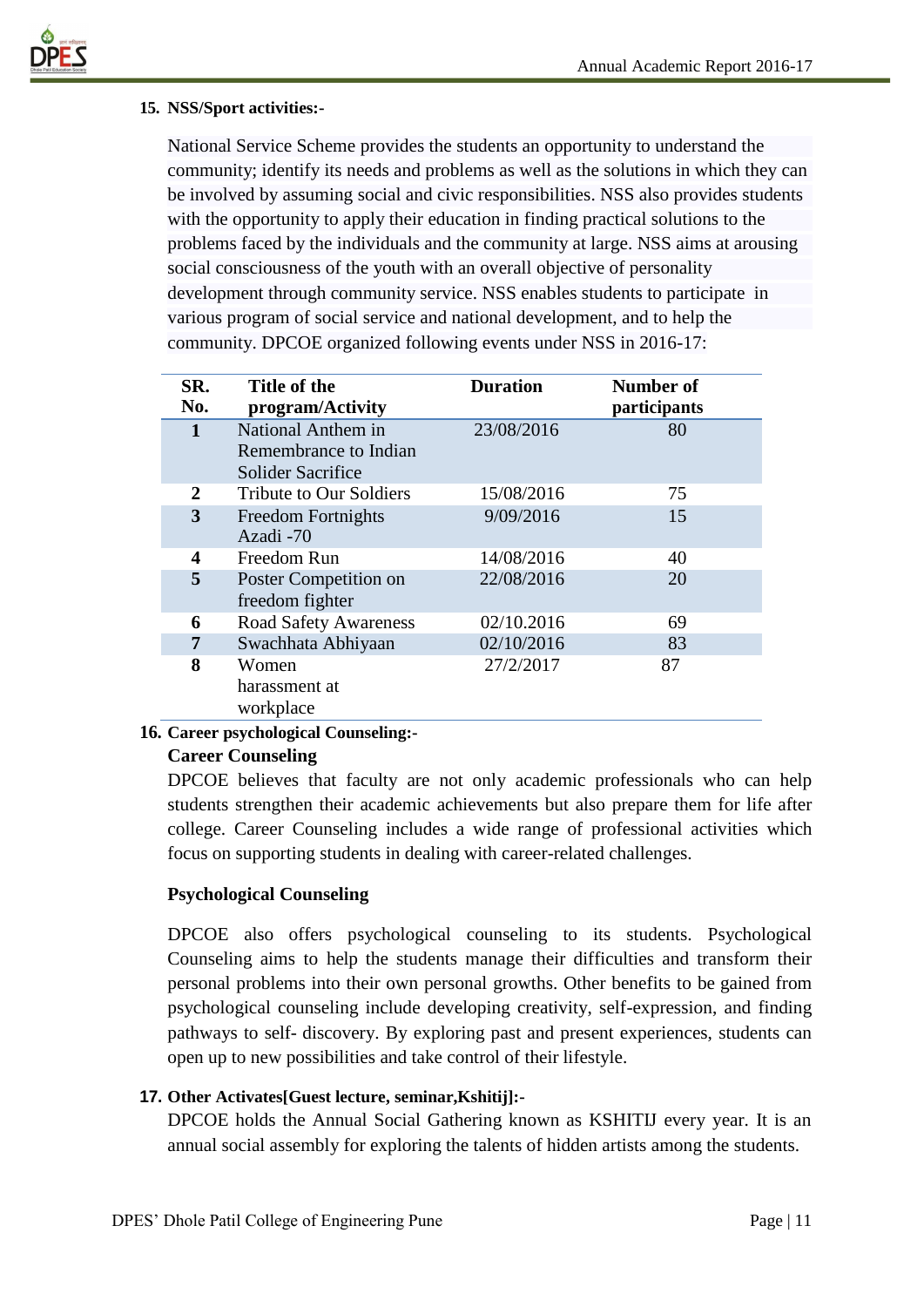

Competitions such as Dance,singing,Rangoli, Mehendi, T-Shirt painting, poster making etc. are also organized. KSHITIJ enjoys active participation from the students. DPCOE organized various faculty development programs, short term training programs and seminars for the faculty and students. The college has started Entrepreneurs Development cell. Through this cell, an Entrepreneurship development program is arranged for final year students every year and many students are becoming Entrepreneurs. The college has organized different skill development programs. For first year students, we have arranged soft skill lectures and DPARDS program. For second year students we have arranged software proficiency courses like CATIA, Pro-e, JAVA, ASP.net, C++ etc. also conducted Tech-Rel soft skill training. For third year students we have arranged hands on practice for dismantling, servicing and assembly of various machines. Also we conducted guest and expert lectures by industrial expert to deliver the lecture on latest technology.

### **18. Faculty Achievement:-**

Our faculty members are taking effort for the improving the performance of students. The faculty members are participating at various international, national and state level workshops, seminar etc. for the improving academic performance. Our some faculty members are nominated as subject chairman by BOS SPPU.

- Prof.S. Allurkar Appointed as Subject chairman for Design of Machine Element
- Prof.M.D.Patil appointed as Subject Chairman for Automotive Electrical and Electronics.
- Prof.Gajjala Patel Successfully Completed her Phd.
- Prof.Manoaj Katore Successfully Completed his Phd.
- Prof.Anurag Nema Registered for PhD.
- Prof.Girish Gudi has Registered for PhD.

### **19. Consultancy:-**

DPCOE is committed to ensure a focused involved of both academia and industry. It recognizes the need to develop systems and procedures to ensure that the industry expectations are met without any compromise on academic aspirations. Academic institutions can help the industrial companies by providing consultancy services which are sought by small-scale entrepreneurs having no access to R&D and quality control facilities. It can be in the form of evaluation of products, processes, software development etc.

DPCOE civil department has done some testing project of Gammon india related to civil engineering and also some post graduation project testing carried out in campus. The department generated revenue almost up to the Rs.1,00,000/-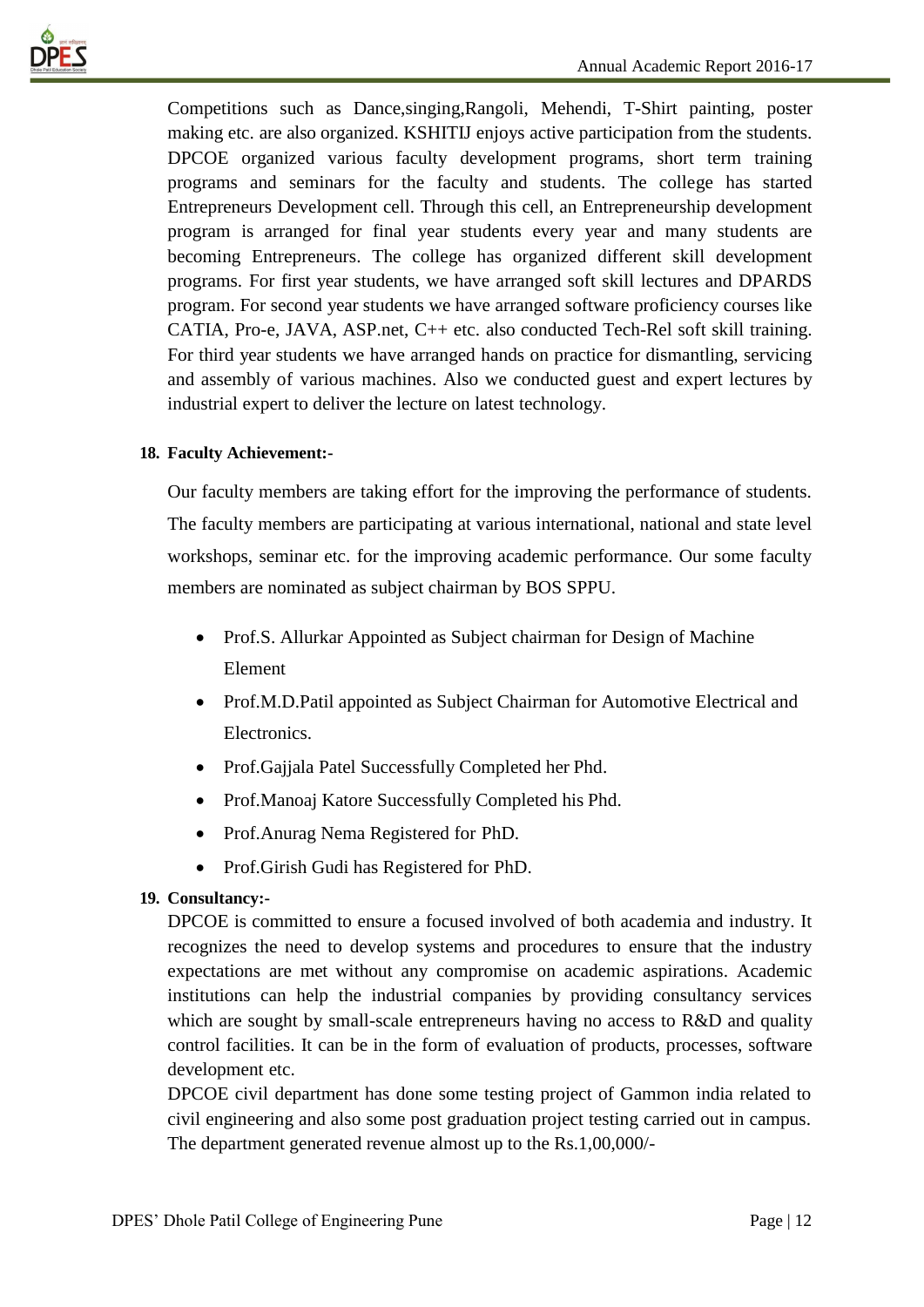

### **20. Scholarship:-**

Almost 96 students benefited for Kamaltaai Ulhas Dhole Patil Scholarship Scheme

### **21. Parents Feedback:-**

DPCOE conducts regular Parents-faculty Meetings as a means to communicate with the parents. Usually, a very valuable feedback emerges from the parents' side in these fruitful interactions. Parents are especially encouraged to discuss any concerns that they may have with respect to their ward's academic and overall progress. DPCOE ensures that the parents' suggestions are dealt with effectively, and appropriately, in confidence. DPCOE is extremely prompt and diligent in taking up and implementing suggestions made by the parent body.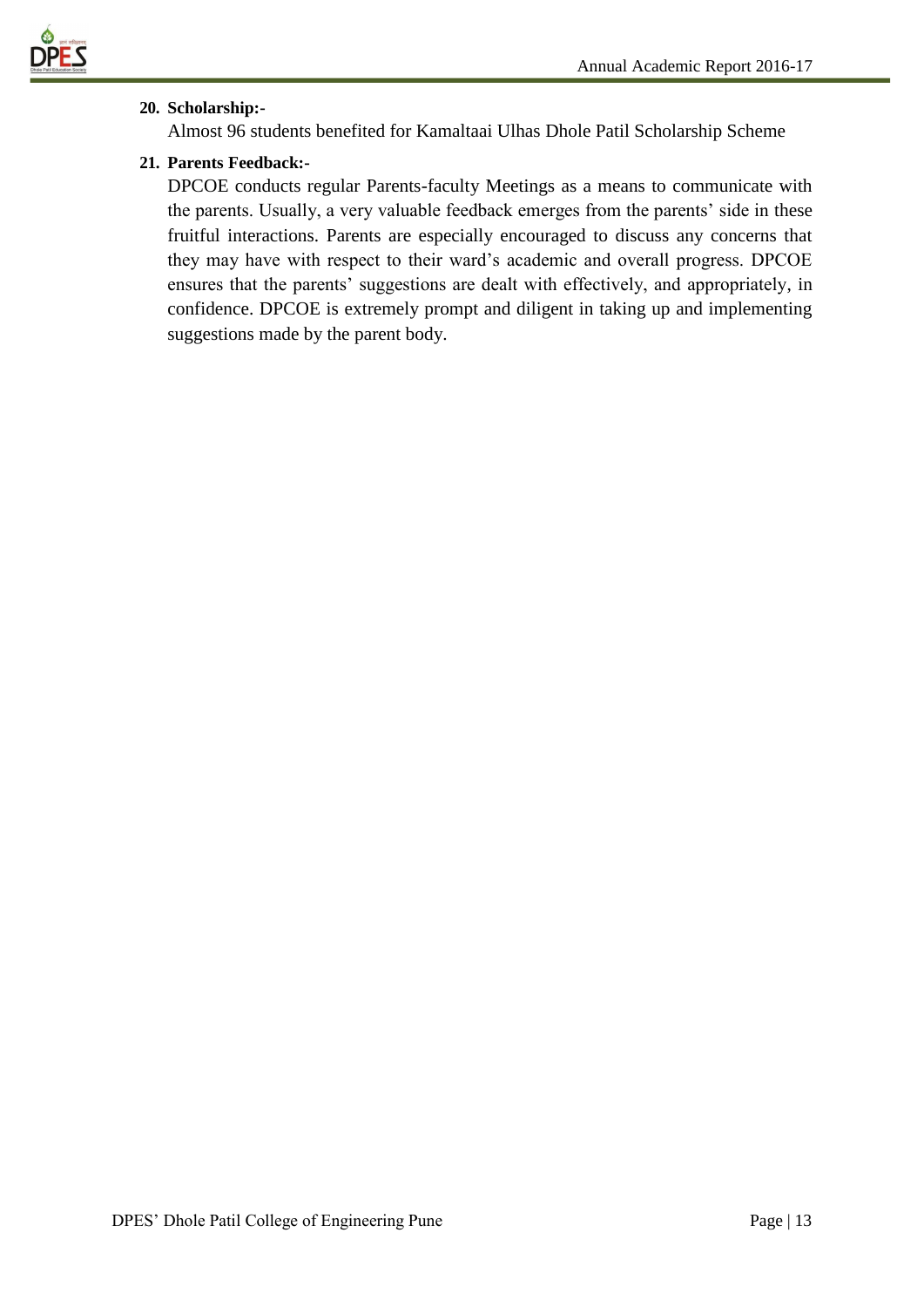

# **Dhole Patil College of Engineering Wagholi Pune**



## **Annual Academic Report**

## **2017-18**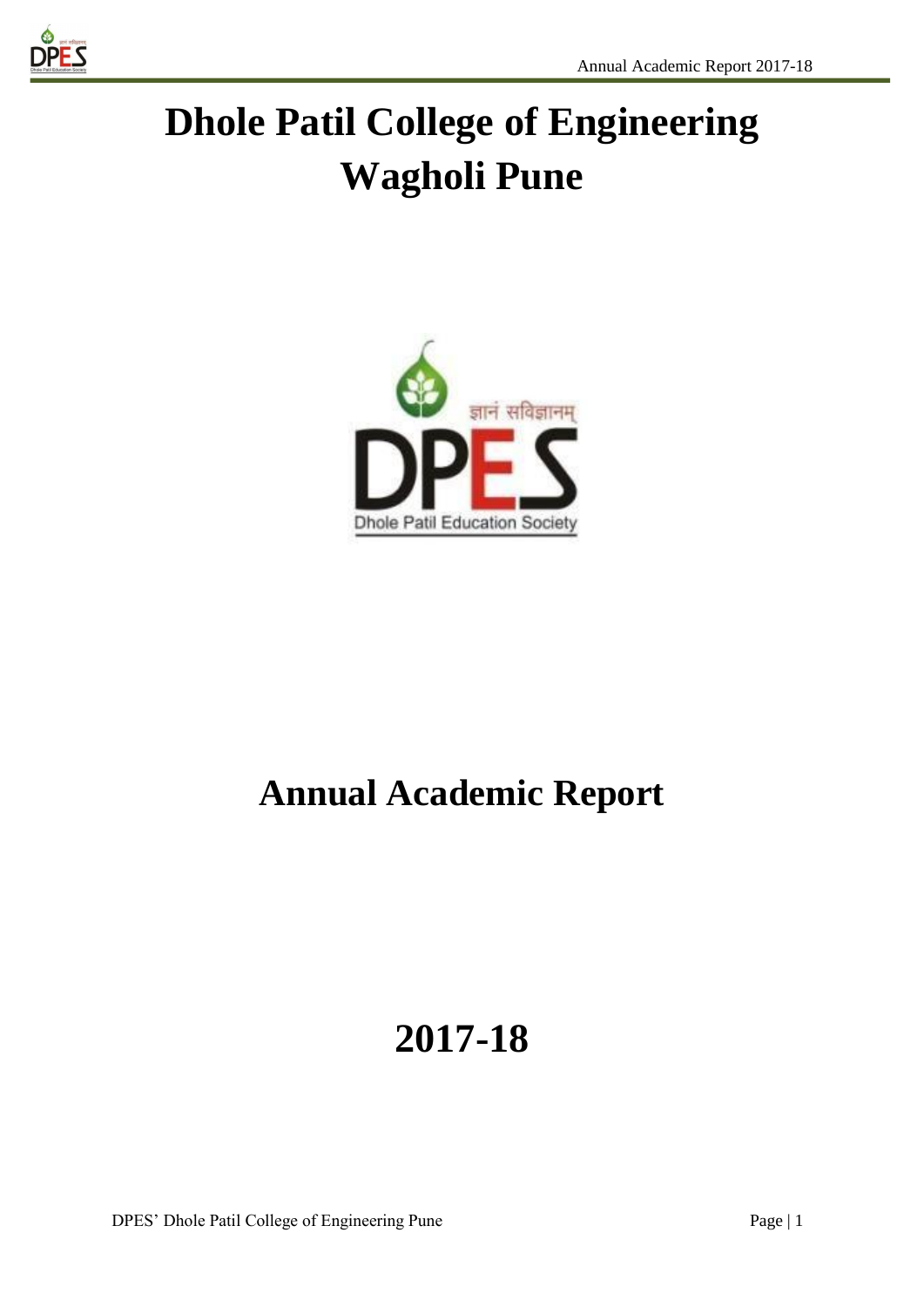

### Index

| Sr. No                  | <b>Content</b>                                                                       | Page No                 |
|-------------------------|--------------------------------------------------------------------------------------|-------------------------|
| 1                       | <b>About DPCOE</b>                                                                   | 3                       |
|                         | <b>Vision and Mission</b>                                                            | 3                       |
| $\overline{2}$          | <b>Vision</b>                                                                        | 3                       |
|                         | <b>Mission</b>                                                                       | 3                       |
| 3                       | <b>Quality Policy</b>                                                                | 3                       |
| $\overline{\mathbf{4}}$ | Goals                                                                                | $3-4$                   |
| 5                       | <b>Students Intake</b>                                                               | $\overline{\mathbf{4}}$ |
|                         | <b>Teaching Methodology</b>                                                          | 5                       |
| 6                       | <b>Department Activity plan</b><br>$\bullet$                                         | 5                       |
|                         | <b>Lecture methods</b><br>$\bullet$                                                  | $5-6$                   |
|                         | <b>Class Participation</b><br>$\bullet$                                              | 6                       |
|                         | <b>Interactive Method</b><br>$\bullet$                                               | 6                       |
|                         | <b>Project Based learning</b><br>$\bullet$                                           | 6                       |
|                         | <b>Acedamic Monitoring</b>                                                           | 7                       |
| 7                       | <b>Industrial Visits</b>                                                             | $7 - 8$                 |
|                         | <b>Infrastrucutre and Facility</b>                                                   | 8                       |
|                         | Labarotory<br>$\bullet$                                                              | 8                       |
| 8                       | Library<br>$\bullet$                                                                 | 8                       |
|                         | Cafeteria/Relaxatio room<br>$\bullet$                                                | 8                       |
| 9                       | <b>Industry and Institute Interaction Cell</b>                                       |                         |
| 10                      | <b>Inter Collegiate Events</b>                                                       |                         |
| 11                      | <b>Club and Other activities</b>                                                     |                         |
| 12                      | <b>MOU</b> and Tie ups                                                               | 10                      |
| 13                      | <b>Students Achivements [Alumni, University Toppers, Rank</b><br>holders, SUPRA etc] |                         |
| 14                      | <b>Foreign Tours</b>                                                                 | 10                      |
| 15                      | <b>NSS/Sport activities</b>                                                          |                         |
| 16                      | <b>Careear psychological Counseling</b>                                              |                         |
| 17                      | Other Activites[FDP, Guest lecture, seminars, Kshtij etc.]                           |                         |
| 18                      | <b>Faculty Achievement</b>                                                           |                         |
| 19                      | <b>Consultancy</b>                                                                   |                         |
| 20                      | Scholarship                                                                          |                         |
| 21                      | <b>Parents Feedback</b>                                                              |                         |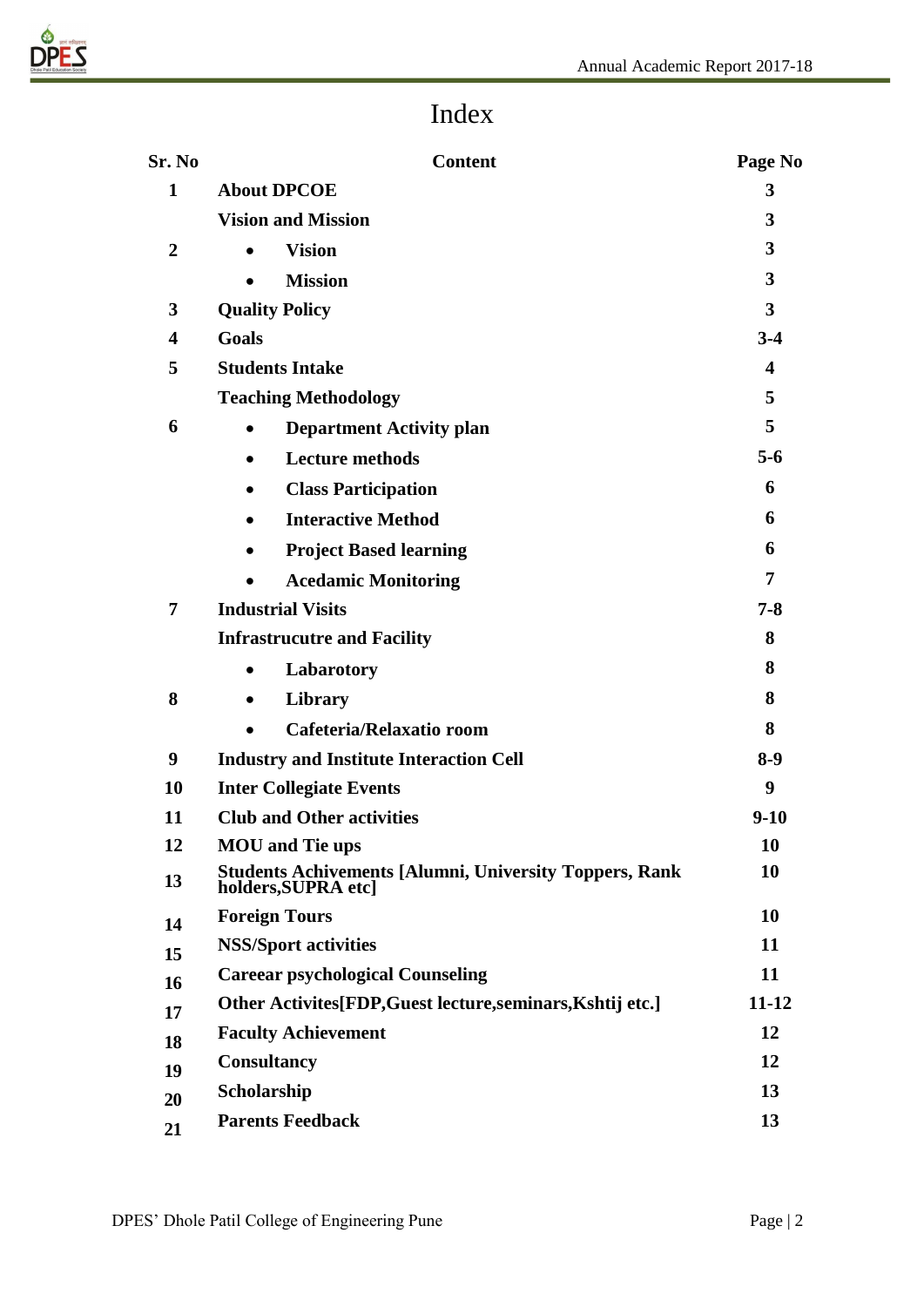

### **1. About DPCOE:-**

Dhole Patil College of Engineering (DPCOE) is ISO 9001:2015 certified engineering and Management College in pune. it was established in 2008 with objective of providing quality technical education.

### **Vision and Mission:-**

### • **Vision:-**

To emerge as the leading institute with National Recognition, where value based technical education and research are emphasized to transform student into professionally competent and socially sensitized engineers.

#### • **Mission:-**

- ⬧ To offer contemporary education programs with focus on societal equity and access, laying down strong foundations in learning.
- ⬧ To empower and motivate faculty towards building their domain expertise in technology and management verticals.
- ⬧ To establish and nurture association with industry and elite institutions towards outcome oriented R&D initiatives.
- ⬧ To groom all rounded personality of students towards leadership, self employability, self and lifelong learning.
- ⬧ To develop a multidisciplinary R&D centers, where in facilities and resources are shared for well being of society.

### **2. Quality Policy:-**

- $\Box$  We, at Dhole patil college of engineering are committed to impart quality education in technical and management stream as per the needs and expectations of the interested parties
- $\Box$  We are also committed to satisfy applicable requirements and continuous improvement of Quality management system.
- $\Box$  We shall strive to keep pace with the fast developing scenario of technology and socioeconomy environment with the vision to develop World Class Technical Institution.

#### **3. Goals:-**

### • **Long term goals:**

- ⬧ To establish Research centre of excellence in engineering and technology
- ⬧ To seek Academic Autonomy leading to University status
- ⬧ To develop an Engineering Knowledge Centre of Society in general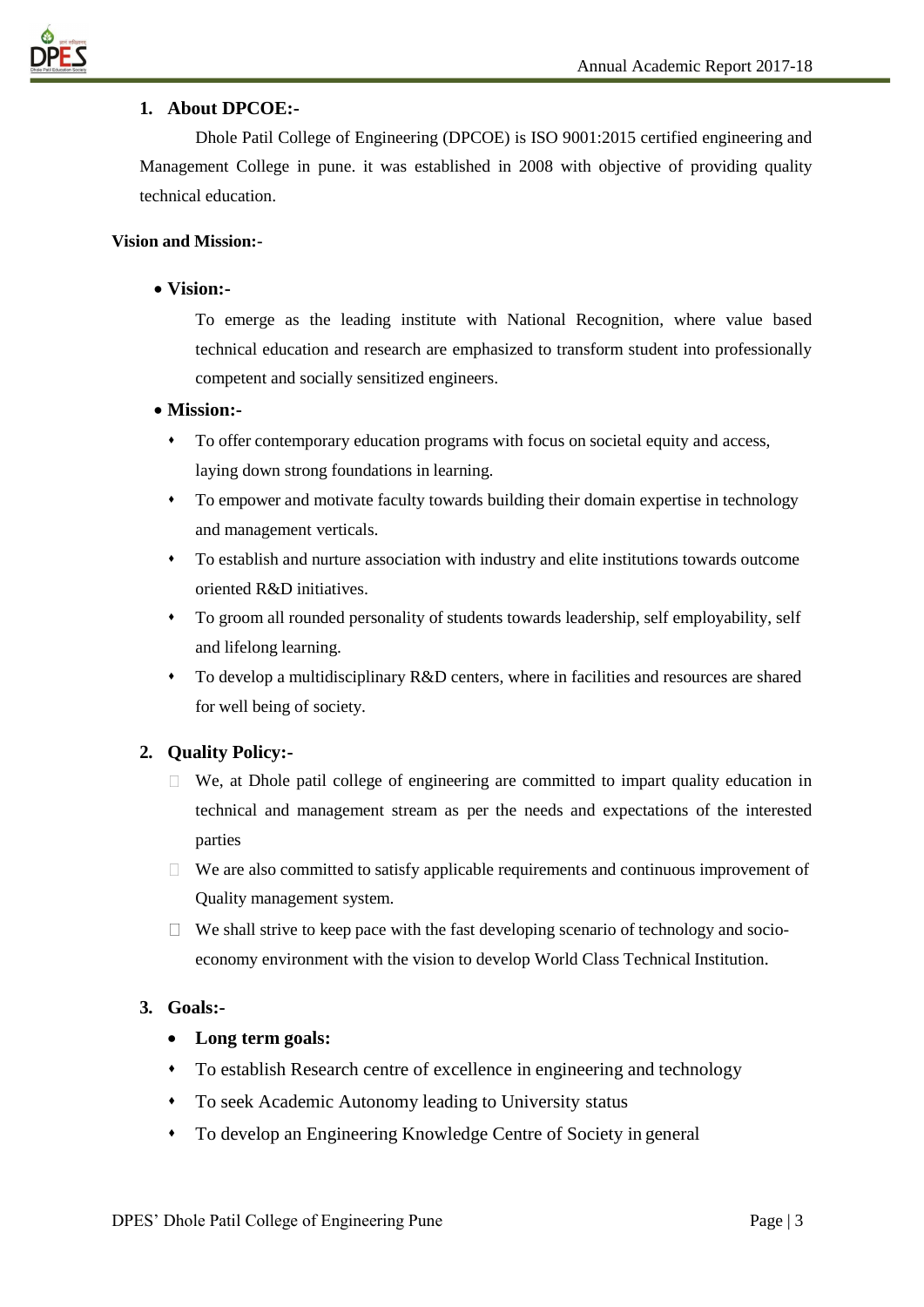

### • **Short Term goals:**

- ⬧ To improve the interaction with institutes of national and international repute and industries from various fields of engineering
- ⬧ To motivate and depute faculty for Doctoral Programs.

### **4. Students Intake:-**

• **UG Intake:-**

| Sr.No | <b>Program</b>                          | <b>No of Seats</b> |
|-------|-----------------------------------------|--------------------|
| 01    | <b>Automobile Engineering</b>           | 45+45DSE           |
| 02    | <b>Mechanical Engineering</b>           | 90                 |
| 03    | <b>Computer Engineering</b>             | $45+45$ DES        |
| 04    | Civil Engineering                       | 45                 |
| 05    | Electronics and Tele communication Engg | 90                 |
| 06    | <b>Information Technology</b>           | 45                 |

### • **PG Intake:-**

| Sr.No | <b>Program</b>                           | <b>No of Seats</b> |
|-------|------------------------------------------|--------------------|
| 01    | ME Design Engineering                    | 15                 |
| 02    | <b>ME</b> Heat Power                     | 15                 |
| 03    | ME VLSI and Embedded System              | 15                 |
| 04    | <b>ME</b> Computer                       | 15                 |
| 05    | <b>Master of Business Administration</b> |                    |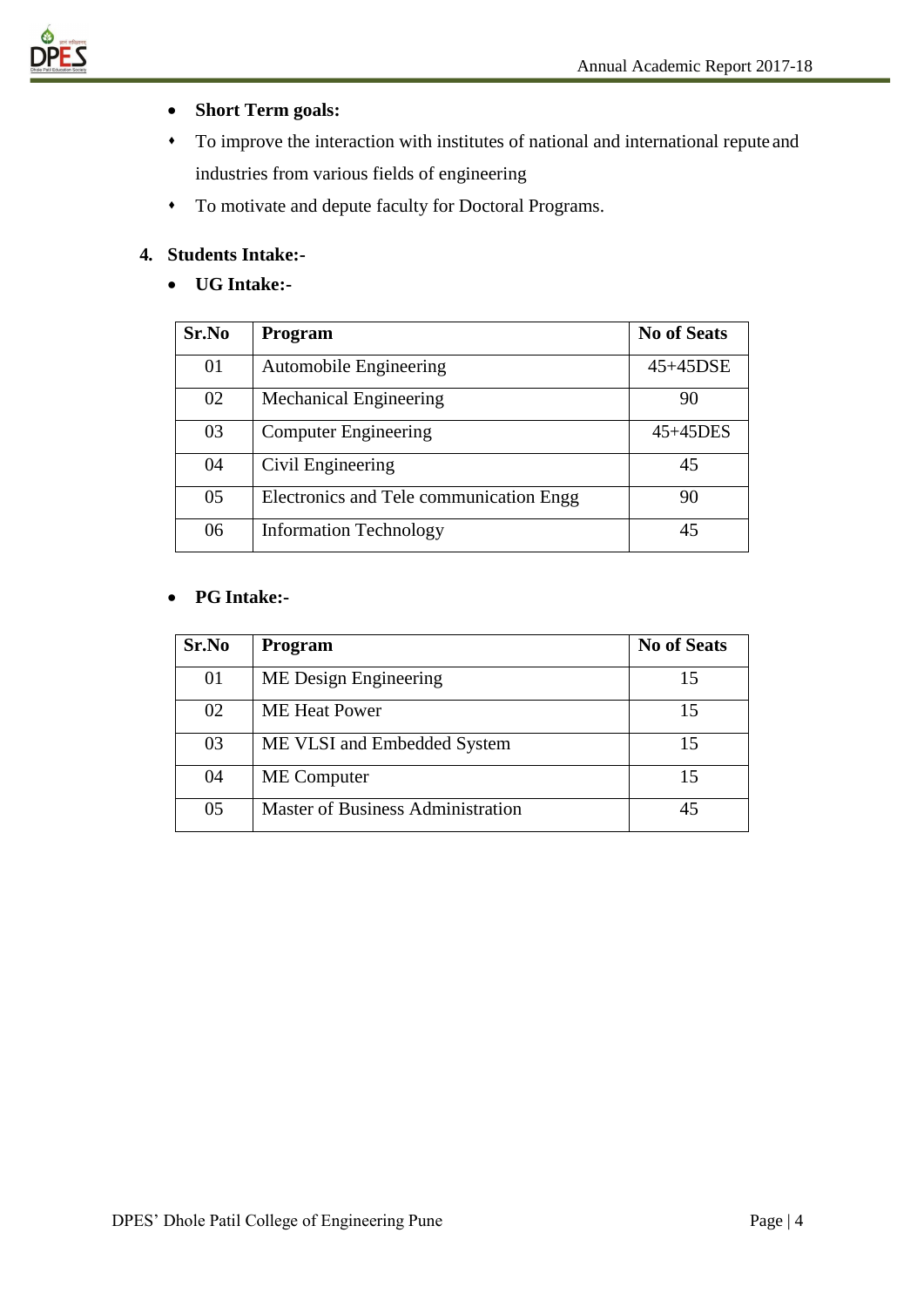

### **5. Teaching Methodology:-**

• **Department Activity plan:-**

| <b>Academic Activities</b>                                                                                                                                                                                                                                                                 | Co-Curricular                                                                                                                                                                                                                                                                                                                                                                                | <b>Faculty Development And</b>                                                                                                                                                                                                                                                                                            |
|--------------------------------------------------------------------------------------------------------------------------------------------------------------------------------------------------------------------------------------------------------------------------------------------|----------------------------------------------------------------------------------------------------------------------------------------------------------------------------------------------------------------------------------------------------------------------------------------------------------------------------------------------------------------------------------------------|---------------------------------------------------------------------------------------------------------------------------------------------------------------------------------------------------------------------------------------------------------------------------------------------------------------------------|
|                                                                                                                                                                                                                                                                                            | <b>Activities</b>                                                                                                                                                                                                                                                                                                                                                                            | <b>Industry Interface</b>                                                                                                                                                                                                                                                                                                 |
|                                                                                                                                                                                                                                                                                            |                                                                                                                                                                                                                                                                                                                                                                                              |                                                                                                                                                                                                                                                                                                                           |
| <b>Teaching Plan</b><br>Self learning<br>sessions<br>Attendance<br>monitoring<br><b>Teacher Guardian</b><br>Scheme<br><b>Mock Online</b><br>exams<br><b>Student Training</b><br>Programs (STP)<br>Open Feedback<br>Unit Tests, Prelims<br>Well defined<br>Internal<br>Assessment<br>Scheme | Employability<br>Improvement<br>Technical<br>Presentations<br>Soft Skills training<br>$\bullet$<br>Invited talks by<br>Industry Experts/<br>academicians<br>Technical quiz /<br>$\bullet$<br><b>Technical festivals</b><br>Industry Projects /<br>$\bullet$<br>Project exhibitions<br>Industry visits<br>$\bullet$<br><b>BE</b> Farewell<br>function<br>Social / Cultural<br>Programs/Sports | In-house Training<br>(Personal<br>Interactions,<br>Meetings / quality<br>improvement<br>programmes)<br>Industry exposure<br>$\bullet$<br>Participation in<br>workshops<br>conducted by<br>Industries / other<br>institutes of<br>eminence<br>Industrial visits<br>Training &<br><b>Placement Activities</b><br>Training & |
| <b>BE</b> Project<br>Competition                                                                                                                                                                                                                                                           |                                                                                                                                                                                                                                                                                                                                                                                              | <b>Placement Activities</b><br><b>Vocational Training</b>                                                                                                                                                                                                                                                                 |
|                                                                                                                                                                                                                                                                                            |                                                                                                                                                                                                                                                                                                                                                                                              | for<br>students/Industrial<br>visits                                                                                                                                                                                                                                                                                      |

### **Lecture methods:-**

The most predominant method of teaching is the lecture method. The faculty members at DPCOE uses various teaching aids such as white board, diagrams, charts, 3D model etc. to make this method more interesting. Faculty members also interact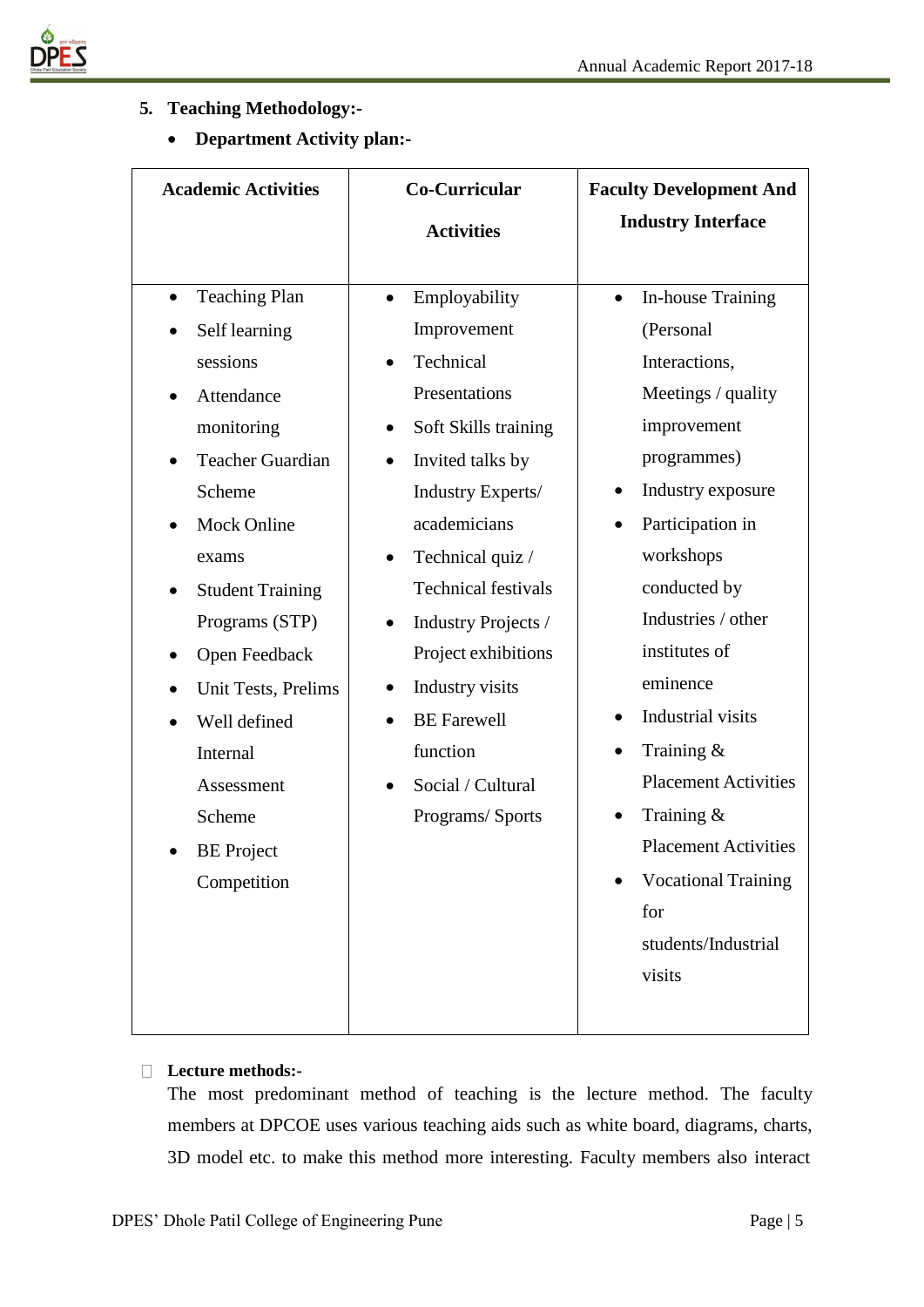

with the students and difficulties encountered by the students are discussed during the lecture as well as informally after the lecture. Faculty members make use of model or prototype during lectures to demonstrate, principle of operation and explicitly by converting theory sessions into hybrid classrooms. The college foresees to introduce STEM education to meet global challenges in technology explosion and thrust. Our faculty members using humor in teaching, it is a very effective tool for both teacher and student. Humor strengthens the relationship between students and teacher, reduces the stress makes course more interesting and if relevant to the subject, may even enhance recall of the material. Humor has the ability to relax people, reduce tension, and thereby create an atmosphere conducive for learning and communication. The best infrastructural facilities are offered to the students and accordingly, all the classrooms in the college are fitted with LCD projectors. Teachers often use power point presentations to make learning an interesting experience. This minimizes the monotony of the lecture and makes understanding simpler and an enriching experience. Students are also encouraged to give presentations in the class by using the latest technology.

### **Class Participation:-**

Participation in the class discussion is very important and every student must be contributing in the lecture. Students are expected to come with prepared with study material and also thorough reading is expected. This helps the students to know different study perspectives and to develop a thought process to approach any particular situation. It also helps them to improve their communication skill and confidence.

### **Interactive Method:-**

DPCOE faculty members are conducting the lecture interactive. They are sparing time of about 5 to 10 minutes in each lecture to brief about advance technology in particular topic. During this session there is a discussion regarding previous lecture related to current topic, necessity of the topic and application of the particular topic. Students are divided in groups of 5-10 students and are encouraged to speak on topics related to current affairs. Students are also asked to give PowerPoint presentations on selected topics. Faculty members also use methods such as role plays, quizzes, puzzles, case studies and so on to make learning an interesting experience. This method improves the students' knowledge on current topics, helps improve communication, builds confidence and thus, leads to personality development.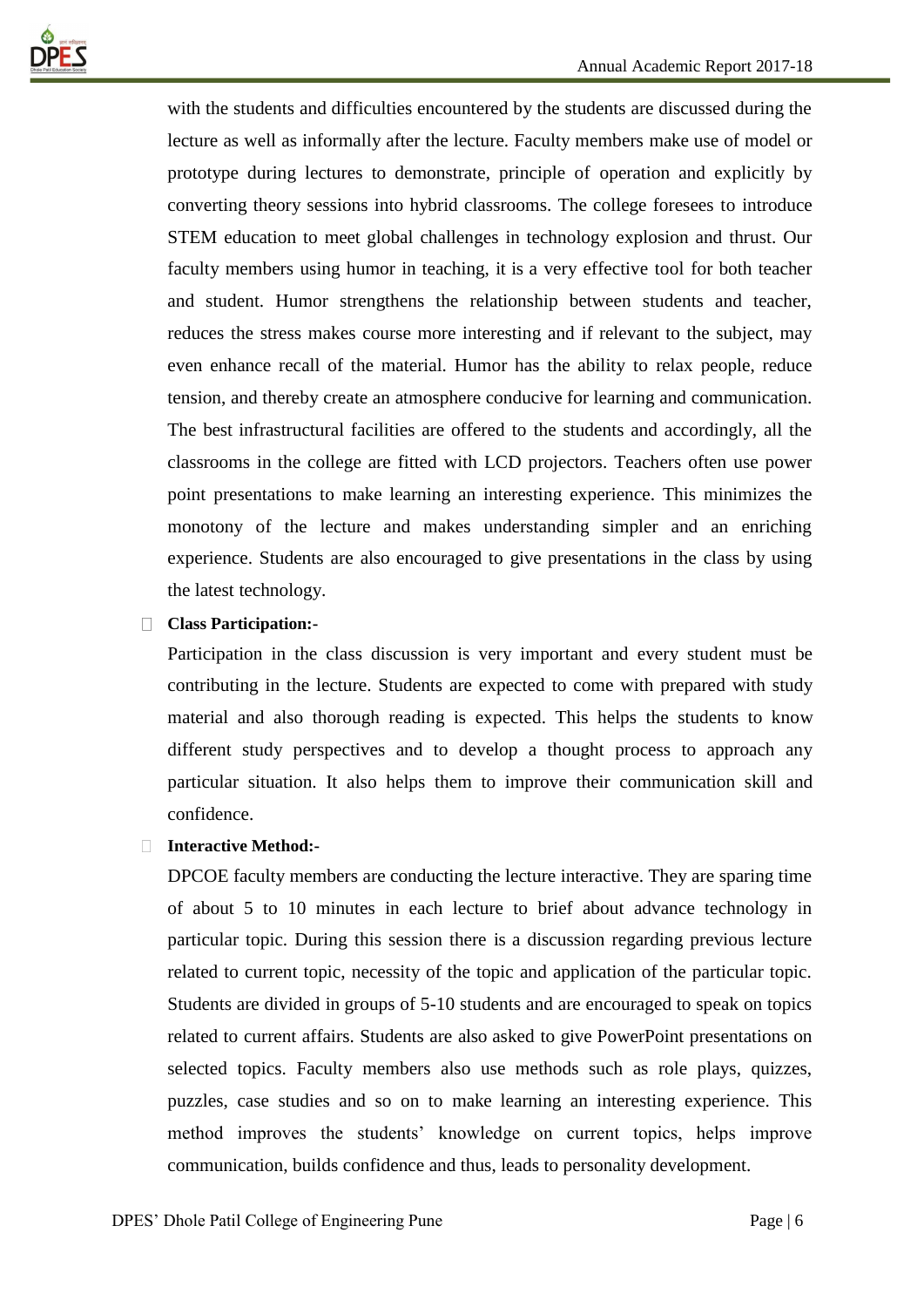

### **Project Based learning:-**

To provide practical exposure to the students in respective subjects, faculty members encourage students to do some mini project. Mini projects are also useful in developing research skills and entrench the investigative mindset among the students. Students are encouraged to undertake activities like preparation of industrial visit reports, preparation of field training report. DPCOE also organizes Entrepreneurship Development program. Such program plays an important role in the overall development of the students.

### **Academic Monitoring:-**

DPCOE has form internal quality assurance cell from this academic year. This cell takes care of academic monitoring such as lecture practical conduction report, students attendance, faculty feedback etc. The IQAC carried out one review n every month also take corrective action whenever needed. DPCOE is ISO 9001:2015 certified institute.

### **6. Industrial Visits:-**

Industrial visit play an important role in the DPCOE education program. Students are taken for industry visits in and around Pune where they interact with the company people and have a first-hand experience of how a corporate entity actually works. DPCOE has planed various industrial visits in last academic year to various reputed industries like Panchashil, MSRTC, CIRT, Talera ford, JMRT Pune etc. to making bridge between industry and institute. Students are exposed to practical situations and events in companies thereby honing their skills and industry understanding. Department of Automobile and Mechanical students visited to IIT Bombay Cryogenic lab.

### **7. Infrastructure and Facility:-**

### **Laboratory:-**

The DPCOE has developed good infrastructure and facilities so that peaceful learning environment will be maintained. In last year college has constructed two basket ball courts. The class rooms and laboratories are constructed as per norms of regulating authority. The college has developed all laboratories as per the requirements of the curriculum of SPPU. The laboratories are updated and maintained every year with as per changes in curriculum. In academic year 2017-18 college developed various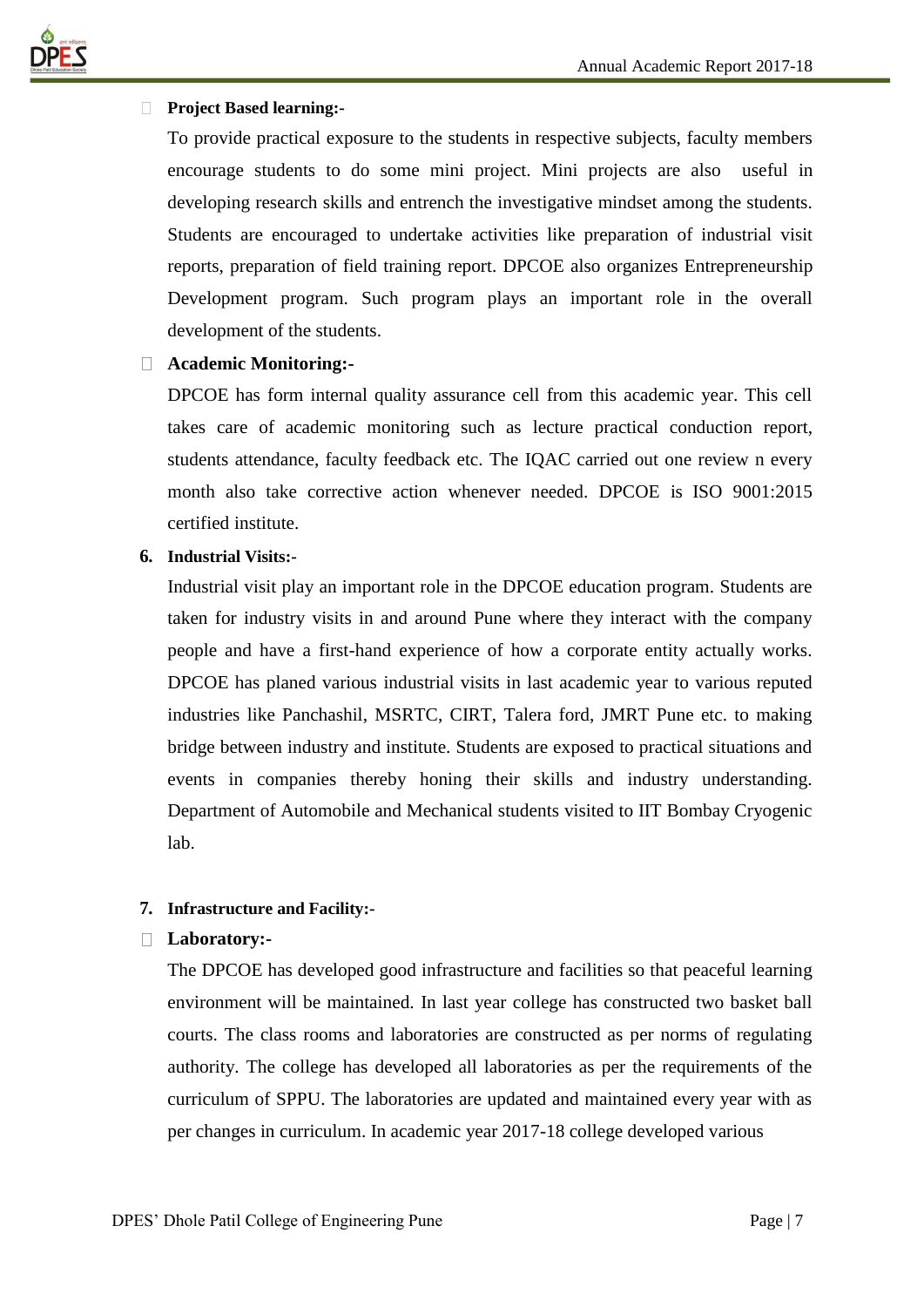

laboratories viz. Vehicle Maintenance, Automotive Electrical and Electronics laboratory, Center of Excellence etc.

### **Library:-**

The library truly occupies a place of pride at DPCOE. It acts as an essential constituent of the college. The library houses a rich collection of more than 16000 text and reference books, journals, magazines, audio/videos, research,online databases and data analysis software, etc.

### **Cafeteria**

A full-fledged cafeteria is available at the campus, where tea, coffee, snacks, soft drinks etc are available. Multimedia facilities are also made available in the cafeteria. Provision of news channels and educational and documentary films facilitate students to relax and garner some useful information during scheduled breaks.

### **8. Industry and Institute Interaction Cell:-**

Objective of the cell are as follows:

- To arrange industrial visit at various reputed industries
- To provide the internship to desired students.
- To help in syllabus revision based on industry need.
- To provide placement assessment to desired students.

The College took effort to develop the industry-institute interaction in 2017-18. College has organized various placement drives for the last year batch and some students got job as per their expectations. The institute has planed various industrial visits in last academic year to various reputed industries like Panchashil, MSRTC, CIRT, Talera ford etc. to making bridge between industry and institute. The industry institute interaction cell has arranged various training session for the final year students like resume writing, study in abroad, career counseling etc. The college organized different skill development programs in the last academic year. For first year students we have arranged soft skill lectures and DPARDS program. For second year students we have arranged software proficiency courses like CATIA, Pro-e, JAVA, ASP.net, C++ etc. also conducted Tech-Rel soft skill training. For third year students we have arranged hands on practice on dismantling, servicing and assembly of various machines. Also college conducted guest and expert lectures by industrial expert to bridge the gap between industry and institution. For final year students we have organized Entrepreneurship Development programs. Also college has arranged lectures on study in abroad and GATE preparation, software courses like hyper mesh, fusion360, 3D printing. Third year and final year students were encouraged to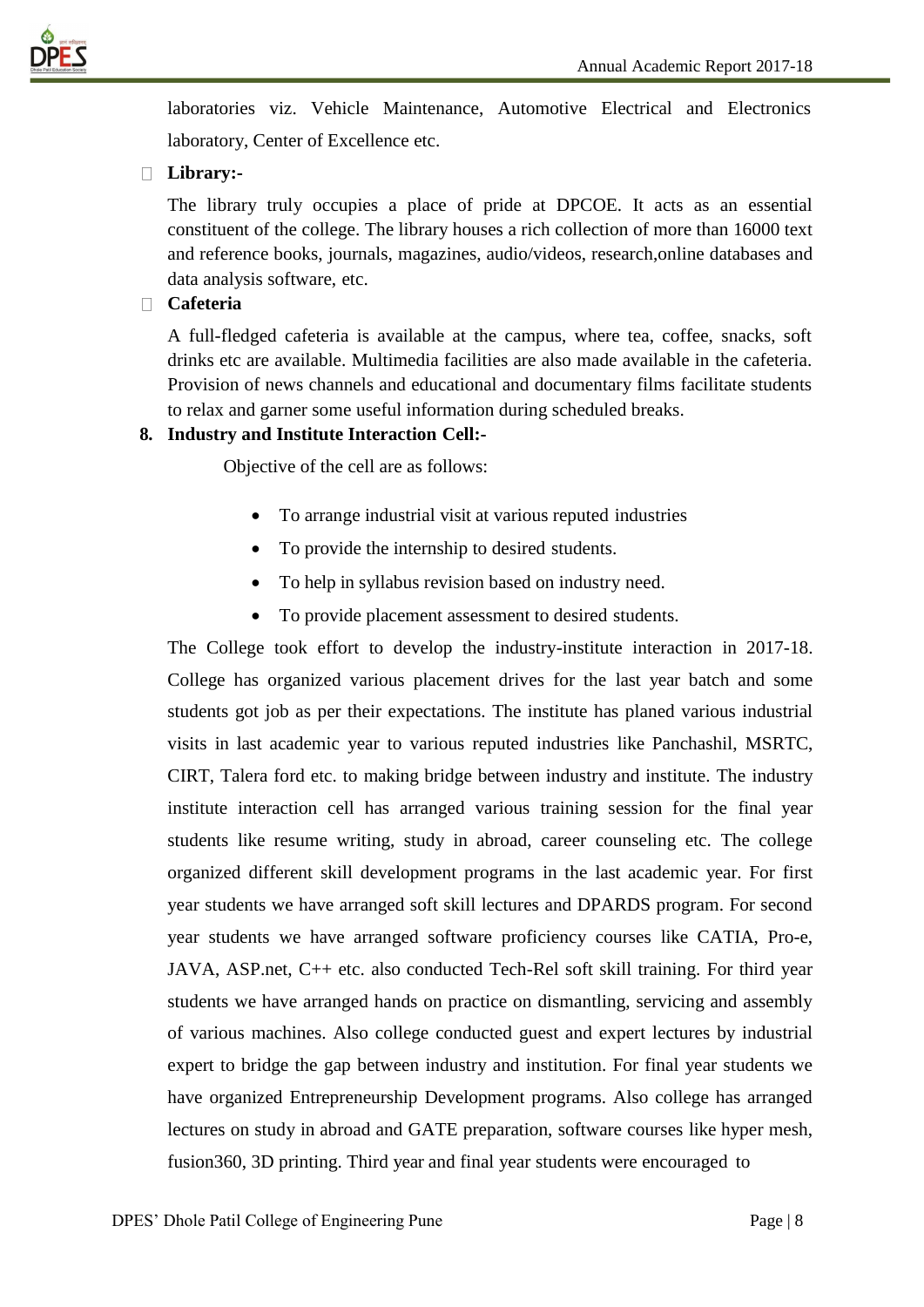



participate in national events like SUPRA, BAJA, Go-karting and ROBOCON etc. The college identified the need of students who have poor communication skill and the college provided the coaching to improve their soft skills. Language laboratory facility is available.

List of place students:-

### **9. Inter Collegiate Events:-**

DPCOE NSS have organized intercollegiate street play competition. DPCOE have organized intercollegiate basket ball competition in association with SPPU.

### **10. Club and Other activities:-**

### • **SAE Collegiate club:-**

DPCOE is having Automobile and Mechanical engineering branches, every mechanical and automobile engineering student must have SAE membership. So the students are able to participate in SUPRA, BAJA etc and also students are able to participate various guest lectures and workshop organized by ARAI and SAE.

### • **Entrepreneurship Development cell:-**

DPCOE has formed EDC for conducting entrepreneurship development program for every year. In this year Automobile and Mechanical department jointly organized this program through EDC. We are getting result of such type of program; some of our student has started their industry, business etc.

### **11. MOU and Tie ups:-**

College has signed MoU with College of Engineering Pune in 2017-18 under AICTE Margadarshan Scheme. COEP is working as mentor institute for growth of our college. The MoU include knowledge sharing and facility sharing so that students and faculties of DPCOE are getting benefits. Every department has signed MoU with various industries and institutions related to respective department.

### **12. Students Achievements:-**

Our college SAE SUPRA team secured  $7<sup>th</sup>$  rank in the India out of  $126<sup>th</sup>$  teams. Also our student from Final year Automobile Secured 2nd rank in Savitribai Phule Pune University. Two projects groups from final year automobile engineering awarded best project by our college management. The ROBOCON team participates in competition and secured in top 15. Mr.Ismile Dokadia secured 2<sup>nd</sup> rank in university result in final year Automobile Engineering.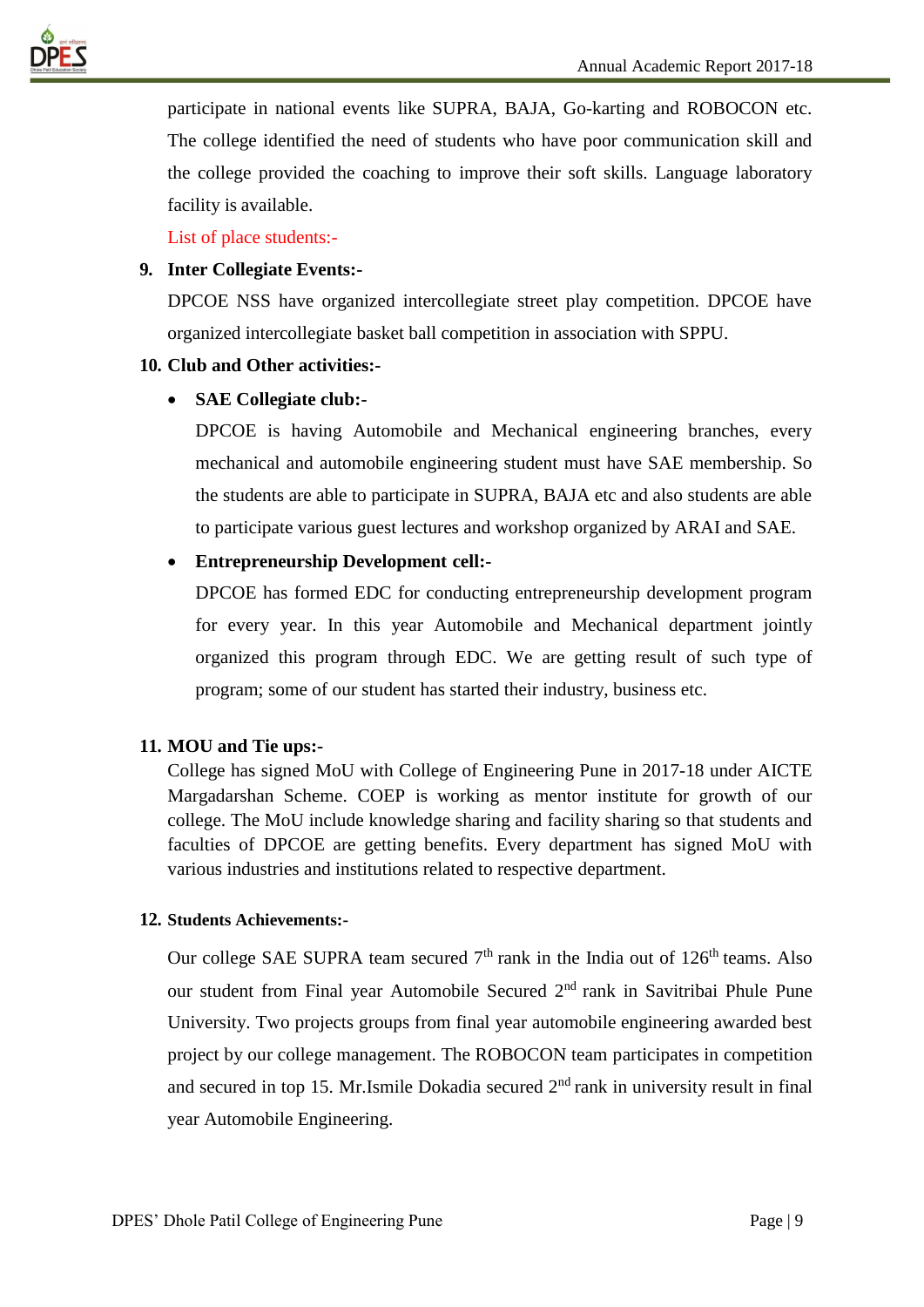

DPCOE hosts the event of Alumni every year i.e. "Reunion". Alumni are a congregation of former students and faculty. It is an informal gathering of past students so that they can share their experiences with faculty members and students. The alumni meet was by DPCOE on  $22/01/2018$ . This was  $4<sup>th</sup>$ Alumni meet in the history of college total 200 students was present for the same.

### **13. Foreign Tours:- Nil**

### **14. NSS/Sport activities:-**

National Service Scheme provides the students an opportunity to understand the community; identify its needs and problems as well as the solutions in which they can be involved by assuming social and civic responsibilities. NSS also provides students with the opportunity to apply their education in finding practical solutions to the problems faced by the individuals and the community at large. NSS aims at arousing social consciousness of the youth with an overall objective of personality development through community service. NSS enables students to participate in various program of social service and national development, and to help the community. SPPU NSS ,IEEE Bombay & Padmashri Vasantdada Patil Technology Was organized 'Innovative idea for Smart village development' Project & Poster Computation 2018.In that DPCOE got 1St Prize for "Smart Villege"Project & 3rd Prize For "Water Harvesting "Poster. DPCOE NSS have organized inter collegiate street ply competition. DPCOE Organize intercollegiate Basket Ball Computation in Collaboration with Savitribai Phule Pune University. Mr.Sagar Birdavade have been selected for SPPU State level cricket team.

### **15. Career psychological Counseling:-**

### **Career Counseling**

DPCOE believes that faculty are not only academic professionals who can help students strengthen their academic achievements but also prepare them for life after college. Career Counseling includes a wide range of professional activities which focus on supporting students in dealing with career-related challenges.

### **Psychological Counseling**

DPCOE also offers psychological counseling to its students. Psychological Counseling aims to help the students manage their difficulties and transform their personal problems into their own personal growths. Other benefits to be gained from psychological counseling include developing creativity, self-expression, and finding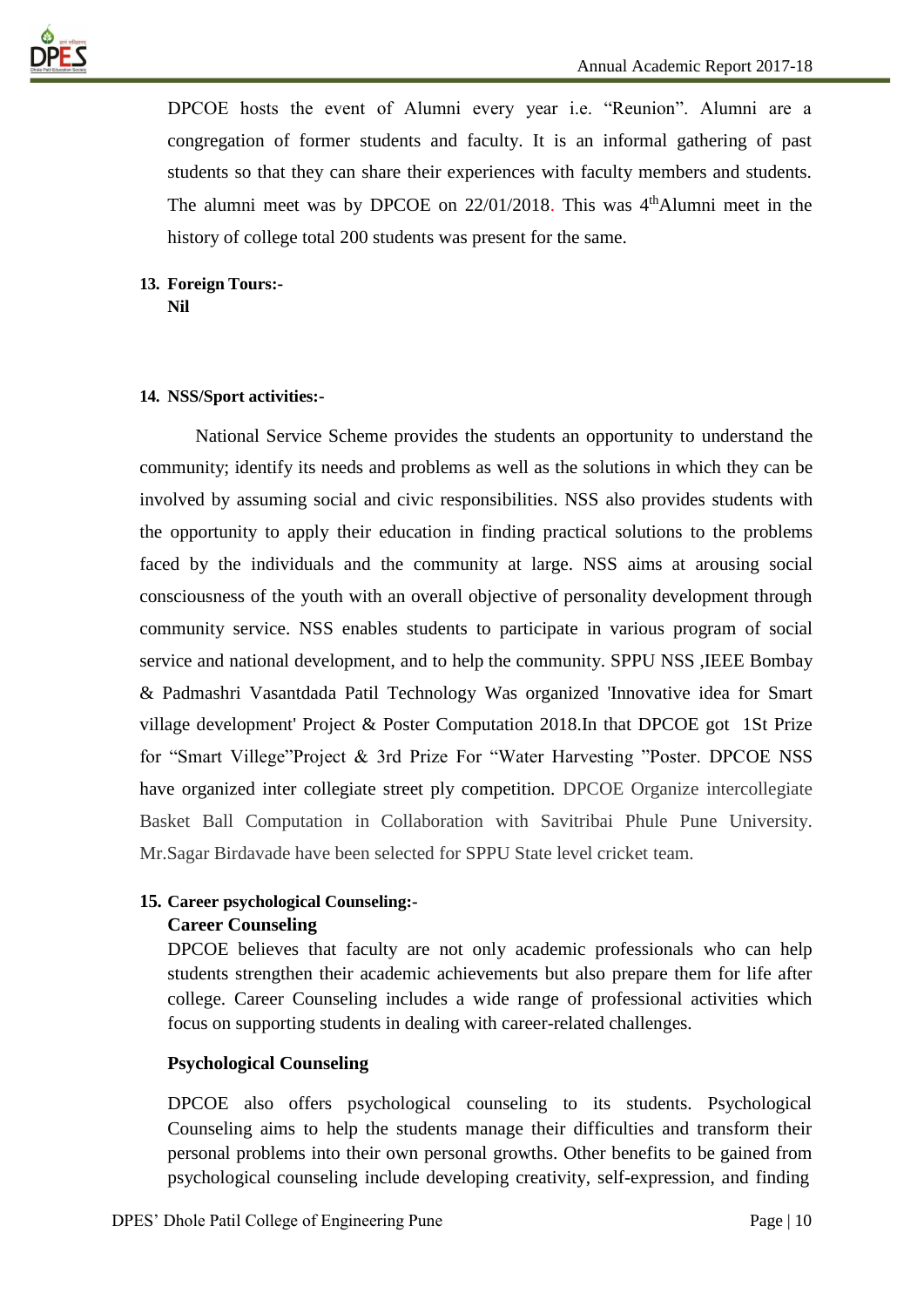

pathways to self- discovery. By exploring past and present experiences, students can open up to new possibilities and take control of their lifestyle.

### **16. Other Activates[Guest lecture, seminar,Kshitij]:-**

DPCOE holds the Annual Social Gathering known as KSHITIJ every year. It is an annual social assembly for exploring the talents of hidden artists among the students. Competitions such as Dance,singing,Rangoli, Mehendi, T-Shirt painting, poster making etc. are also organized. KSHITIJ enjoys active participation from the students. DPCOE organized various faculty development programs, short term training programs and seminars for the faculty and students. The college has started Entrepreneurs Development cell. Through this cell, an Entrepreneurship development program is arranged for final year students every year and many students are becoming Entrepreneurs. The college has organized different skill development programs. For first year students, we have arranged soft skill lectures and DPARDS program. For second year students we have arranged software proficiency courses like CATIA, Pro-e, JAVA, ASP.net, C++ etc. also conducted Tech-Rel soft skill training. For third year students we have arranged hands on practice for dismantling, servicing and assembly of various machines. Also we conducted guest and expert lectures by industrial expert to deliver the lecture on latest technology.

### **17. Faculty Achievement:-**

Our faculty members are taking effort for the improving the performance of students. The faculty members are participating at various international, national and state level workshops, seminar etc. for the improving academic performance.

### **Consultancy:-**

DPCOE is committed to ensure a focused involved of both academia and industry. It recognizes the need to develop systems and procedures to ensure that the industry expectations are met without any compromise on academic aspirations. Academic institutions can help the industrial companies by providing consultancy services which are sought by small-scale entrepreneurs having no access to R&D and quality control facilities. It can be in the form of evaluation of products, processes, software development etc.

DPCOE civil department has done some testing project of Gammon india related to civil engineering and also some post graduation project testing carried out in campus. The department generated revenue almost up to the Rs.1,00,000/-

### **18. Scholarship:-**

Almost 96 students benefited for Kamaltaai Ulhas Dhole Patil Scholarship Scheme

### **19. Parents Feedback:-**

DPCOE conducts regular Parents-faculty Meetings as a means to communicate with the parents. Usually, a very valuable feedback emerges from the parents' side in these fruitful interactions. Parents are especially encouraged to discuss any concerns that